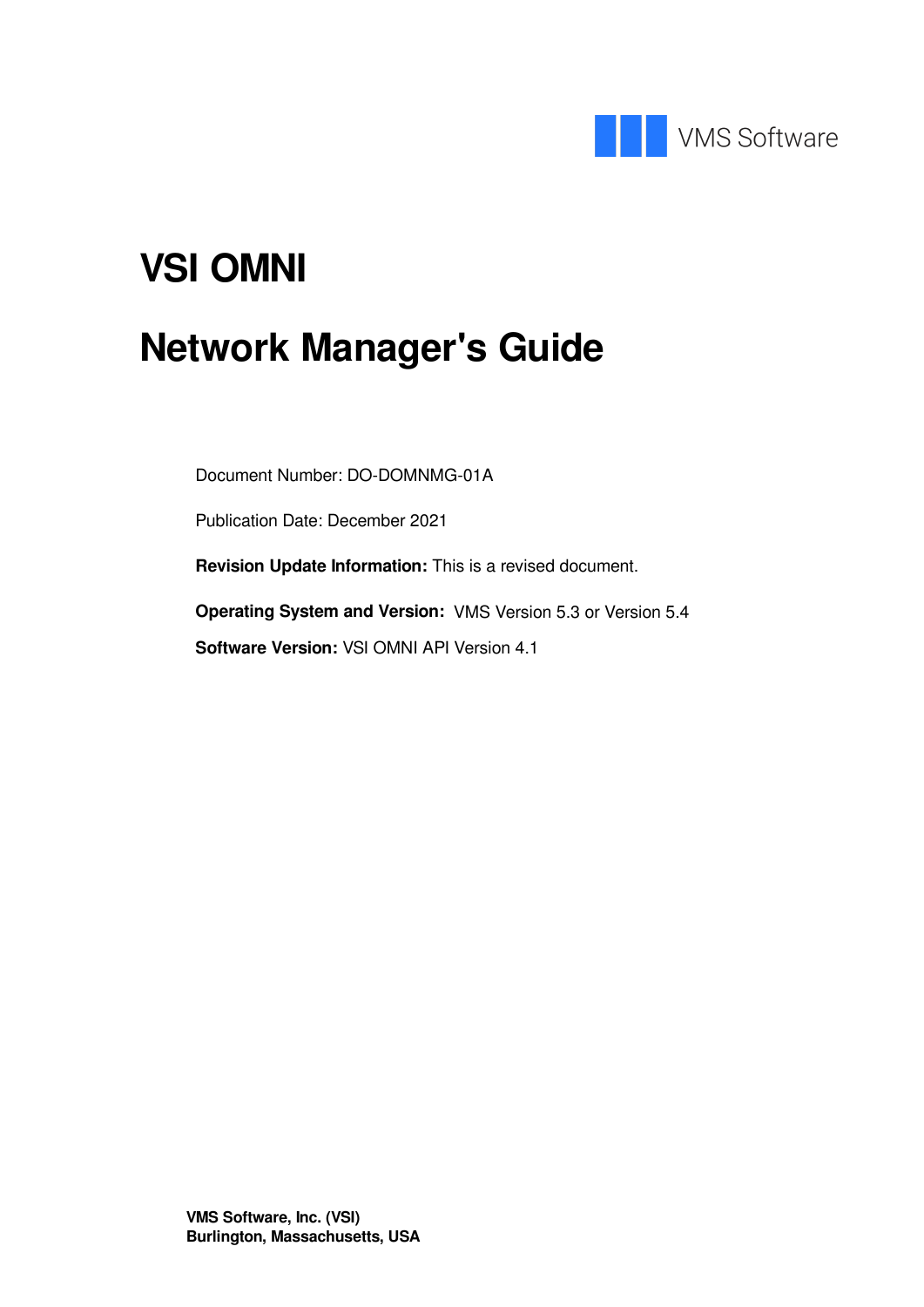### **Network Manager's Guide**

**VMS Software** 

Copyright © 2021 VMS Software, Inc. (VSI), Burlington, Massachusetts, USA

#### **Legal Notice**

Confidential computer software. Valid license from VSI required for possession, use or copying. Consistent with FAR 12.211 and 12.212, Commercial Computer Software, Computer Software Documentation, and Technical Data for Commercial Items are licensed to the U.S. Government under vendor's standard commercial license.

The information contained herein is subject to change without notice. The only warranties for VSI products and services are set forth in the express warranty statements accompanying such products and services. Nothing herein should be construed as constituting an additional warranty. VSI shall not be liable for technical or editorial errors or omissions contained herein.

HPE, HPE Integrity, HPE Alpha, and HPE Proliant are trademarks or registered trademarks of Hewlett Packard Enterprise.

Intel, Itanium and IA64 are trademarks or registered trademarks of Intel Corporation or its subsidiaries in the United States and other countries.

Java, the coffee cup logo, and all Java based marks are trademarks or registered trademarks of Oracle Corporation in the United States or other countries.

Kerberos is a trademark of the Massachusetts Institute of Technology.

Microsoft, Windows, Windows-NT and Microsoft XP are U.S. registered trademarks of Microsoft Corporation. Microsoft Vista is either a registered trademark or trademark of Microsoft Corporation in the United States and/or other countries.

Motif is a registered trademark of The Open Group

UNIX is a registered trademark of The Open Group.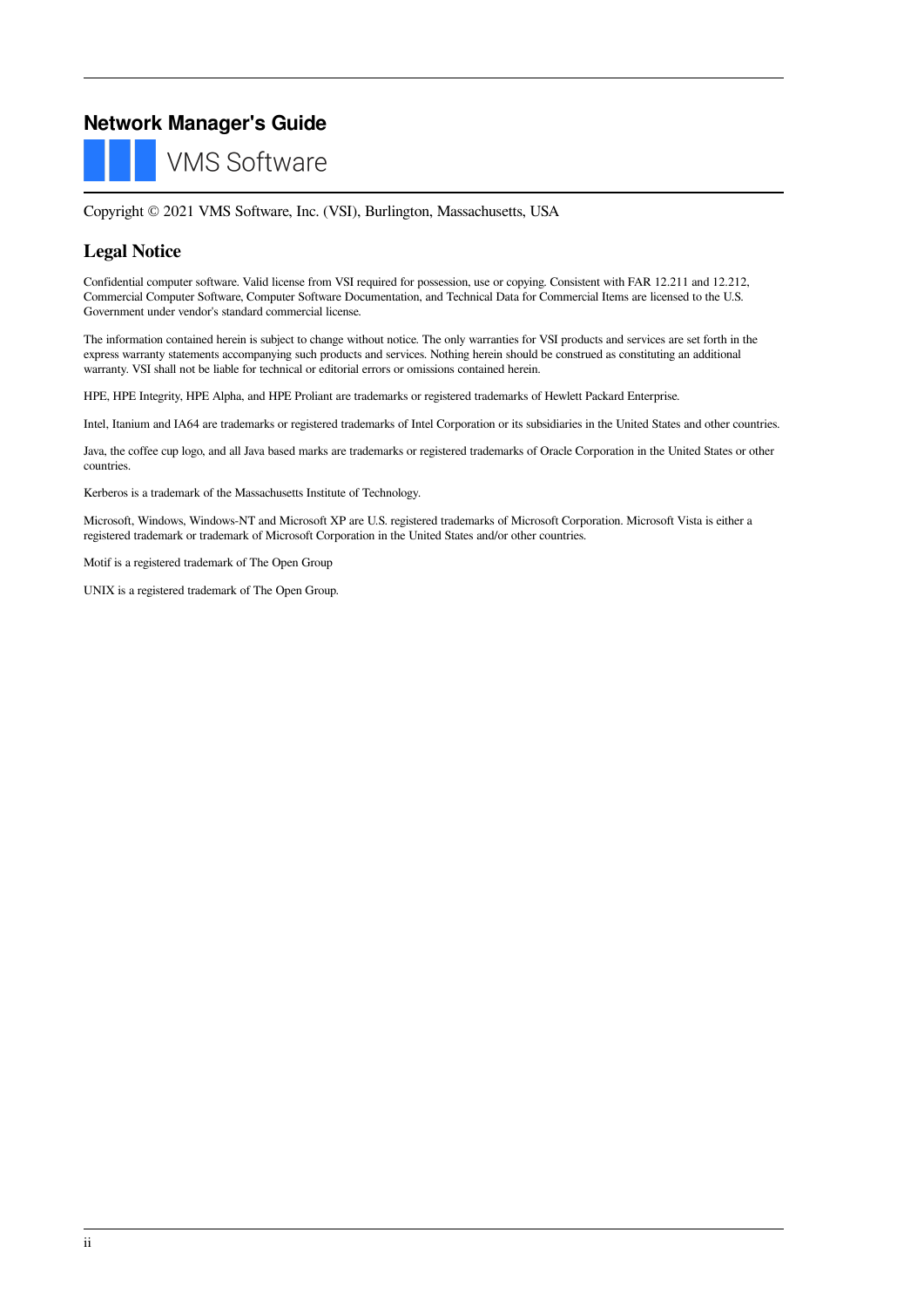| DEFINE                 |  |
|------------------------|--|
| DEFINE                 |  |
| <b>DEFINE</b>          |  |
| DEFINE                 |  |
| <b>DEFINE</b>          |  |
| DEFINE<br>NAMED<br>MMS |  |
| DEFINE                 |  |
| DEFINE                 |  |
| DELETE                 |  |
|                        |  |
|                        |  |
|                        |  |
|                        |  |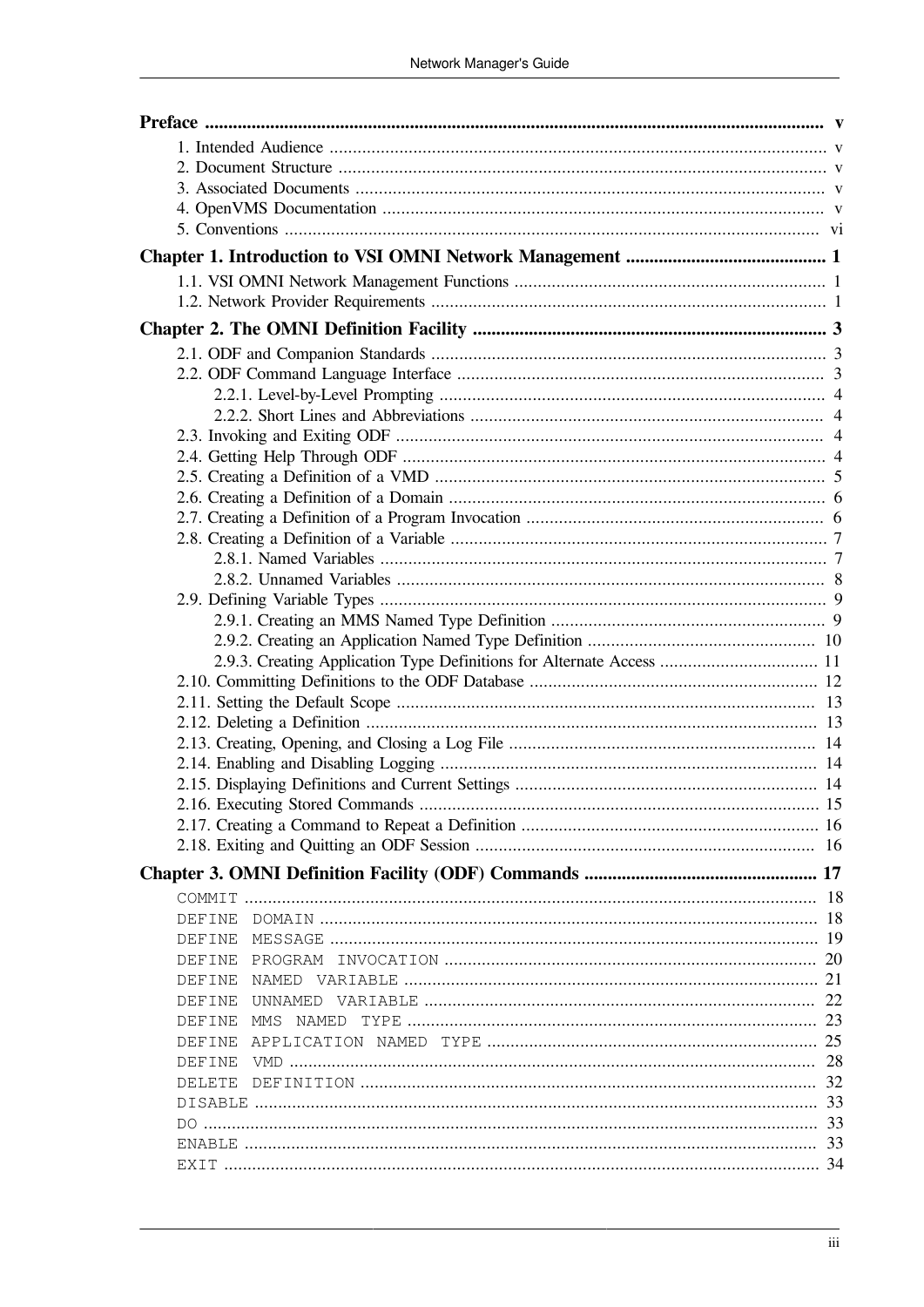| <b>SET</b><br>ODF |  |
|-------------------|--|
| <b>SET</b>        |  |
| <b>SET</b>        |  |
|                   |  |
| SHOW              |  |
|                   |  |
|                   |  |
|                   |  |
|                   |  |
|                   |  |
|                   |  |
|                   |  |
|                   |  |
|                   |  |
|                   |  |
|                   |  |
|                   |  |
|                   |  |
|                   |  |
|                   |  |
|                   |  |
|                   |  |
|                   |  |
|                   |  |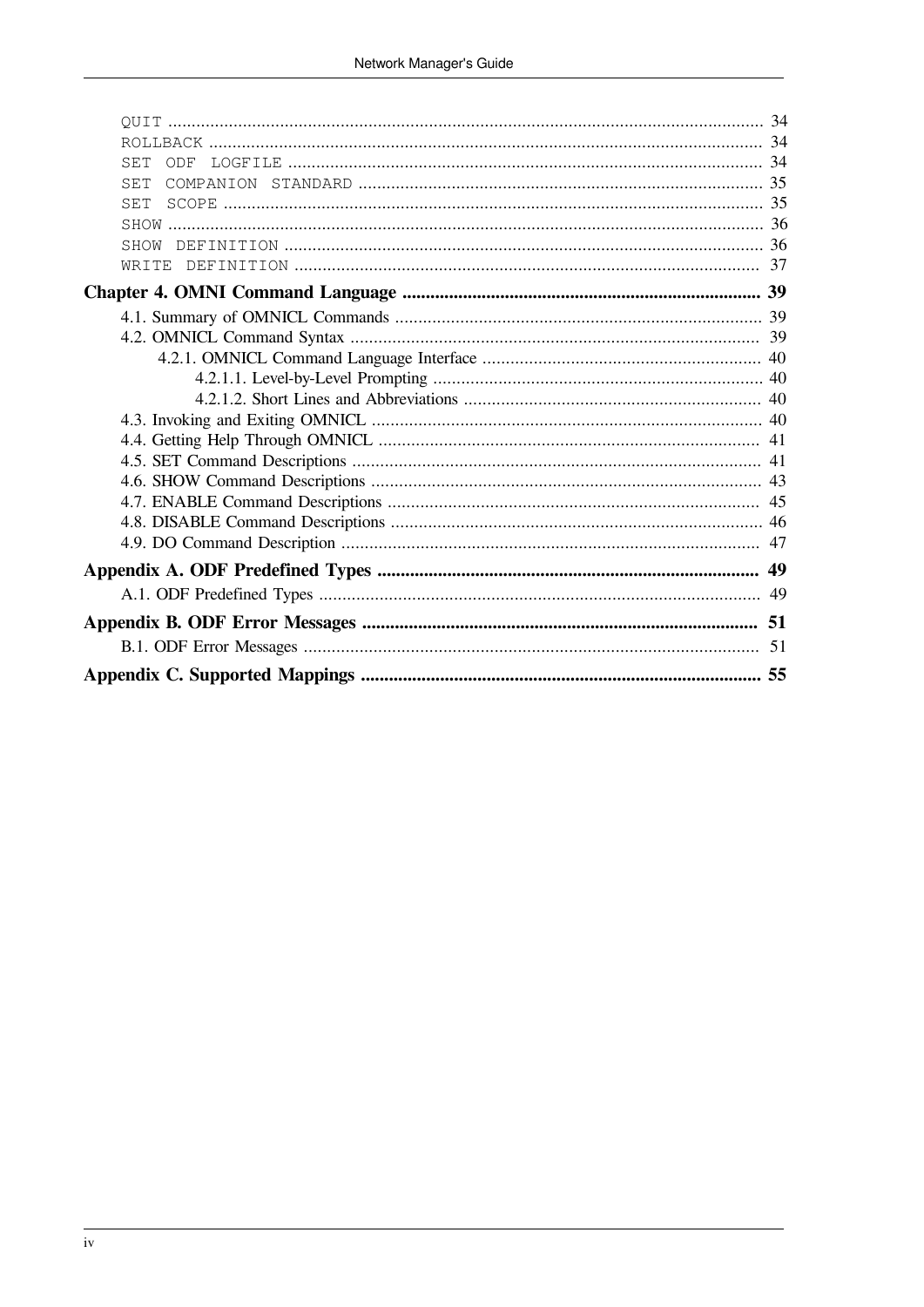# <span id="page-4-0"></span>**Preface**

The *VSI OMNI Network Manager's Guide* describes management functions that monitor, define, and control select data within the VSI OMNI system, which is based on the MMS (Manufacturing Message Specification) ISO 9506. MMS specifies the semantics and syntax for communications between applications running on computers and on dedicated factory floor processors such as robots and programmable logic controllers.

# <span id="page-4-1"></span>**1. Intended Audience**

This document is for an audience experienced in network management.

The task of modifying VSI OMNI API data should be attempted only by managers who have knowledge of MMS and OSI (Open Systems Interconnection) concepts and hands-on network management experience. If you do not have these prerequisites, it is recommended that you run VSI OMNI API using the default attributes initially set for the software.

# <span id="page-4-2"></span>**2. Document Structure**

The *VSI OMNI Network Manager's Guide* is structured as follows:

- [Chapter](#page-6-0) 1 presents introductory and startup information.
- [Chapter](#page-8-0) 2 describes the OMNI Definition Facility (ODF) and its functions. ODF controls system management and configuration tasks and enables a system manager to create local definitions of remote VMD objects.
- [Chapter](#page-22-0) 3 describes ODF commands.
- [Chapter](#page-44-0) 4 presents OMNICL information and OMNICL management commands. OMNICL commands monitor data within the VSI OMNI system.
- [Appendix](#page-54-0) A lists ODF predefined types.
- [Appendix](#page-56-0) B provides a list of ODF error messages.
- [Appendix](#page-60-0) C gives information about the VSI OMNI API network provider, VAX DEC/MAP V3.

# <span id="page-4-3"></span>**3. Associated Documents**

This document is part of the following online documentation set:

*VSI OMNI Application Programmer's Guide*

*VSI OMNI API Guide to Using OmniView*

*VSI OMNI API for OpenVMS Installation Guide*

# <span id="page-4-4"></span>**4. OpenVMS Documentation**

The full VSI OpenVMS documentation set can be found on the VMS Software Documentation webpage at <https://docs.vmssoftware.com>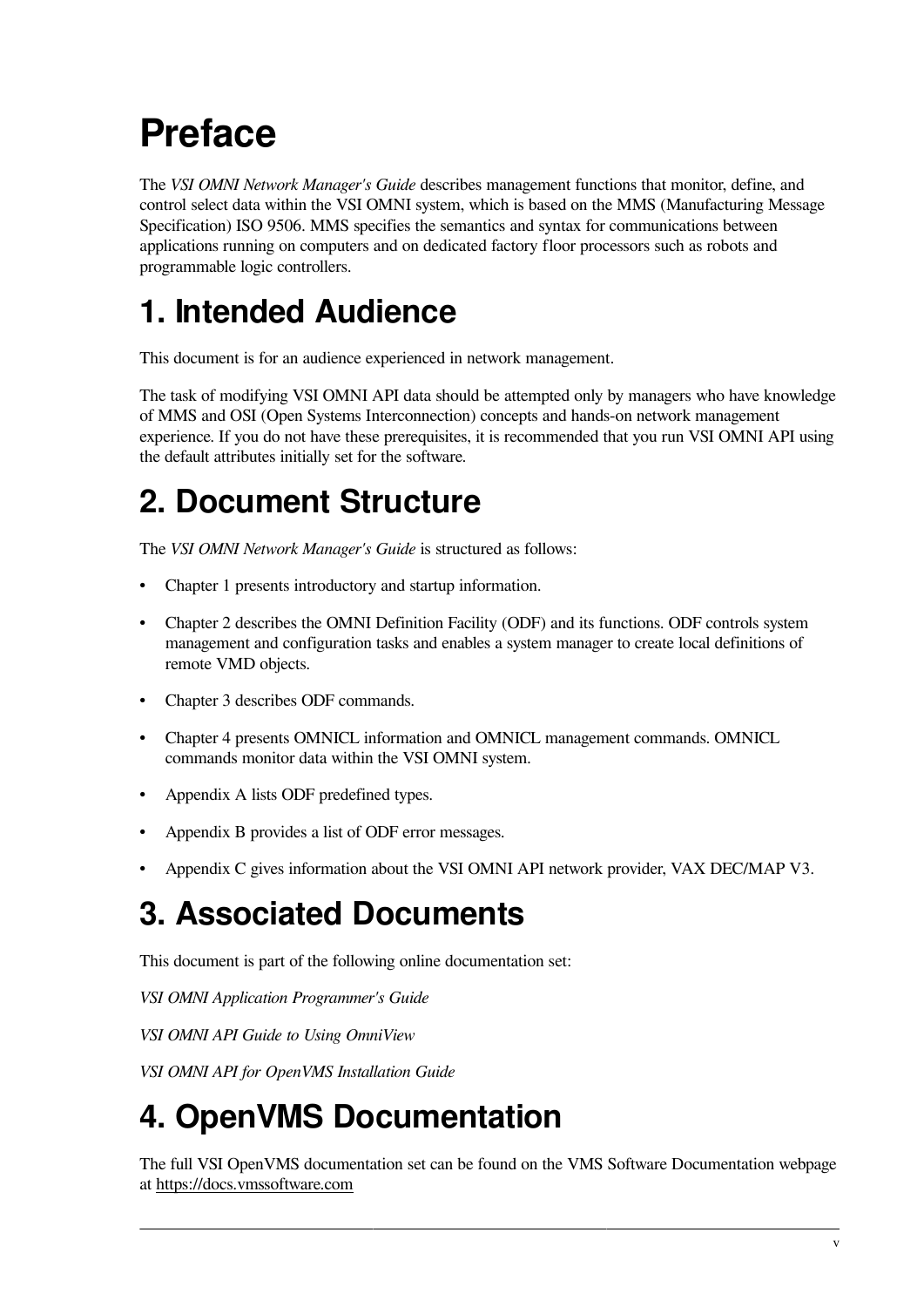# <span id="page-5-0"></span>**5. Conventions**

The conventions found in the following table are used in this document.

Ctrl/x indicates that you must press the key labeled Ctrl while you simultaneously press another key.

A vertical series of periods, or ellipsis, mean that some of the sample text is missing. The point of the example is made without displaying all of the sample text.

Attributes enclosed in brackets [ ] are optional.

Attributes or values enclosed in braces { } are a choice. At least one of the choices must be supplied. Braces around a single choice indicates that the enclosed syntax is mandatory.

A word enclosed by angle brackets < > is either the name or the value of an attribute that a user provides.

A comma may be used as a delimiter between optional parameters.

A horizontal series of periods, or ellipsis, indicates that an element may be repeated.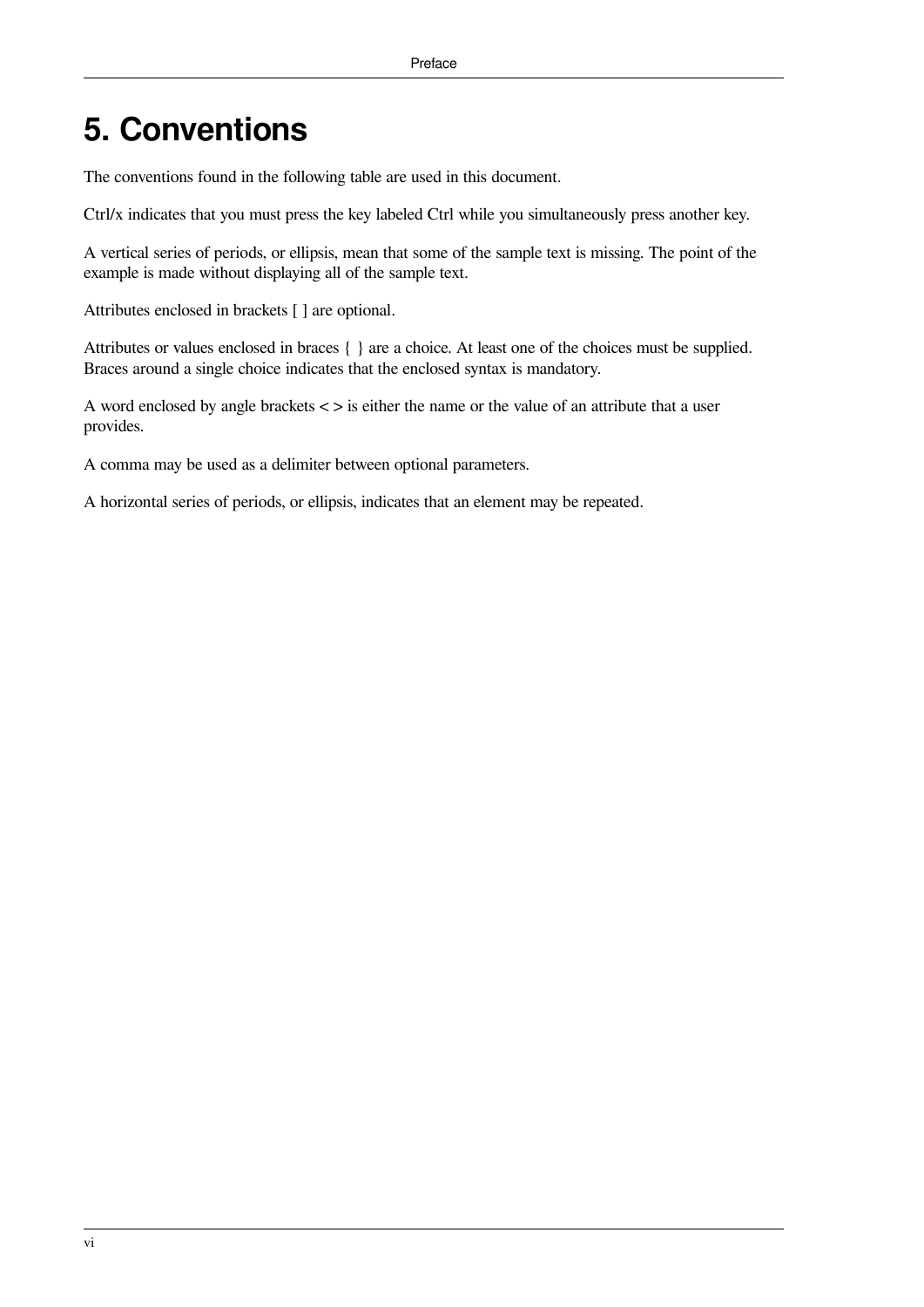# <span id="page-6-0"></span>**Chapter 1. Introduction to VSI OMNI Network Management**

The user interfaces to VSI OMNI network management are the OMNI Control Language (OMNICL) and the OMNI Definition Facility (ODF).

# <span id="page-6-1"></span>**1.1. VSI OMNI Network Management Functions**

OMNICL consists of a set of commands that enable you to read and monitor system-wide data on the OMNI system. ODF controls system management and configuration tasks and enables you to create local definitions of remote VMD objects.

ODF commands are explained in [Chapter](#page-22-0) 3, and OMNICL commands are explained in [Chapter](#page-44-0) 4.

# <span id="page-6-2"></span>**1.2. Network Provider Requirements**

There are configuration requirements that VSI OMNI API and its network provider must meet before communication with a Virtual Manufacturing Device (VMD) can occur.

Also, for further information about VSI OMNI API installation and network and system considerations see the *VSI OMNI API for OpenVMS Installation Guide*.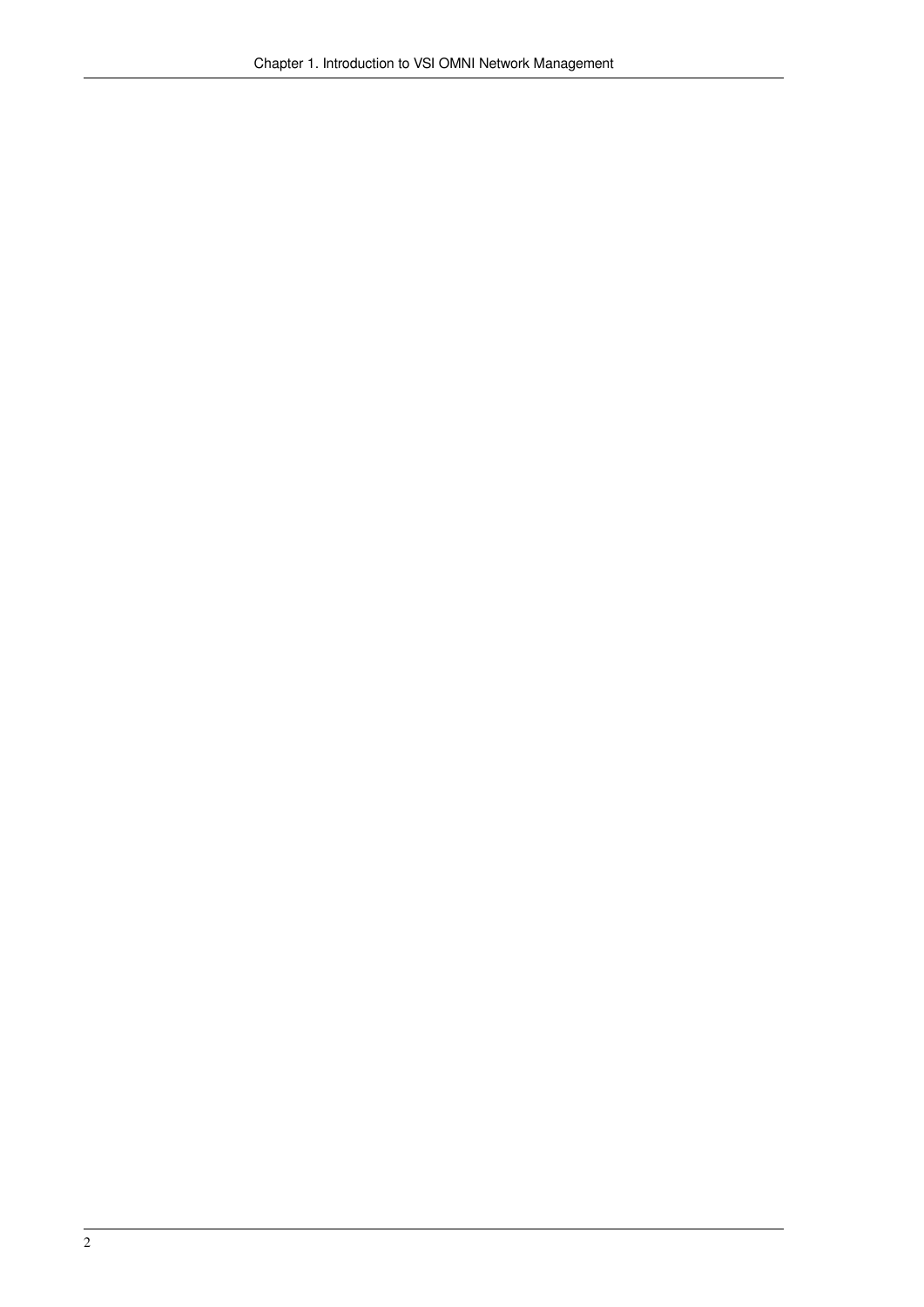# <span id="page-8-0"></span>**Chapter 2. The OMNI Definition Facility**

The OMNI Definition Facility (ODF) enables you to create and manage locally stored definitions of MMS objects. Specifically, ODF provides a set of commands that perform the following operations:

- Create definitions of VMDs.
- Create definitions of MMS domains and associate the definitions with a locally defined VMD.
- Create definitions of MMS program invocations and associate the definitions with a locally defined VMD.
- Create definitions of variables and associate the definitions with a locally defined domain or VMD.
- Create data type definitions.
- Display the local definitions of an MMS object.
- Delete a locally created definition or set of definitions.
- Log the current ODF session to a file for later use.
- Write (export) definition commands for backup or convenience.
- Execute a series of stored commands for example, commands saved in a log file.
- Set and display the defaults for an ODF session.

#### **Note**

The definitions you create with ODF are local to VSI OMNI but are not necessarily local to the system running ODF or using the definitions.

# <span id="page-8-1"></span>**2.1. ODF and Companion Standards**

A companion standard (CS) can function as an integral part of VSI OMNI API and can be defined by using ODF.

Note that if a CS exists with VSI OMNI API, it can affect the behavior of the VSI OMNI API procedure calls, since a CS can support objects and attributes that are different from those supported by VSI OMNI API.

See your applicable companion standard's guide for details about the objects and attributes supported by that companion standard.

# <span id="page-8-2"></span>**2.2. ODF Command Language Interface**

The Command Language Interface (CLI) guides you through the correct syntax of each ODF command by supplying prompts and a list of options.

For example, suppose you want to use the SET command, but you cannot remember the exact syntax or choices of the command. Simply type in the SET command followed by a carriage return:

ODF> **SET Return**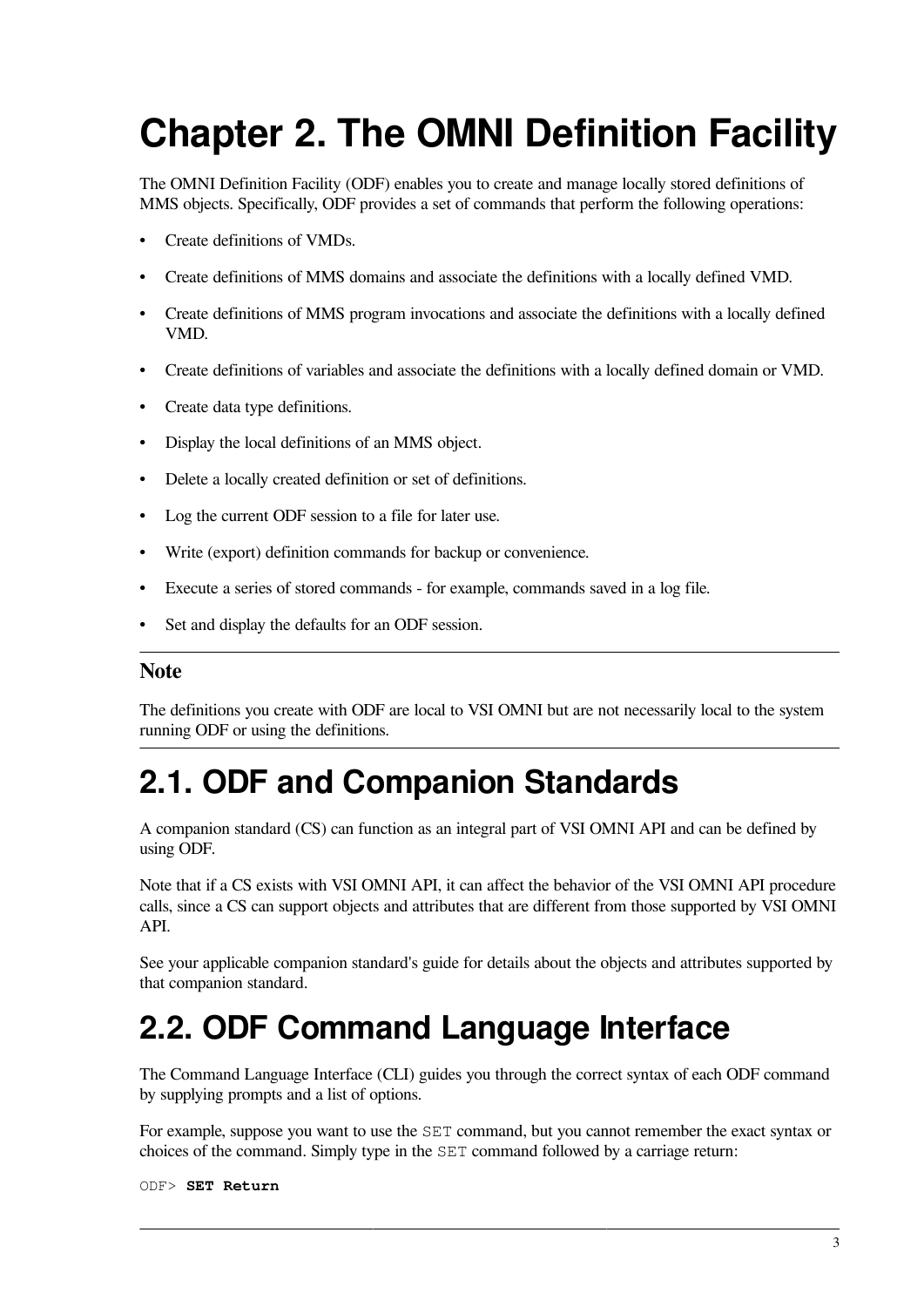Because the command has been entered in incomplete form, CLI automatically prompts for the next word in the command. Only those that support the SET command are listed as options. All options are enclosed within parentheses:

```
(COMPANION STANDARD, ODF LOGFILE, SCOPE)
  _ODF>
```
## <span id="page-9-0"></span>**2.2.1. Level-by-Level Prompting**

You can specify the entire command without using CLI, or you can specify part of the command and have CLI prompt only for those words that you miss.

Because CLI displays only supported options, prompting for options is a good way to check the syntax of a command after receiving a parser error. Any attribute or keyword you specify that is not in the CLI list of options is not supported for that command.

## <span id="page-9-1"></span>**2.2.2. Short Lines and Abbreviations**

You can shorten the command line by shortening the number of letters in each word. You can abbreviate any word to three characters or the number of characters that makes it unique.

# <span id="page-9-2"></span>**2.3. Invoking and Exiting ODF**

You can issue ODF commands one at a time using Digital Command Language (DCL), or you can invoke ODF and issue as many commands as you want before returning to the DCL prompt (\$).

To use ODF for single line commands, first define ODF:

```
$ ODF :== $OMNI$ODF
```
ODF executes the command and returns you to the DCL system prompt. To invoke ODF through DCL for an interactive session:

 \$ **ODF** ODF>

Once invoked, the ODF prompt appears. Issue the first command next to the prompt. If you leave out required component-ids or attributes, ODF prompts for them.

To invoke ODF for an interactive session without using DCL, use the RUN command:

```
$ RUN SYS$SYSTEM:OMNI$ODF
   ODF>
```
To exit ODF and return to the DCL system prompt, either issue the EXIT command or press **Ctrl**/**z**.

# <span id="page-9-3"></span>**2.4. Getting Help Through ODF**

After you invoke ODF, you can use the HELP command to display quick reference information about individual commands. Type HELP and the name of the command you want information about as shown in the following example, or type HELP followed by a carriage return to receive a menu of options:

#### ODF> **HELP SET SCOPE**

A display of HELP information about the SET SCOPE command is returned when this command executes.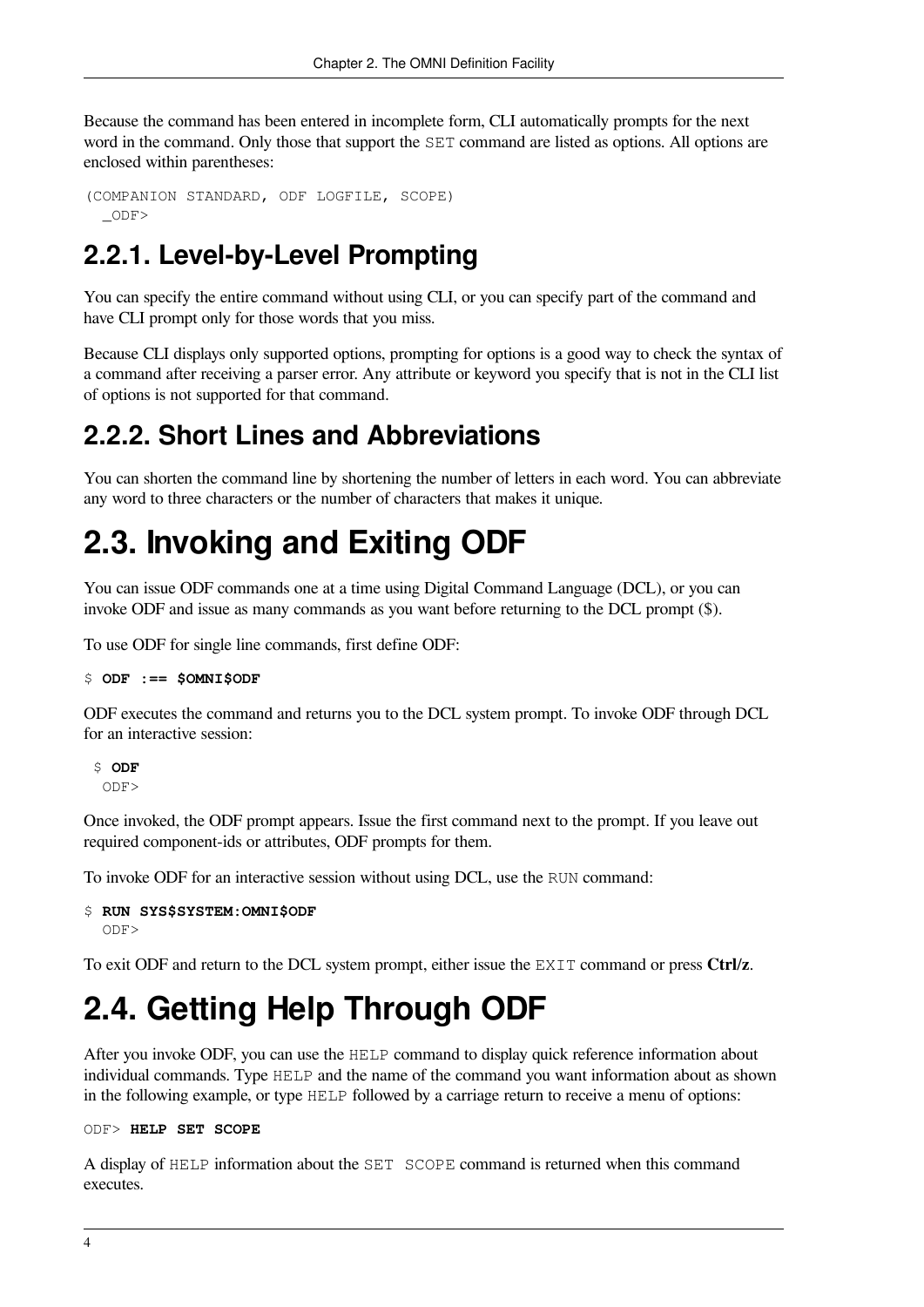# <span id="page-10-0"></span>**2.5. Creating a Definition of a VMD**

A complete VSI OMNI definition of a VMD consists of the following items in [Table](#page-10-1) 2.1.

#### <span id="page-10-1"></span>**Table 2.1. VMD Definitions**

| <b>Item</b>                     | <b>Description</b>                                                                                                                |
|---------------------------------|-----------------------------------------------------------------------------------------------------------------------------------|
| vmd_name                        | The local name of the VMD definition. This name<br>is used to reference the definition; it is not used in<br>communications.      |
| <b>APPLICATION SIMPLE NAME</b>  | The name used to look up the application in<br>Directory Services.                                                                |
| <b>VERSION</b>                  | The version of the MMS protocol to use.                                                                                           |
| <b>NESTING LEVEL</b>            | The maximum number of levels of nesting that can<br>occur within any data element over an association<br>with the VMD.            |
| <b>MAXIMUM SERVICES CALLED</b>  | The proposed maximum number of transaction<br>object instances that can be created at the called<br>MMS-user on the association.  |
| <b>MAXIMUM SERVICES CALLING</b> | The proposed maximum number of transaction<br>object instances that can be created at the calling<br>MMS-user on the association. |
| <b>MAXIMUM SEGMENT SIZE</b>     | The proposed maximum size of an MMS message<br>to exchange with the VMD.                                                          |
| <b>PARAMETER CBB</b>            | A list specifying the set of conformance building<br>blocks (CBBs) supported by the VMD.                                          |
| <b>SUPPORTED SERVICES</b>       | A list of services supported by the VMD for the<br>association.                                                                   |
| <b>VENDOR</b>                   | The vendor of the system supporting the VMD.                                                                                      |
| <b>MODEL</b>                    | The model of the system supporting the VMD.                                                                                       |
| <b>REVISION</b>                 | A string describing the software, firmware, or<br>hardware revision level of the VMD.                                             |
| <b>DESCRIPTION</b>              | Information describing the defined VMD. This is<br>not used in communication.                                                     |

To create a VSI OMNI definition of a VMD, enter the DEFINE VMD command, specify the name of the VMD, and supply the values that describe the VMD. To add the definition to the permanent ODF database, enter the COMMIT command (COMMIT is described in [Section](#page-17-0) 2.10), for example:

```
ODF> DEFINE VMD myvmd
(DES,APP SIM NAM,VER,NES LEV,MAX SER CALLE/CALLI,VEN,MOD,PAR CBB,SER
 SUPP,ATT)
_ODF> APPLICATION SIMPLE NAME mycountry@myorg@myunit@myvmd,
(DES,APP SIM NAM,VER,NES LEV,MAX SER CALLE/CALLI,VEN,MOD,PAR CBB,SER
 SUPP,ATT)
_ODF> DESCRIPTION "Example VMD"
(', ', ';' )_ODF> VERSION 1,
(DES,APP SIM NAM,VER,NES LEV,MAX SER CALLE/CALLI,VEN,MOD,PAR CBB,SER
 SUPP,ATT)
```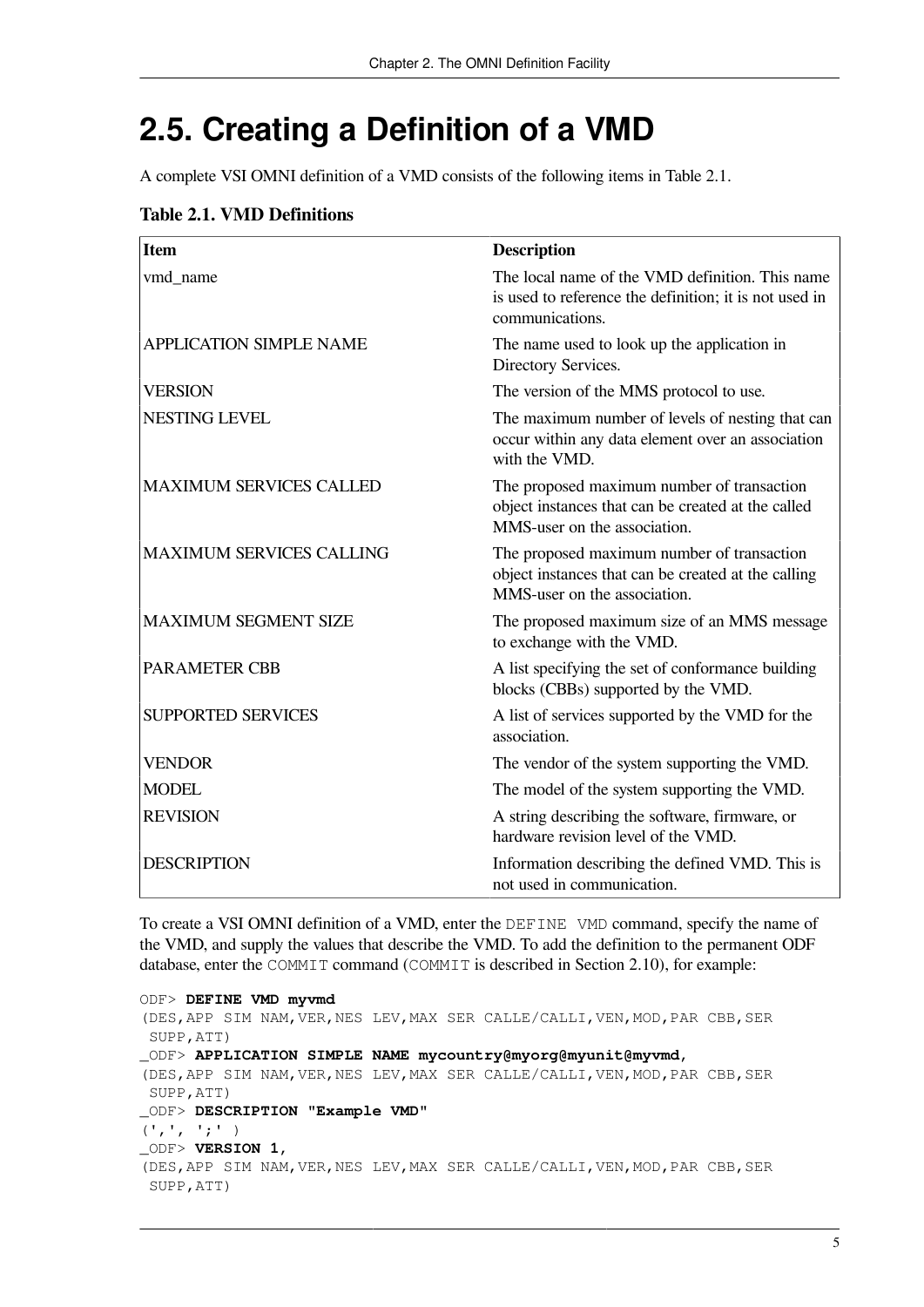```
_ODF> NESTING LEVEL 7,
_ODF> MAXIMUM SERVICES CALLED 5,
_ODF> MAXIMUM SERVICES CALLING 2,
_ODF> MAXIMUM SEGMENT SIZE 512,
_ODF> VENDOR "me",
_ODF> MODEL "A",
_ODF> REVISION "first",
_ODF> PARAMETER CBB ( NOVALT, NO UNNAMED VARIABLES, TPY ),
_ODF> SUPPORTED SERVICES
_ODF> ( NO INFORMATION REPORT,
_ODF> RENAME );
```
## <span id="page-11-0"></span>**2.6. Creating a Definition of a Domain**

<span id="page-11-2"></span>A complete VSI OMNI definition for a domain consists of the following elements in [Table](#page-11-2) 2.2.

| <b>Item</b>            | <b>Description</b>                                                                            |
|------------------------|-----------------------------------------------------------------------------------------------|
| vmd name:domain name   | The name of the remote domain object and its<br>associated VMD                                |
| [NO] DELETABLE         | A value indicating whether or not the domain can<br>be deleted from the VMD                   |
| [NO] SHARABLE          | A value indicating whether or not the domain can<br>be shared by multiple program invocations |
| <b>CONTENT FILE</b>    | An OpenVMS file containing the domain                                                         |
| <b>CAPABILITY FILE</b> | An OpenVMS file specifying the capabilities of the<br>domain                                  |
| <b>DESCRIPTION</b>     | Information describing the defined domain                                                     |

**Table 2.2. Domain Definitions**

A domain definition must include the name of the VMD to which the domain belongs. ODF will reject any domain definition that does not specify an existing VMD and a capabilities file.

To create a VSI OMNI definition of a domain, enter the DEFINE DOMAIN command in response to the ODF prompt and supply the information you need to describe the domain. To add the definition to the permanent ODF database, enter the COMMIT command (COMMIT is described in [Section](#page-17-0) 2.10), for example:

```
 ODF> DEFINE DOMAIN myvmd:mydom
  (CAP FIL,CON FIL,[NO]DEL,DES,[NO]SHA)
  _ODF> CAPABILITY FILE my_domains:mydom.cap CONTENT FILE
 my_domains:mydom.dom
 ( ' , ' , ' ; ' ) _ODF> , DELETABLE, NOSHARABLE;
```
# <span id="page-11-1"></span>**2.7. Creating a Definition of a Program Invocation**

A complete VSI OMNI definition of a program invocation (PI) contains the information listed in [Table](#page-12-2) 2.3.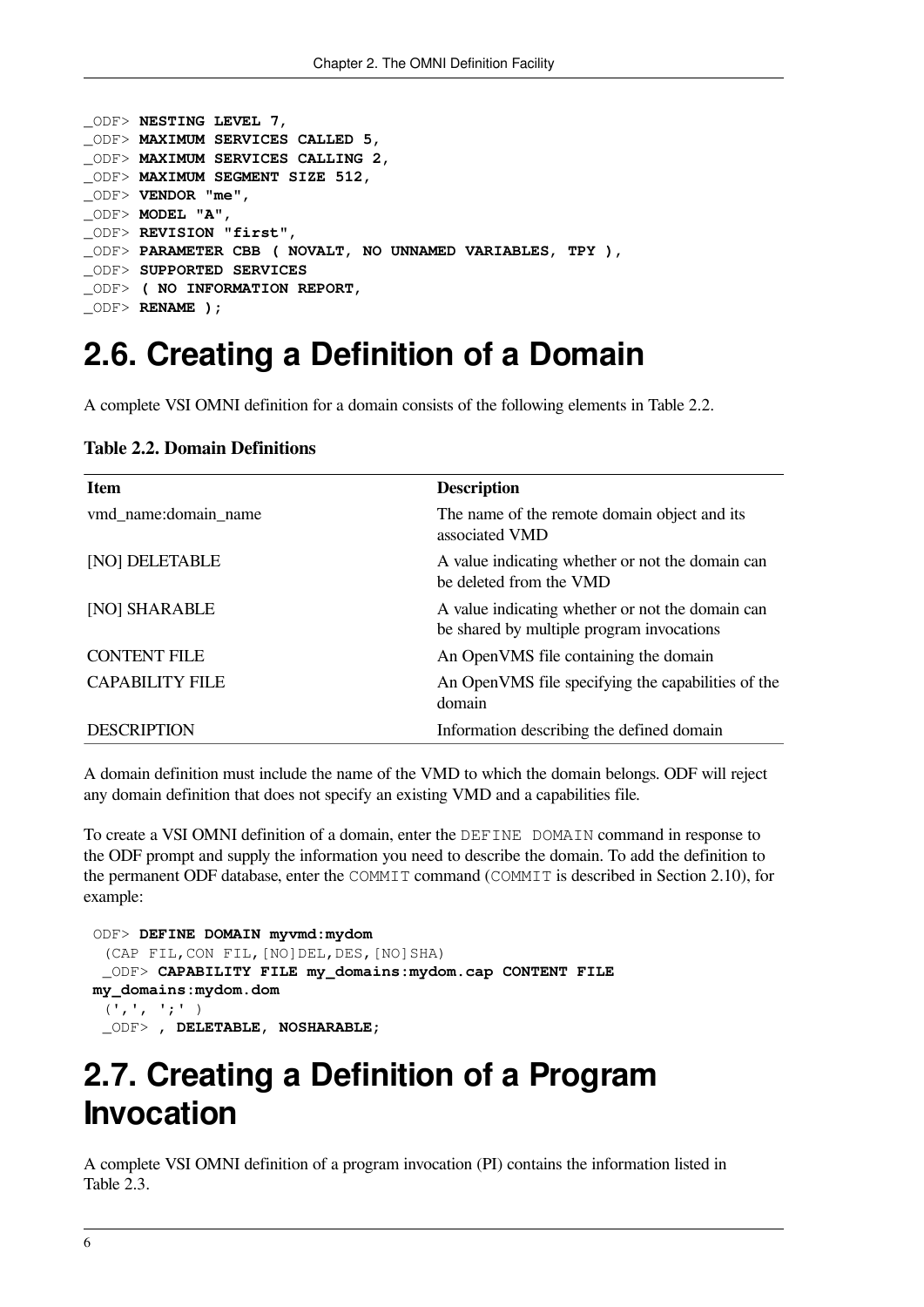| <b>Item</b>                      | <b>Description</b>                                                                                                                                                                                                                                                                                                                                           |
|----------------------------------|--------------------------------------------------------------------------------------------------------------------------------------------------------------------------------------------------------------------------------------------------------------------------------------------------------------------------------------------------------------|
| vmd_name:pi_name                 | The name of the program invocation and its<br>associated VMD.                                                                                                                                                                                                                                                                                                |
| [NO] DELETABLE                   | A value indicating whether or not the PI can be<br>deleted from the VMD.                                                                                                                                                                                                                                                                                     |
| [NO] REUSABLE                    | A value indicating whether or not the PI can be<br>reused.                                                                                                                                                                                                                                                                                                   |
| <b>EXECUTION ARGUMENT STRING</b> | An execution argument that becomes the default<br>for START and RESUME requests for the PI.                                                                                                                                                                                                                                                                  |
| monitor_type                     | One of three values. NO MONITOR indicates<br>that the PI has no mon-itoring event condition.<br>MONITOR PERMANENT indicates that the<br>PI has a monitoring event condition that exists<br>throughout program execu- tion. MONITOR<br>CURRENT indicates that the PI has a monitoring<br>event condition that exists only for the life of the<br>association. |
| <b>DOMAIN LIST</b>               | A list of references to the domains that make up<br>this program invocation.                                                                                                                                                                                                                                                                                 |
| <b>DESCRIPTION</b>               | Information describing the defined Program<br>Invocation.                                                                                                                                                                                                                                                                                                    |

#### <span id="page-12-2"></span>**Table 2.3. PI Defintion**

A PI definition must include the name of the VMD to which the domain belongs. ODF will reject any PI definition that does not specify an existing VMD.

Each PI definition must also specify a domain list with at least one domain in it. ODF will reject the definition if the listed domains are not defined.

To create a VSI OMNI definition of a program invocation, enter the DEFINE PROGRAM INVOCATION command in response to the ODF prompt and supply the values that describe the PI. To add the definition to the permanent ODF database, enter the COMMIT command (COMMIT is described in [Section](#page-17-0) 2.10), for example:

```
ODF> DEFINE PROGRAM INVOCATION myvmd:mypi DOMAIN LIST ( myvmd:mydom )
  (', ', ';' ) _ODF> , DELETABLE, REUSABLE, XA STRING "/DEBUG", NOMONITOR;
```
# <span id="page-12-0"></span>**2.8. Creating a Definition of a Variable**

ODF enables you to create VSI OMNI definitions for the following types of variable:

- Named variables
- <span id="page-12-1"></span>• Unnamed variables

## **2.8.1. Named Variables**

A complete VSI OMNI definition of a named variable contains the items listed in [Table](#page-13-1) 2.4.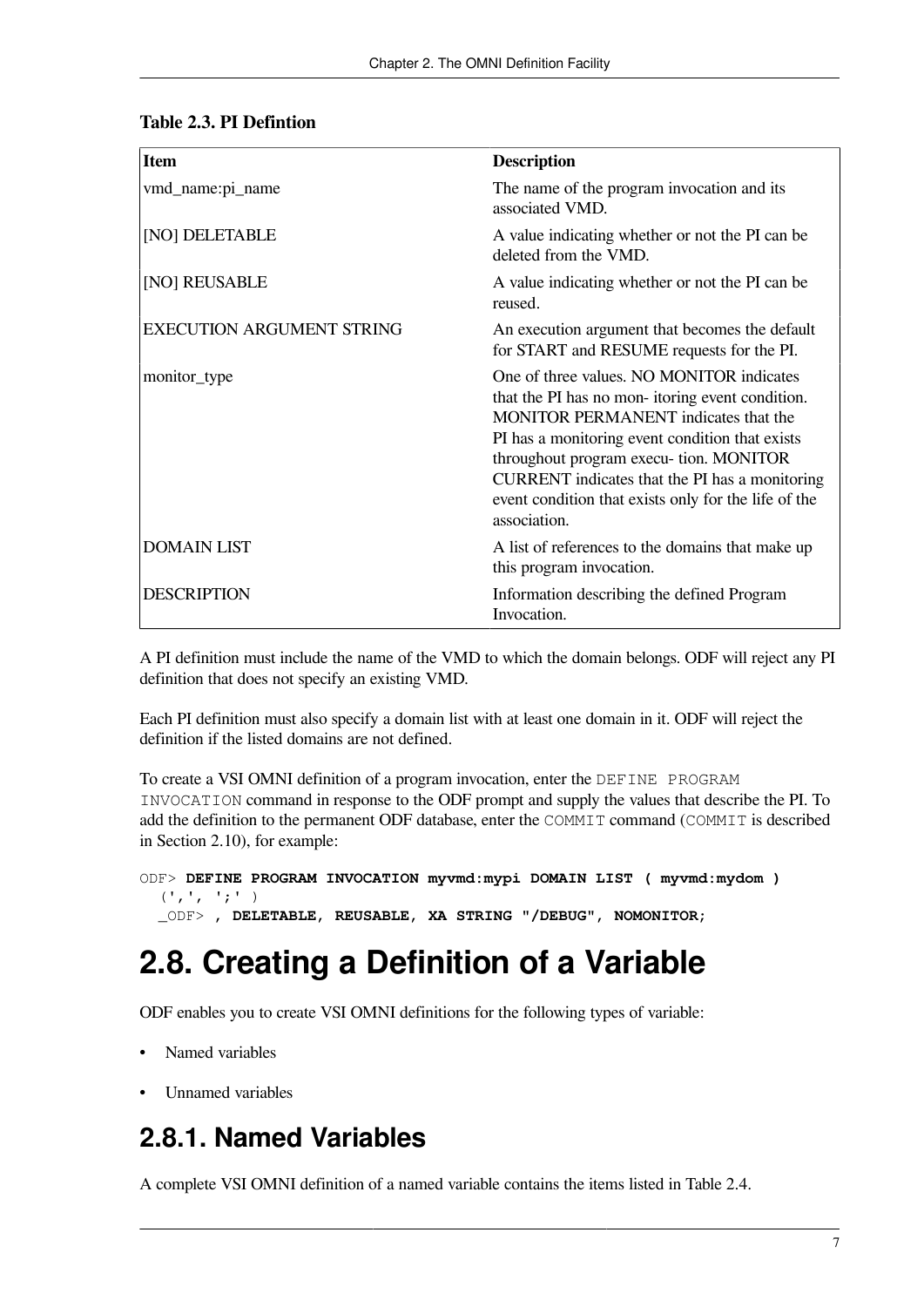| Item                               | <b>Description</b>                                                                             |
|------------------------------------|------------------------------------------------------------------------------------------------|
| wmd name:domain name.variable name | The name of the remote named variable object and<br>its associated VMD and (optionally) domain |
| type                               | A reference to a predefined application type                                                   |
| <b>NOI DELETABLE</b>               | A value that indicates whether the named variable<br>can be deleted from the VMD               |
| <b>DESCRIPTION</b>                 | Information that describes the named variable                                                  |

<span id="page-13-1"></span>

|  | Table 2.4. Named Variable Definition |
|--|--------------------------------------|
|--|--------------------------------------|

A variable definition must include the name of the VMD to which the variable belongs. ODF will reject any definition that does not specify an existing VMD. If a variable is defined as being on a domain, you must also define the domain.

You must specify the type of the variable. To create a VSI OMNI definition for a named variable, enter the DEFINE NAMED VARIABLE command in response to the prompt and supply the required information. To add the definition to the permanent ODF database, enter the COMMIT command (COMMIT is described in [Section](#page-17-0) 2.10), for example:

```
DEFINE NAMED VARIABLE Foo:X
     DESCRIPTION "VMD Foo X Coordinate"
     APPLICATION TYPE %:OMNI$LONG;
```
## <span id="page-13-0"></span>**2.8.2. Unnamed Variables**

A complete VSI OMNI definition of an unnamed variable contains the items listed in [Table](#page-13-2) 2.5.

| Item                               | <b>Description</b>                                                                                                            |
|------------------------------------|-------------------------------------------------------------------------------------------------------------------------------|
| vmd_name:domain_name.variable_name | The name of the remote unnamed variable and its<br>associated VMD (and, option- ally, its domain)                             |
| type                               | A reference to a predefined application type                                                                                  |
| <address></address>                | The address of the unnamed variable                                                                                           |
| [NO] Supply Type Spec              | A value that indicates whether the variable's type<br>specification is to be sent to the remote VMD to<br>access the variable |
| <b>DESCRIPTION</b>                 | Information describing the unnamed variable                                                                                   |

<span id="page-13-2"></span>

A variable definition must include the name of the VMD to which the variable belongs, the variable type, and the address. ODF will reject any definition that does not specify an existing VMD, the variable type, and the address.

The variable address can be specified as a NUMERIC ADDRESS or a SYMBOLIC ADDRESS. A numeric address value is entered as a decimal number by default or as a hexadecimal number using the %X prefix. A symbolic address value is entered as a quoted string.

To create a VSI OMNI definition for an unnamed variable, enter the DEFINE UNNAMED VARIABLE command in response to the prompt and supply the required information. To add the definition to the permanent ODF database, enter the COMMIT command (COMMIT is described in [Section](#page-17-0) 2.10), for example: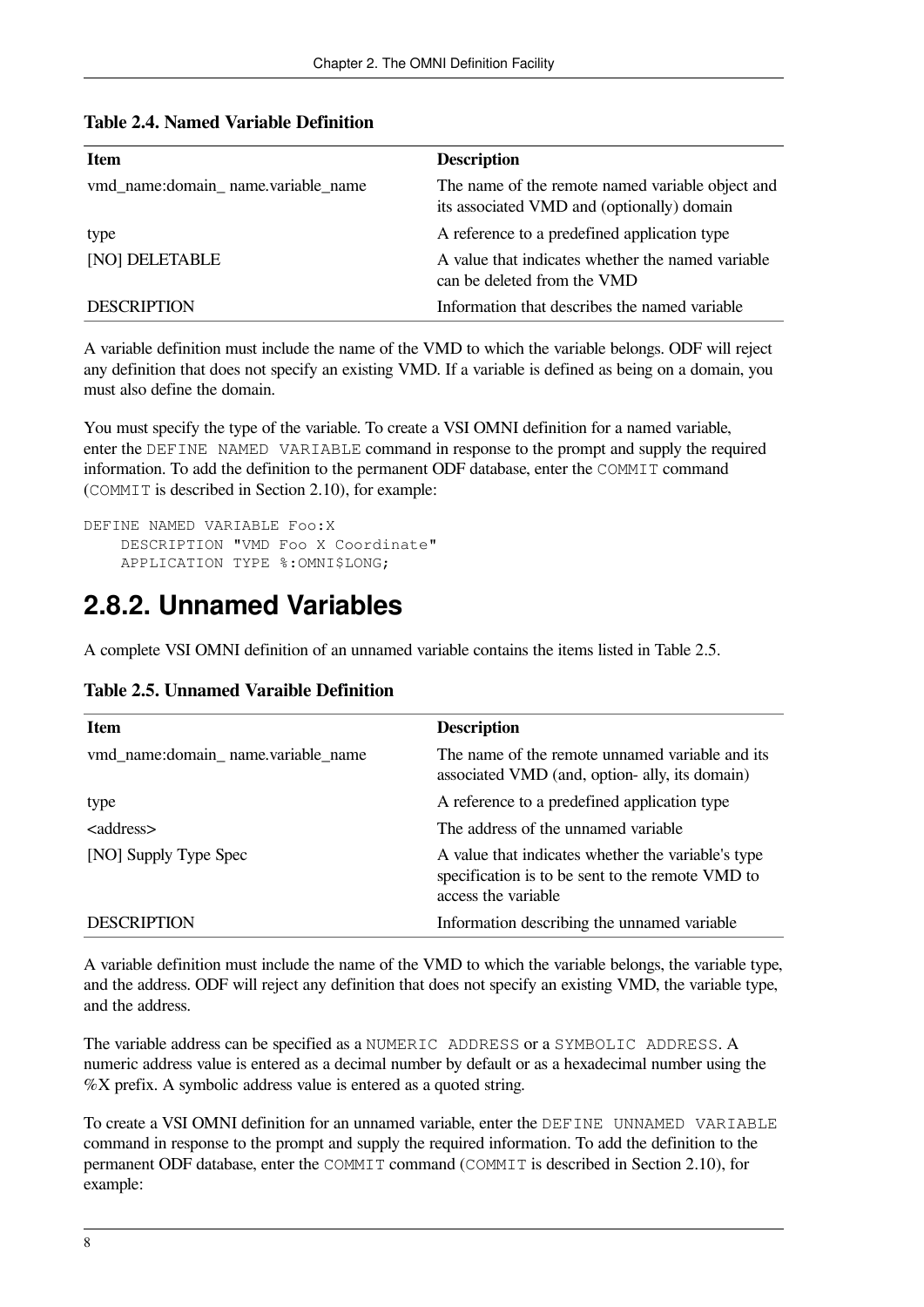ODF> **DEFINE UNNAMED VARIABLE myvmd:X APPLICATION TYPE %:OMNI\$LONG** (DES,TYP,APP TYP) \_ODF> **NUMERIC ADDRESS %X4000, DESCRIPTION "Example of an unnamed variable";** ODF> **DEFINE UV myvmd:AT %:OMNI\$LONG SYMBOLIC ADDRESS "\$n0:0";**

# <span id="page-14-0"></span>**2.9. Defining Variable Types**

An ODF variable definition includes two variable type definitions: an MMS Type definition and an Application Type definition.

- The MMS Type definition provides information about the variable that is communicated through the MMS protocol when the variable is read or written.
- The Application Type definition provides information about the way the application views the variable. Application Type information cannot be communicated through the MMS protocol - it is specific to the local programming environment.

ODF provides two commands that you can use to create variable type definitions:

- DEFINE MMS NAMED TYPE. Creates an MMS Type definition.
- DEFINE APPLICATION TYPE. Creates an Application Type definition and associates the definition with a corresponding MMS type definition that you have created.

The DEFINE TYPE commands are useful for creating commonly-used type definitions that many variables will reference. When a number of variables refer to the same type definition, all of the variables can be changed by changing the one type definition.

## <span id="page-14-1"></span>**2.9.1. Creating an MMS Named Type Definition**

<span id="page-14-2"></span>A complete VSI OMNI definition of an MMS Named Type contains the items listed in [Table](#page-14-2) 2.6.

#### **Table 2.6. MMS Named Type Definitin**

| <b>Item</b>                        | <b>Description</b>                                                                                       |
|------------------------------------|----------------------------------------------------------------------------------------------------------|
| vmd_name:domain_name.mms_type_name | The name of the MMS Named Type specification<br>and its associated VMD (and, optionally, its<br>domain.) |
| mms_type_specification             | A structure, array or simple type specification or a<br>reference to another MMS Named Type.             |
| [[NO]DELETABLE]                    | Indicates whether or not the MT can be deleted<br>from the VMD.                                          |
| <b>DESCRIPTION</b>                 | Information describing the defined MMS Named<br>Type.                                                    |

An MMS Named Type definition must include the name of the VMD to which the named type belongs. ODF rejects any definition that does not specify an existing VMD. If a named type is defined as being on a domain, you must also specify the domain.

You must specify the MMS type specification. To create a VSI OMNI definition for an MMS Named Type, enter the DEFINE MMS Named Type command in response to the prompt and supply the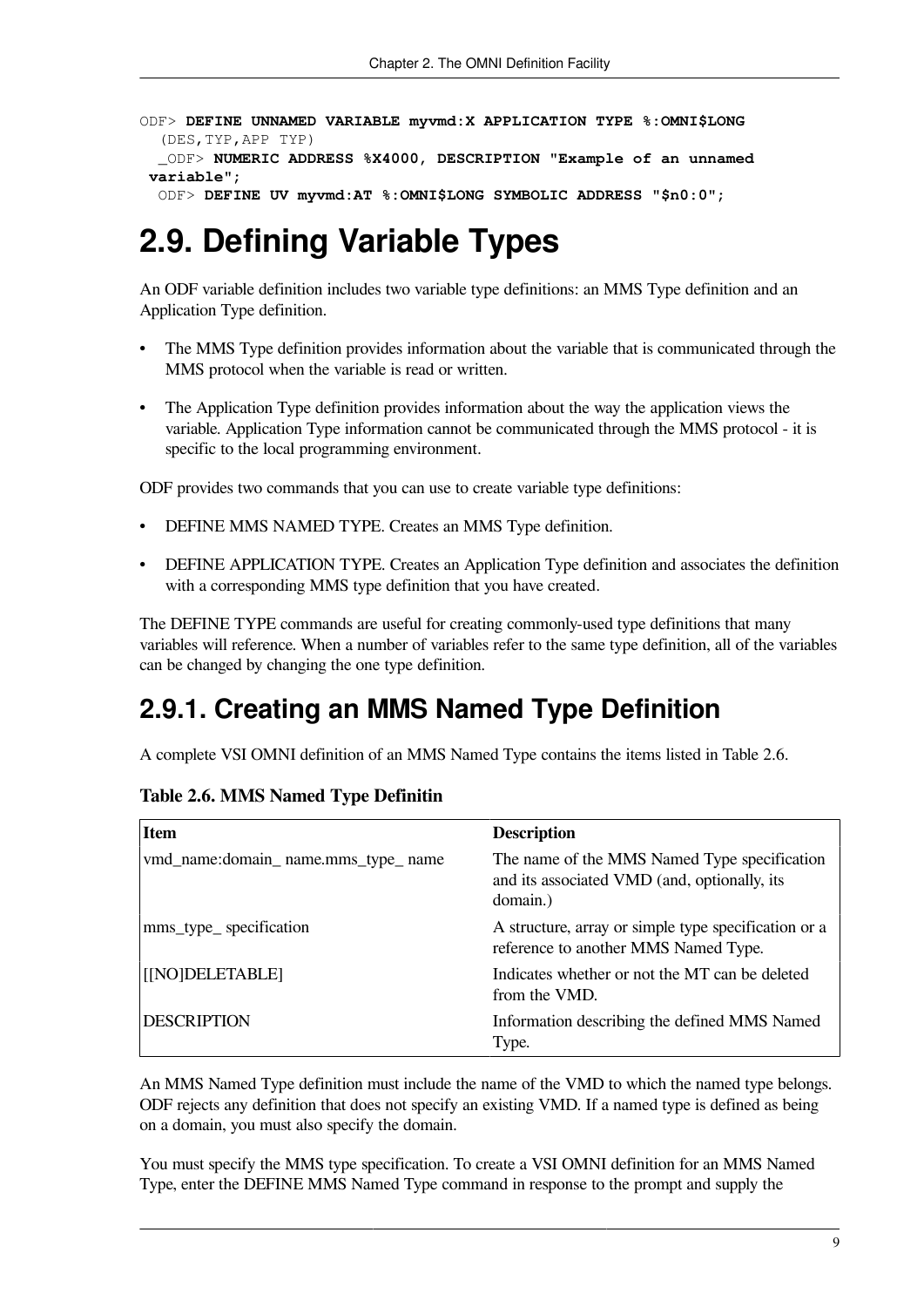required information. To add the definition to the permanent database, enter the COMMIT command (COMMIT is described in [Section](#page-17-0) 2.10), for example:

```
DEFINE MMS NAMED TYPE Foo:Point
               DESCRIPTION "Point in threespace"
               STRUCTURE
                    x INTEGER 32;
                    y INTEGER 32;
                    z INTEGER 32;
               END;
   DEFINE MMS NAMED TYPE Foo:Position
               DESCRIPTION "Position and Orientation"
               STRUCTURE
                    pos Foo:Point;
                    r FLOAT FORMAT WIDTH 32 EXPONENT 9;
                    o FLOAT FORMAT WIDTH 32 EXPONENT 9;
                    h FLOAT FORMAT WIDTH 32 EXPONENT 9;
               END;
```
## <span id="page-15-0"></span>**2.9.2. Creating an Application Named Type Definition**

<span id="page-15-1"></span>A complete VSI OMNI definition of an Application Named Type contains the items listed in [Table](#page-15-1) 2.7.

|  | <b>Table 2.7. Application Named Type Definition</b> |  |  |  |
|--|-----------------------------------------------------|--|--|--|
|--|-----------------------------------------------------|--|--|--|

| <b>Item</b>                                                                       | <b>Description</b>                                                                                                                               |
|-----------------------------------------------------------------------------------|--------------------------------------------------------------------------------------------------------------------------------------------------|
| vmd_name:domain_name.application_type_name The name of the Application Named Type | specification and its associated VMD (and,<br>optionally, its domain).                                                                           |
| <b>FROM MMS NAME TYPE</b>                                                         | The name of the MMS Named Type associated<br>with the application named type. The default is the<br>same name and scope as the application type. |
| application_type_ specification                                                   | A structure, array or simple type specification or a<br>reference to another Application Named Type.                                             |
| <b>DESCRIPTION</b>                                                                | Information describing the defined Application<br>Named Type.                                                                                    |

An Application Named Type definition must include the name of the VMD to which the named type belongs. ODF will reject any definition that does not specify an existing VMD. The named type can also be defined on a domain.

You must specify the application type specification. To create a VSI OMNI definition for an Application Named Type, enter the DEFINE Application Named Type command in response to the prompt and supply the required information. To add the definition to the permanent database, enter the COMMIT command (COMMIT is described in [Section](#page-17-0) 2.10), for example:

```
 DEFINE APPLICATION NAMED TYPE Foo:Point
                         DESCRIPTION "Point in threespace"
                         APPLICATION TYPE FROM MMS NAMED TYPE Foo:Point
                         STRUCTURE
                        (x, x) INTEGER 32;
                         (y,y) INTEGER 32;
                          (z,z) INTEGER 32;
                         END;
```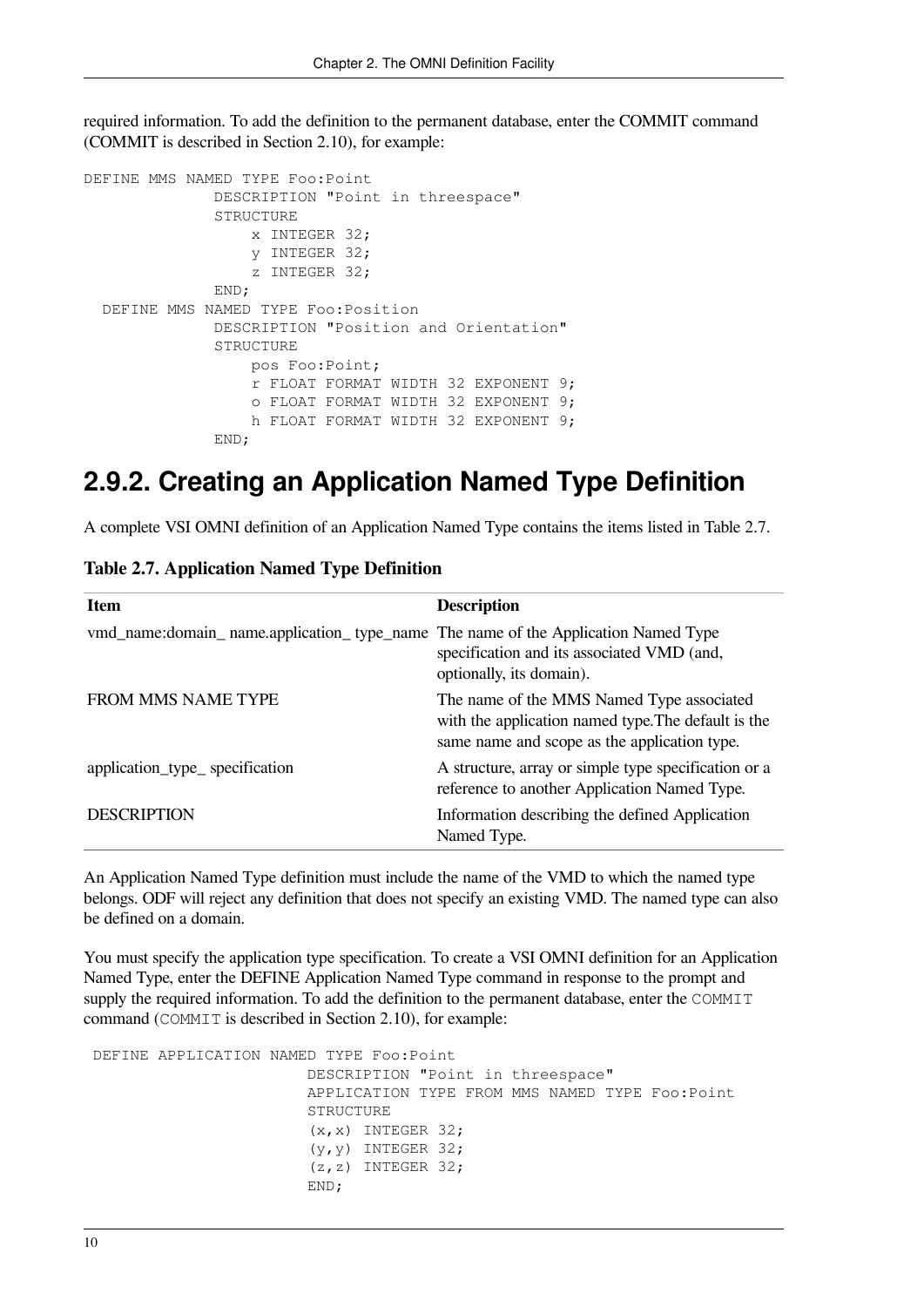## <span id="page-16-0"></span>**2.9.3. Creating Application Type Definitions for Alternate Access**

Every VSI OMNI variable definition specifies a default Application Type definition, which in turn refers to an MMS Type definition.

Simple applications would generally access the variable's data using the default Application Type. Other applications may need to perform alternate access by referring to the variable using some other Application and/or MMS Type definition.

One reason for alternate access would be to support applications which store internal data differently. For example, suppose two applications access a variable whose MMS Type definition is a Visible String. One application may need to store this visible string internally as a null terminated string while another Application Type may need to store it internally as a word counted string. In both cases, since all elements of the array would be accessed, there is a 1:1 correspondence between array components of the MMS Type definition and the Application Type definition. Following is an example of the type definitions that can be used under these circumstances:

DEFINE MMS NAMED TYPE Foo:String VISIBLE STRING 100; DEFINE APPLICATION NAMED TYPE Foo:String FROM MMS NAMED TYPE Foo:String, STRING 100; DEFINE APPLICATION NAMED TYPE Foo:Alt\_String\_NT FROM MMS NAMED TYPE Foo:String, NULL TERMINATED STRING 100; DEFINE APPLICATION NAMED TYPE Foo:Alt\_String\_WC FROM MMS NAMED TYPE Foo: String, WORD COUNTED STRING 100; DEFINE NAMED VARIABLE Foo:String\_Var APPLICATION TYPE Foo:String;

Another reason for alternate access is to support applications which may not need to access all of the data in a variable. This type of alternate access is called partial access. For example, a device can define a portion of its memory as a large array. An application can read the portion of the memory it is interested in by creating an Application Type definition that specifies a subrange of the array to be read into an application buffer which is only large enough to hold the data in that subrange. Following is an example of the definitions that can be used in circumstances where the default application type references the entire array:

```
DEFINE MMS NAMED TYPE Foo:Int_Array ARRAY [20] of INTEGER 32;
         DEFINE APPLICATION NAMED TYPE Foo:Int_Array
            FROM MMS NAMED TYPE Foo: Int Array, ARRAY [20] of INTEGER 32;
         DEFINE APPLICATION NAMED TYPE Foo:Alt_Int_Array_0_9
            FROM MMS NAMED TYPE Foo: Int Array, ARRAY [0..9] of INTEGER 32;
        DEFINE APPLICATION NAMED TYPE Foo:Alt Int Array 5 14
             FROM MMS NAMED TYPE Foo:Int_Array, ARRAY [5..14] of INTEGER 32;
         DEFINE NAMED VARIABLE Foo:Int_Array_Var APPLICATION TYPE
  Foo:Int_Array;
```
In both examples of alternate access (full and partial), an application accomplishes alternate access on a variable by providing a method handle in calls to the variable access procedures, OMNI\$GET\_VALUE and OMNI\$PUT\_ VALUE. A method handle is an object identifier handle of an Application Named type. For information on Method Handles refer to the *VSI OMNI Application Programmer's Guide*.

The user can also define the default application type as an alternate access type. In this case, it is not to supply a method handle to perform alternate access. Instead, alternate access can be performed by default whenever the variable is accessed.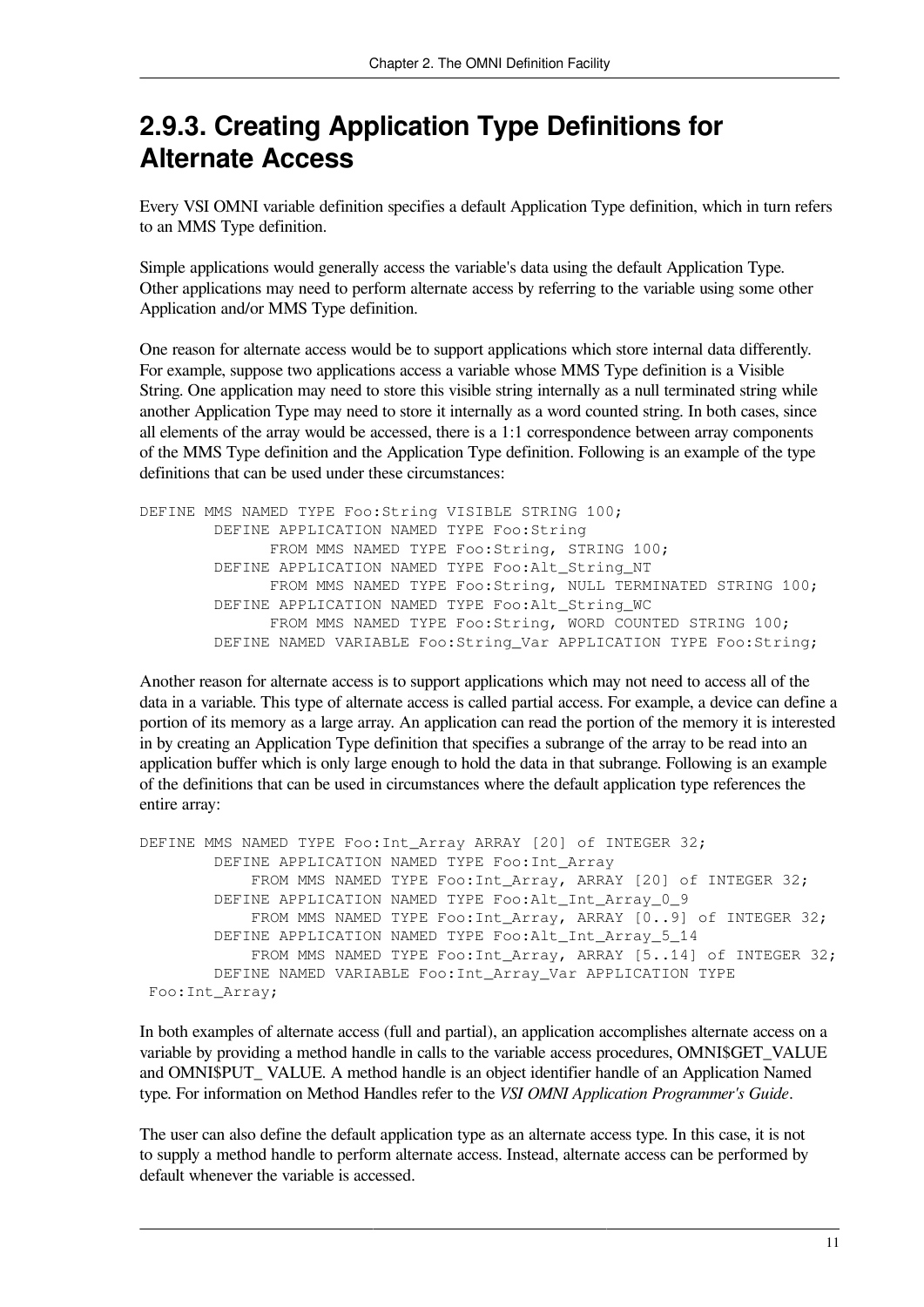# <span id="page-17-0"></span>**2.10. Committing Definitions to the ODF Database**

An ODF session consists of the following steps:

- 1. The user enters a series of DEFINE and/or DELETE commands to describe the objects in the MMS environment. ODF saves these definitions in a special area allocated for the ODF session.
- 2. The user enters the COMMIT command. ODF examines the batched definitions (that is, all the definitions entered since the last COMMIT command or since the beginning of the session), writes all valid definitions into the permanent database, or reports on any errors. If committing the changes will produce inconsistencies in the database, referred to as a database constraint error, ODF reports an error and does not make any of the modifications.

For example, if you have entered a variable definition that includes a reference to a nonexistant VMD, ODF will reject the definition and return an error code.

ODF does not discard the batch of definitions if the COMMIT operation fails. Thus you can correct the error and COMMIT again.

To erase a batch of modifications from the temporary storage area, type the ROLLBACK command. ODF discards all the definitions that you have created since your last COMMIT command. (Note how ROLLBACK differs from DELETE. The DELETE command removes a definition that has been committed to the permanent ODF database and/or exists in temporary storage; the ROLLBACK COMMAND simply discards actions from temporary storage.)

In addition to batching DEFINE commands, ODF batches all commands that modify the database (for example, the DELETE command) until you enter a COMMIT command.

#### **Note**

The EXIT command causes ODF to attempt a COMMIT before exiting. The QUIT command causes ODF to attempt a ROLLBACK before exiting.

If, as an ODF user, you arrange your transactions so a COMMIT is issued after each DEFINE command, you can reduce the ambiguity of constraint error messages.

The constraint error message identifiers have the following general format:

DUP<def> - A definition with the name specified in a DEFINE <def> command already exists in the database. To modify a definition, DELETE it, DEFINE it, and then COMMIT it. If modification is not wanted, and the existing database entry is correct, use ROLLBACK to cancel the DEFINE request.

<def1>NO<def2>- An attempt was made to create a definition that is dependent on the existence of another definition. For example, DOMNOVMD means that a DEFINE DOMAIN command was issued for a domain, and the VMD specified for that domain does not exist.

Either create the required definition or roll back the request. Remember that all database names are case sensitive.

<def1>REF<def2>- A definition refers to another definition that does not exist. For example, NVREFAT means that a DEFINE NAMED VARIABLE command was issued with an APPLICATION TYPE reference to a nonexisting Application Named Type.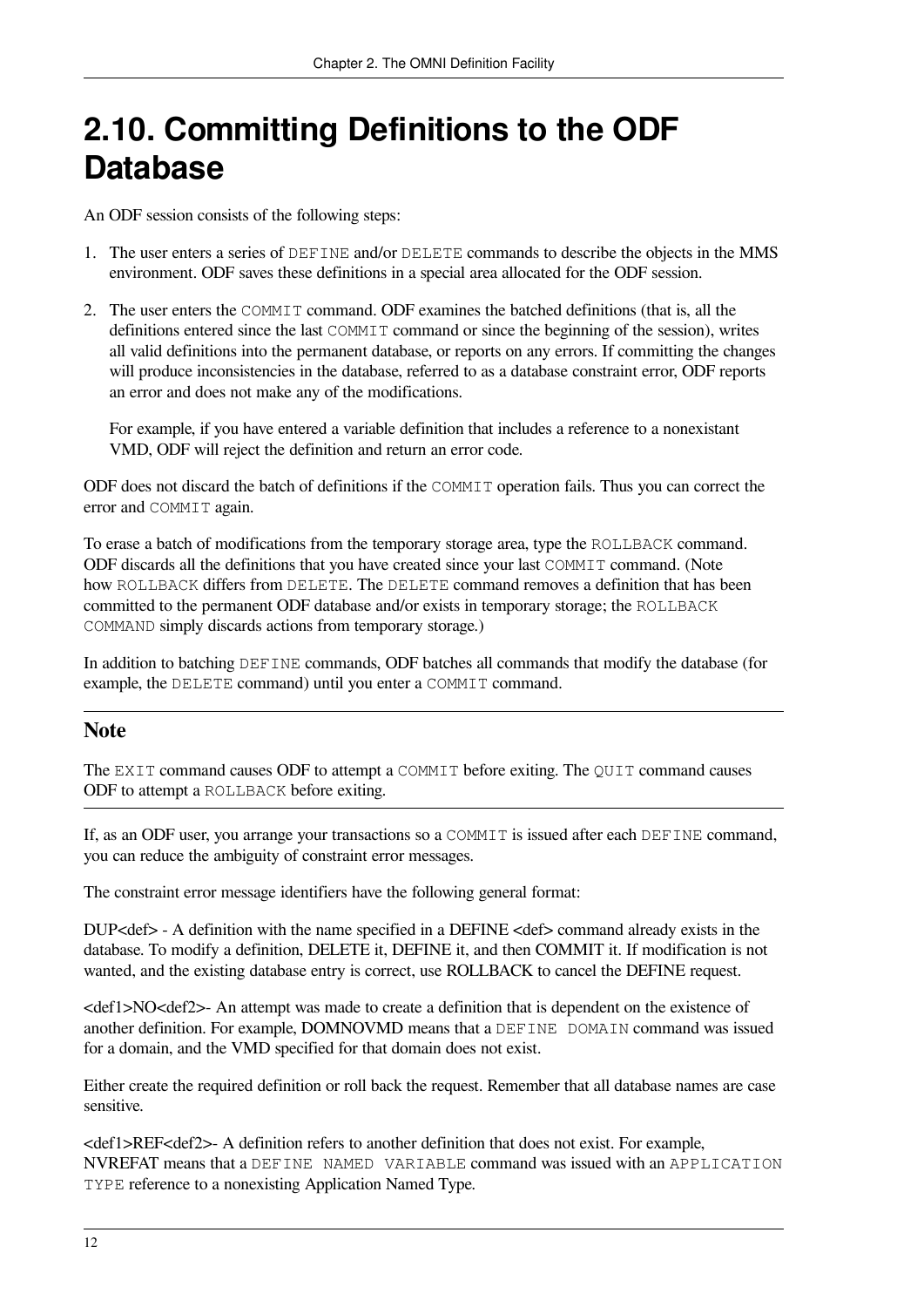Either create the required definition or roll back the request. Remember that all database names are case sensitive.

Classes of definitions are abbreviated as follows:

- VMD: Virtual Manufacturing Device
- DOM: Domain
- PI: Program Invocation
- NV: Named Variable
- UV: Unnamed Variable
- VAR: Simple variable-named or unnamed (NR or UV)
- PID: Entry in a PI list of domains
- MT: MMS Named Type
- AT: Application Named Type

A completes list of ODF error messages can be found in [Appendix](#page-56-0) B.

# <span id="page-18-0"></span>**2.11. Setting the Default Scope**

ODF enables you to set the default VMD and domain for dependent objects that you want to define. To specify a default VMD and domain, enter the SET SCOPE command and the name of the VMD and domain. (If you omit the domain name, the scope is VMD-specific.)

For example, the following SET SCOPE command specifies Foo as the default VMD for the session and Bar as the default domain. The DEFINE command creates a variable definition named *X*:

```
ODF> SET SCOPE Foo:Bar
   ODF> DEFINE NAMED VARIABLE X APPLICATION TYPE %OMNI$LONG;
```
<span id="page-18-1"></span>ODF creates the definition Foo:Bar.X.

# **2.12. Deleting a Definition**

The DELETE DEFINITION command deletes a definition from the permanent ODF database and/or temporary storage.

A definition cannot be deleted until all its dependencies are deleted. In the following command sequence, for example, domain "Bar'' cannot be deleted while there is an existing definition for a named variable "Baz'' within the "Bar'' scope:

```
DEFINE DEFINITION VMD Foo ...
   DEFINE DEFINITION DOMAIN Foo:Bar ...
   DEFINE DEFINITION NAMED VARIABLE Foo:Bar.Baz ...
   DELETE Foo:Bar;
   COMMIT;! Will fail because of Foo:Bar.Baz
   DELETE DEFINITION Foo:Bar(NAMED VARIABLE:*);! Delete all variables in
  Domain Bar of Vmd Foo
```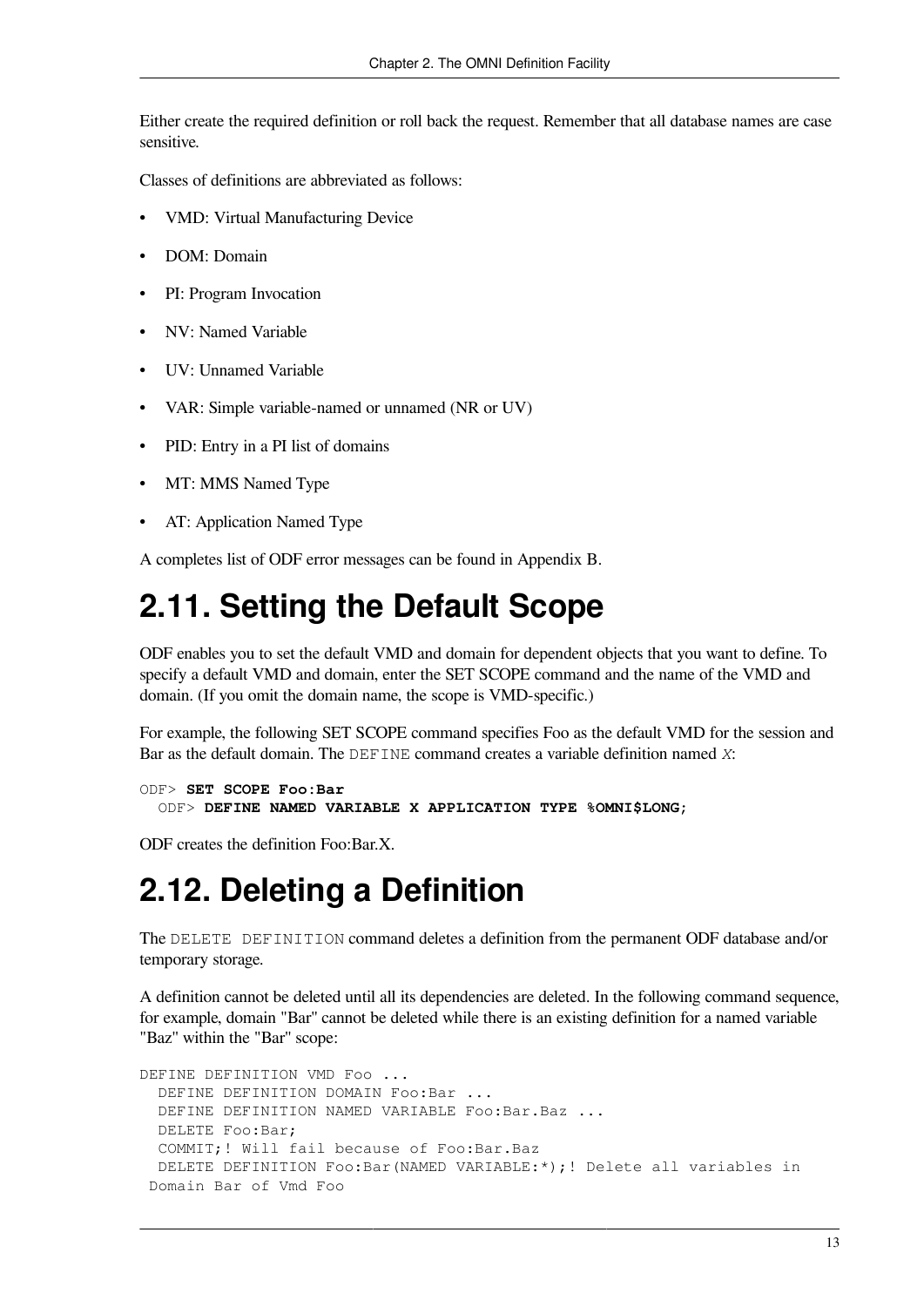```
 DELETE DEFINITION DOMAIN Foo:Bar;
 COMMIT; ! Will succeed
 DELETE DEFINITION VMD Foo;
```
A right arrow character (**>**) in the command line causes ODF to delete the specified object and all objects that are dependent on that object. For example, the following command deletes VMD Foo and all the objects it contains:

DELETE DEFINITION Foo>;

To delete the entire database:

```
DELETE DEFINITION *>;
```
This command line is not recommended.

The DELETE command supports the wildcard asterisk (**\***). For example, the following command deletes all named variables in domain Foo:Bar:

DELETE DEFINITION Foo:Bar(NV:\*);

# <span id="page-19-0"></span>**2.13. Creating, Opening, and Closing a Log File**

ODF enables you to create and open a log file for the ODF session. To create a log file, enter the SET ODF LOGFILE command and specify the name of the log file.

Once the file is open you can start session logging with the ENABLE ODF LOGGING command. You can also write definition commands to the log file using the WRITE DEFINITION command.

To close the log file, reenter the SET ODF LOGFILE command with a different filename or the null device name (NL:).

# <span id="page-19-1"></span>**2.14. Enabling and Disabling Logging**

To create a log of the ODF session, enter the ENABLE ODF LOGGING command.

If you have already specified a log file with the SET ODF LOGFILE command, ODF logs the session to that file. If you have not specifed a file, ODF creates a file  $OMNISODF$ . LOG in the current default directory and logs the session there.

To disable logging, enter the DISABLE ODF LOGGING command. Logging will stop, but the log file will remain open until the ODF session is exited or another SET ODF LOGFILE command is entered.

The ENABLE and DISABLE ODF LOGGING commands can be used to selectively log portions of an ODF command session.

# <span id="page-19-2"></span>**2.15. Displaying Definitions and Current Settings**

ODF provides the commands listed in [Table](#page-20-1) 2.8 that you can use to display the current settings of ODF session attributes or the values of definitions in the database.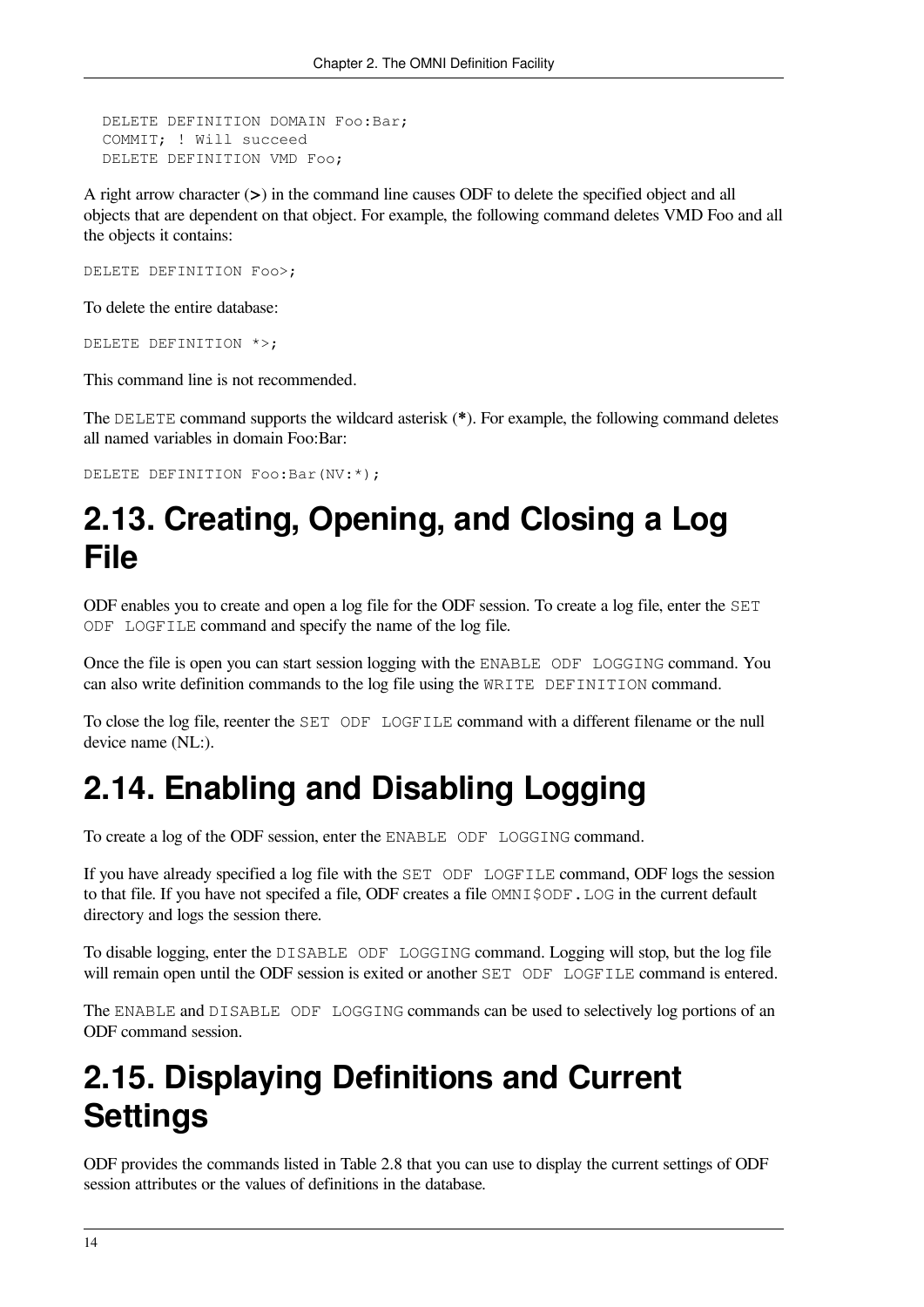#### <span id="page-20-1"></span>**Table 2.8. ODF Commands**

| <b>Command</b>                 | <b>Action</b>                                                         |
|--------------------------------|-----------------------------------------------------------------------|
| <b>SHOW SCOPE</b>              | Shows the default VMD and domain                                      |
| <b>SHOW COMPANION STANDARD</b> | Shows the current companion standard                                  |
| <b>SHOW ODF LOGFILE</b>        | Shows the current output file                                         |
| <b>SHOW ODF LOGGING</b>        | Shows the current logging state                                       |
| <b>SHOW DEFINITION</b>         | Displays a definition or set of definitions to SYS<br><b>\$OUTPUT</b> |
| <b>SHOW VERSION</b>            | Displays the version of ODF and the database level                    |

# <span id="page-20-0"></span>**2.16. Executing Stored Commands**

The DO command (or **@**) enables you to read ODF commands stored in a script file.

You can create script files in any of the following ways:

- Use the SET ODF LOGFILE and ENABLE ODF LOGGING commands to trace a session.
- Use the WRITE DEFINITION TO command to write declaration commands to a file. This is helpful when creating script files to rebuild portions of the database.

Issuing a WRITE DEFINITION command without a TO specifier causes a DEFINE command to be written to the current log file.

• Use any editor to create a text file containing the commands.

If logging is enabled when the script file is invoked, the invocation command is commented out in the trace, and the individual commands in the script file appear in the trace output. A comment is inserted at the end of the trace file. If the script file contains an EXIT command, that command does not appear in the trace file.

DO commands can be nested (a script file can issue a DO command). There is no limit to how many DO commands can be issued from a particular script file; however, ODF must open each script file, so the open file limit (FILLM) quota determines the maximum nesting allowed, for example:

 File COMMANDS.COM looks like: +---------------------------------+ | DEFINE NAMED VARIABLE Bar ... | | DEFINE NAMED VARIABLE Baz ... | | EXIT | +---------------------------------+ \$ ODF = "\$SYS\$SYSTEM:OMNI\$ODF.EXE" \$ ODF ODF> DEFINE VMD Foo; ODF> SET SCOPE Foo; ODF> ENABLE ODF LOGGING ODF> sho sco Scope is Foo: ODF> DEFINE NAMED VAR X ... ODF> DO COMMANDS.COM; ODF> EXIT \$ TYPE OMNI\$DEF.LOG sho sco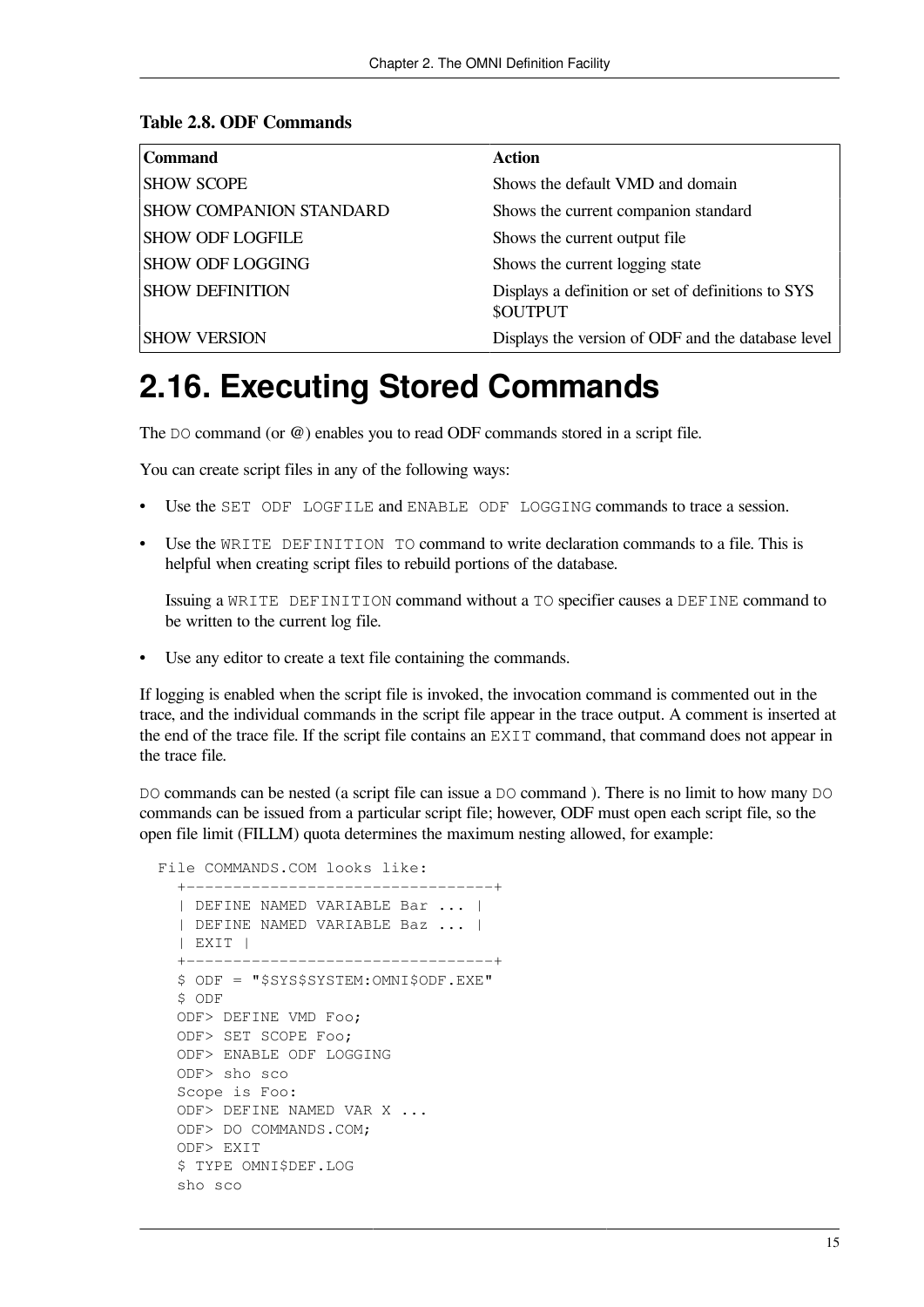```
 ! Scope is Foo:
 DEFINE NAMED VAR X ...
 ! DO COMMANDS.COM;
! Invoking Script File DISK1: [GUEST] COMMANDS. COM; 1
 DEFINE NAMED VARIABLE Bar ...
 DEFINE NAMED VARIABLE Baz ...
 ! End of Script File DISK1:[GUEST]COMMANDS.COM;1
 EXIT
```
# <span id="page-21-0"></span>**2.17. Creating a Command to Repeat a Definition**

The WRITE DEFINITION command enables you to write out definitions to a file, where each definition is written as a valid ODF DEFINE command. A reference to a definition, list of definitions, or a wildcard specification can be specified. An asterisk (**\***) used as a wildcard character matches zero or more characters, and a period (**.**) used as a wildcard character matches exactly one character.

If you include a file specification by using the TO clause, ODF opens that file, writes the definitions to it, and closes the file. If there is no file specification, ODF appends the definitions to the current log file. If no log file is open, ODF opens a new version of  $OMNISDEF$ . LOG and writes the definitions there.

The following command writes out all definitions in the database to a file named BACKUP. LOG:

```
WRITE DEFINITION *> TO BACKUP.LOG;
```
The following example writes out domain Bar of VMD Foo and its dependent objects to file DOMAIN.LOG:

WRITE DEFINITION Foo:Bar> TO DOMAIN.LOG;

The following example writes out named variables defined in domain Bar to the current log file:

<span id="page-21-1"></span>WRITE DEFINITION Foo:Bar(NV:\*);

## **2.18. Exiting and Quitting an ODF Session**

The EXIT command attempts to perform a COMMIT before ending the ODF session. If there are unresolved dependencies, ODF does not EXIT. Enter additional DEFINE commands to satisfy the dependencies, and reenter the EXIT command.

The QUIT command rolls back any batched DEFINE or DELETE DEFINITION commands and ends the ODF session.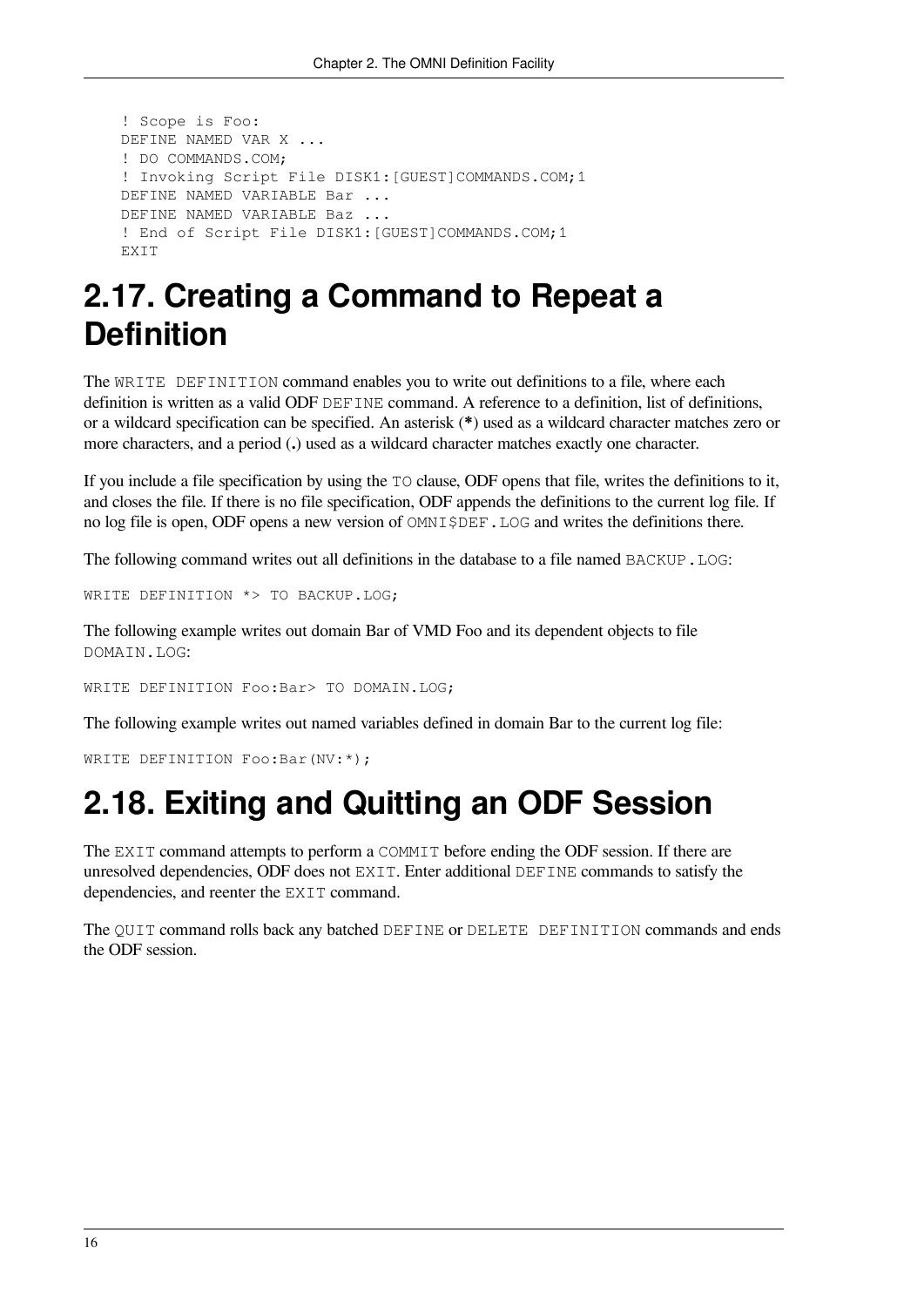# <span id="page-22-0"></span>**Chapter 3. OMNI Definition Facility (ODF) Commands**

This chapter describes the set of commands you issue to create and manage local VSI OMNI definitions of remote MMS objects.

<span id="page-22-1"></span>These sections use the documentation conventions listed in [Table](#page-22-1) 3.1.

#### **Table 3.1. Conventions**

| $\vert$ [ ]   | Brackets enclose optional expressions.                                                                                      |
|---------------|-----------------------------------------------------------------------------------------------------------------------------|
| $\vert \{ \}$ | Large braces enclose choices from a group of<br>items. Braces around a single item indicate that this<br>item is mandatory. |
|               | Angle brackets enclose tokens that must be<br>expanded.                                                                     |
| . .           | Ellipsis indicates an expression that can be<br>repeated.                                                                   |

A local ODF definition name has the same format as an MMS identifier: it is a string of 1 to 32 characters. All alphanumeric characters, the dollar sign (**\$**), and the underscore (**\_**) are valid. The identifier cannot begin with a numeric character. Also, ODF definition names, like MMS identifiers, are case-sensitive (foo is not equal to FOO).

[Table](#page-22-2) 3.2 shows the valid formats for referring to a definition. These formats are used with the DELETE DEFINITION, SHOW DEFINITION, and WRITE DEFINITION commands.

| <b>Definition Naming</b>      | <b>Format and Examples</b>                                                                                                                        |
|-------------------------------|---------------------------------------------------------------------------------------------------------------------------------------------------|
| <b>VMD</b>                    | <i>vmd name</i> vmd                                                                                                                               |
| Domain                        | [ vmd_name :] domain_name vmd:dom, :dom,<br>dom [ vmd_name ](DOMAIN: domain_name )<br>v(DOMAIN:d), (DOM:d)                                        |
| <b>Program Invocation</b>     | [ vmd_name ](PROGRAM INVOCATION:<br>pi_name) v(PROGRAM INVOCATION:p), (PI:p)                                                                      |
| Named Variable                | $\lceil vmd\_name \rceil$ : dom_name $\lceil (NAMED \rceil)$<br>VARIABLE: var_name) v:d(NAMED<br>VARIABLE:n), : $d(NV:n)$ , : $(NV:n)$ , $(NV:n)$ |
| <b>Unnamed Variable</b>       | [ vmd_name ](UNNAMED VARIABLE:<br>uvar_name) v(UNNAMED VARIABLE:n),<br>(UV:n)                                                                     |
| <b>MMS</b> Named Type         | TYPE: type_name) v:d(MMS NAMED<br>TYPE:n), : $d(MT:n)$ , : $(MT:n)$ , $(MT:n)$                                                                    |
| <b>Application Named Type</b> | [ vmd_name ][: dom_name ](APPLICATION<br>NAMED TYPE: type_name)                                                                                   |

#### <span id="page-22-2"></span>**Table 3.2. Naming Format**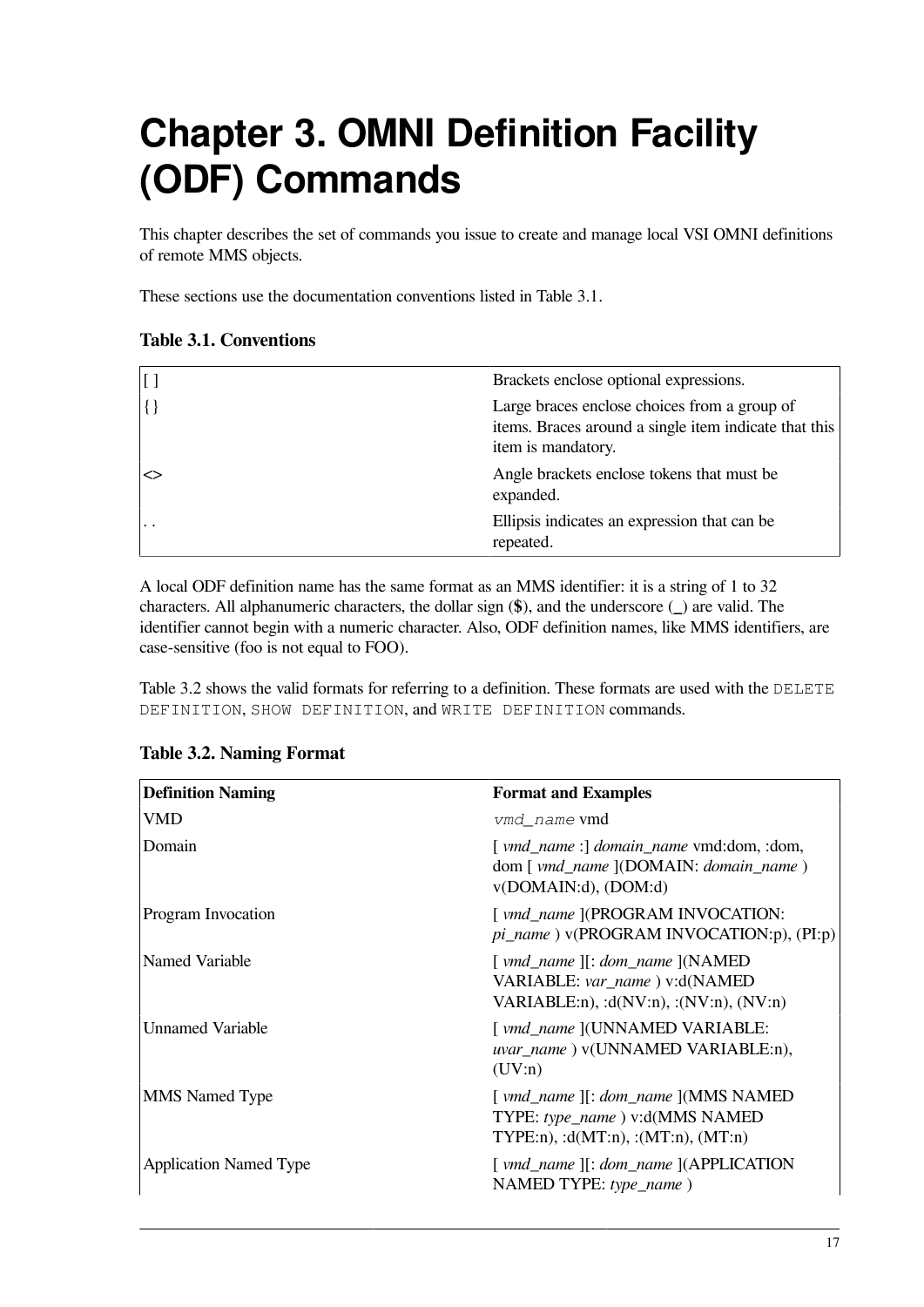| Definition Naming | <b>Format and Examples</b>                   |
|-------------------|----------------------------------------------|
|                   | v:d(APPLICATION NAMED                        |
|                   | TYPE:n), : $d(AT:n)$ , : $(AT:n)$ , $(AT:n)$ |

# <span id="page-23-0"></span>**COMMIT**

COMMIT — The COMMIT command commits changes to the database. All changes made in an ODF session since the last COMMIT become permanent and are made visible to other users of the ODF database.

## **Format**

COMMIT;

## **Description**

When you enter COMMIT, ODF processes all of the DEFINE and DELETE DEFINITION commands you have entered since your last COMMIT command or since the beginning of the session.

Before the modifications are made visible, ODF verifies that those modifications leave the database in a consistent state. If committing the command would cause an inconsistency, ODF reports a constraint violation, and the changes are not added to the database. See [Appendix](#page-56-0) B for the list of constraint errors.

To recover from a constraint violation, either roll back the commands or enter additional commands to correct the problem. The SHOW DEFINITION command is useful for pinpointing the cause of the problem. SHOW DEFINITION shows any uncommitted changes as if they had already been applied.

# <span id="page-23-1"></span>**DEFINE DOMAIN**

DEFINE DOMAIN — The DEFINE DOMAIN command creates a definition of a domain and associates the domain with a VMD definition.

## **Format**

DEFINE DOMAIN [<vmd\_name>:]<domain\_name> [[NO] DELETABLE] [[NO] SHARABLE] [CONTENT FILE <content\_filespec>] [CAPABILITY FILE <capability\_filespec>] [DESCRIPTION <text>];

## **Attributes and Values**

<vmd\_name>

The name of the VMD definition with which the domain definition is associated. A  $\lt$  vmd name> is an MMS identifier.

<domain\_name>

The name of the domain.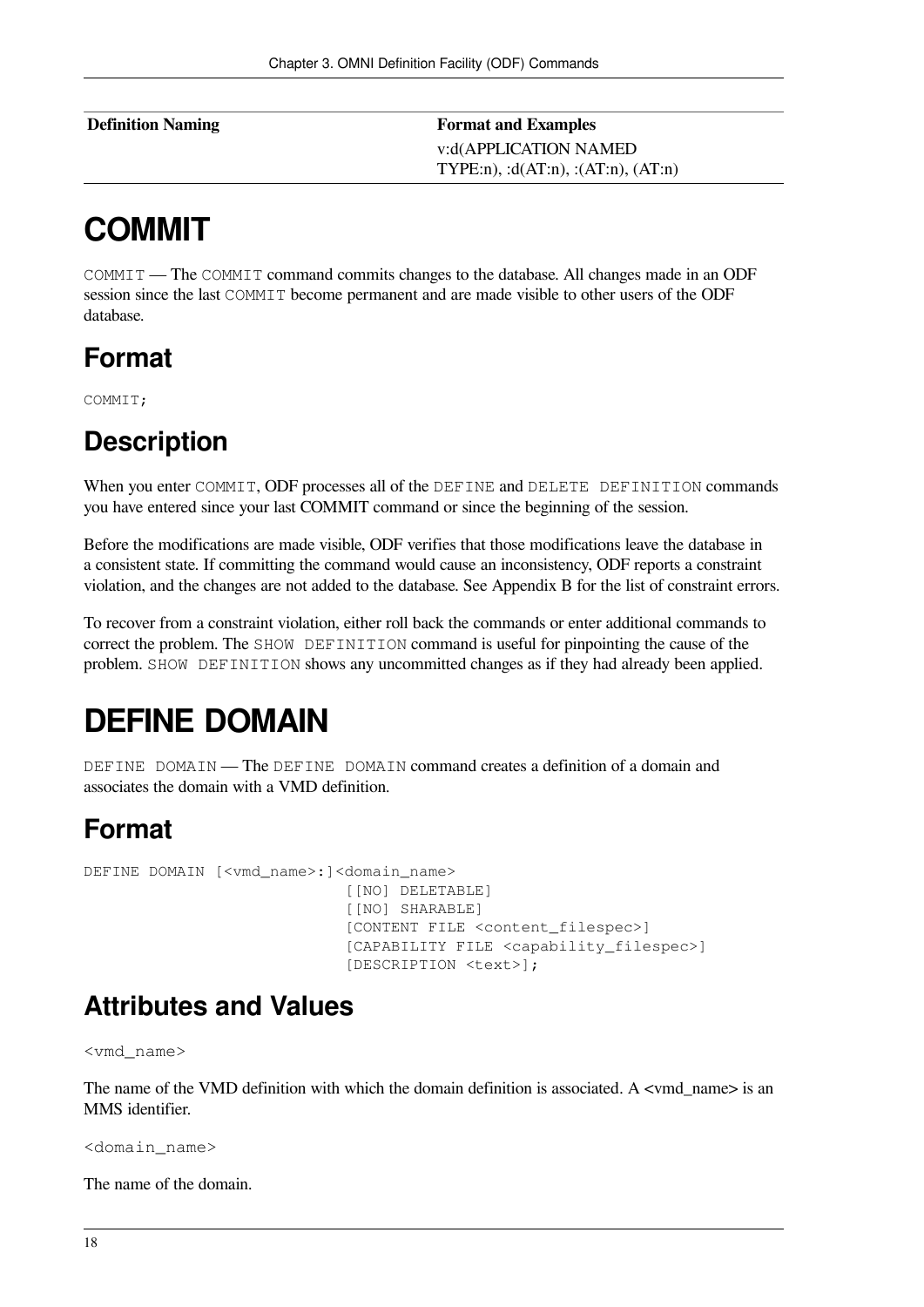A <domain\_name> is an MMS identifer.

[NO] DELETABLE

Indicates whether or not the domain can be deleted from the VMD. The DELETABLE attribute can be set by a server only. The default is DELETABLE.

[NO] SHARABLE

Indicates whether or not the domain can be shared by multiple program invocations. The default is NO SHARABLE. ODF does not prevent PI definitions from sharing a domain that is marked NO SHARABLE.

CONTENT FILE <*content\_filespec*>

A file containing the domain.

The <content\_filespec> is an OpenVMS file specification or logical name. The default is "".

CAPABILITY FILE <*capability\_filespec*>

A file specifying the capabilities of the domain.

The <capability filespec> is an OpenVMS file specification or logical name. The default is OMNI \$DOMAINS:[<vmd\_name>]<domain\_name>.cap

#### **Note**

If the OpenVMS file specification contains a semicolon (**;**), the specification string must be enclosed in quotes.

DESCRIPTION <*text*>

Any information identifying the domain. This is not communicated. The default is "".

<span id="page-24-0"></span>The  $\lt$ text is a quoted character string with a maximum length of 128 characters.

# **DEFINE MESSAGE**

DEFINE MESSAGE — The DEFINE MESSAGE command creates a local VSI OMNI definition of a message object and associates it with a VMD previously defined.

### **Format**

```
DEFINE MESSAGE [<vmd_name>:]<msg_name> LENGTH
                                  <msg_length> [DESCRIPTION <text>];
```
## **Attributes and Values**

<vmd\_name>

The name of the VMD the message belongs to. If omitted, ODF uses the default VMD that you have set with the SET SCOPE command. The <vmd\_name> is an MMS identifier.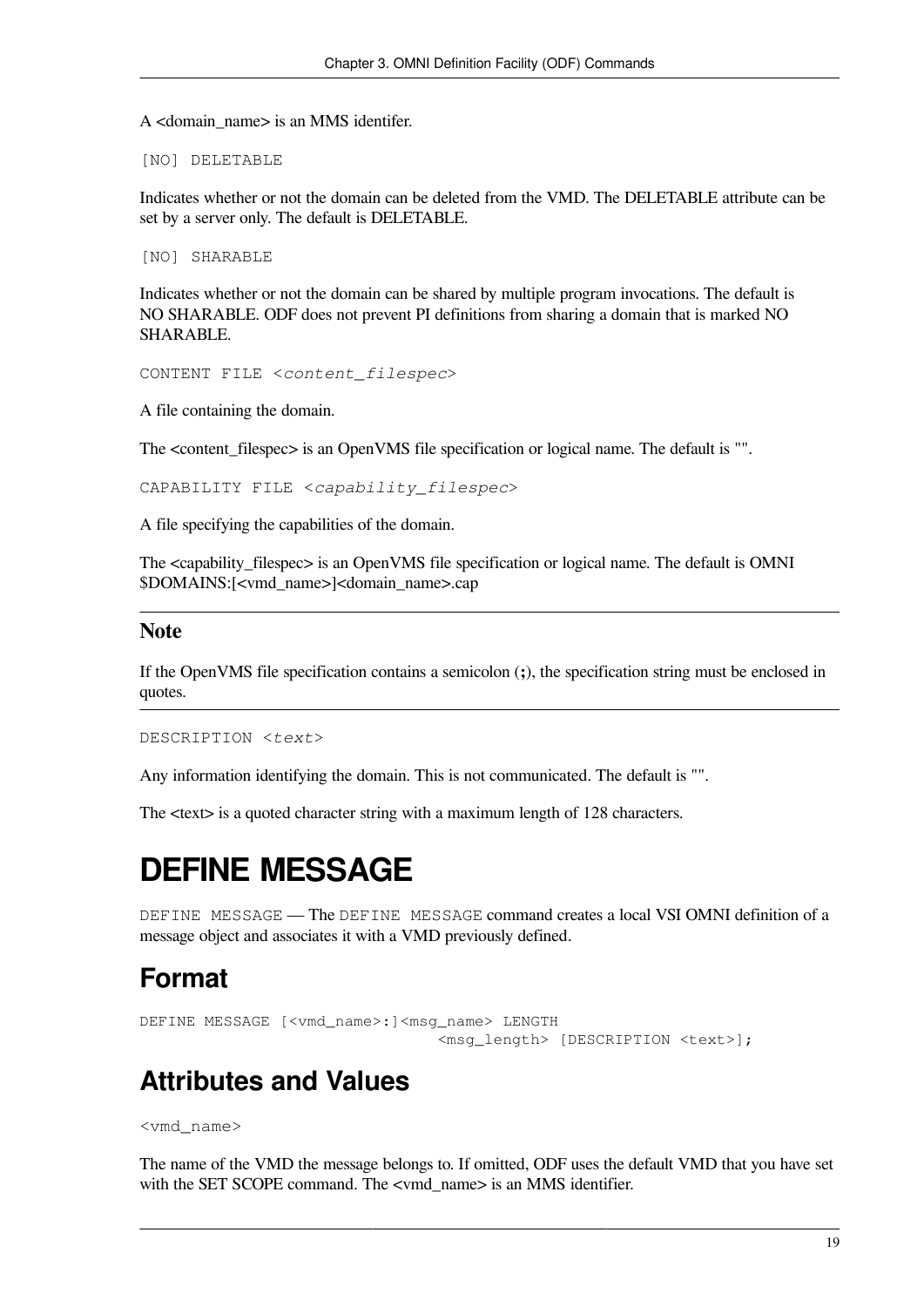#### <msg\_name>

The name of the message object being defined. Only one message can be defined for each VMD.

The  $\langle \text{msg name} \rangle$  is an MMS identifier.

```
LENGTH <msg_length>
```
The maximum length of the message data in bytes.

The  $\langle \text{msg length}\rangle$  is any positive integer in the range from 1 to 4096.

```
DESCRIPTION <text>
```
Information identifying the variable.

<span id="page-25-0"></span>The  $\langle \text{text} \rangle$  is a quoted character string with a maximum length of 80 characters. The default is "".

# **DEFINE PROGRAM INVOCATION**

DEFINE PROGRAM INVOCATION — The DEFINE PROGRAM INVOCATION command creates a definition of a program invocation and associates the PI with a VMD definition.

## **Format**

```
DEFINE PROGRAM INVOCATION [<vmd_name>:]<pi_name>
                                                              [DESCRIPTION
  <text>]
                                                              DOMAIN LIST
  <dom_id>[,<dom_id>]...
                                                              [[NO] DELETABLE]
                                                              [[NO] REUSABLE]
                                                              [[NO]EXECUTION ARG
                                                              STRING <text>];
```
## **Attributes and Values**

<vmd\_name>

The name of the VMD definition with which the domain definition is associated. The <vmd name> is an MMS identifier.

<pi\_name>

The name of the program invocation.

The  $\langle$ pi name $\rangle$  is an MMS identifer.

DOMAIN LIST <dom\_id>[,<dom\_id>]...

A list of one or more domain references.

A <domain\_id> is an MMS identifier. Separate the IDs with commas and enclose the list in parentheses. At least one domain must be specified. The order of the list is not significant.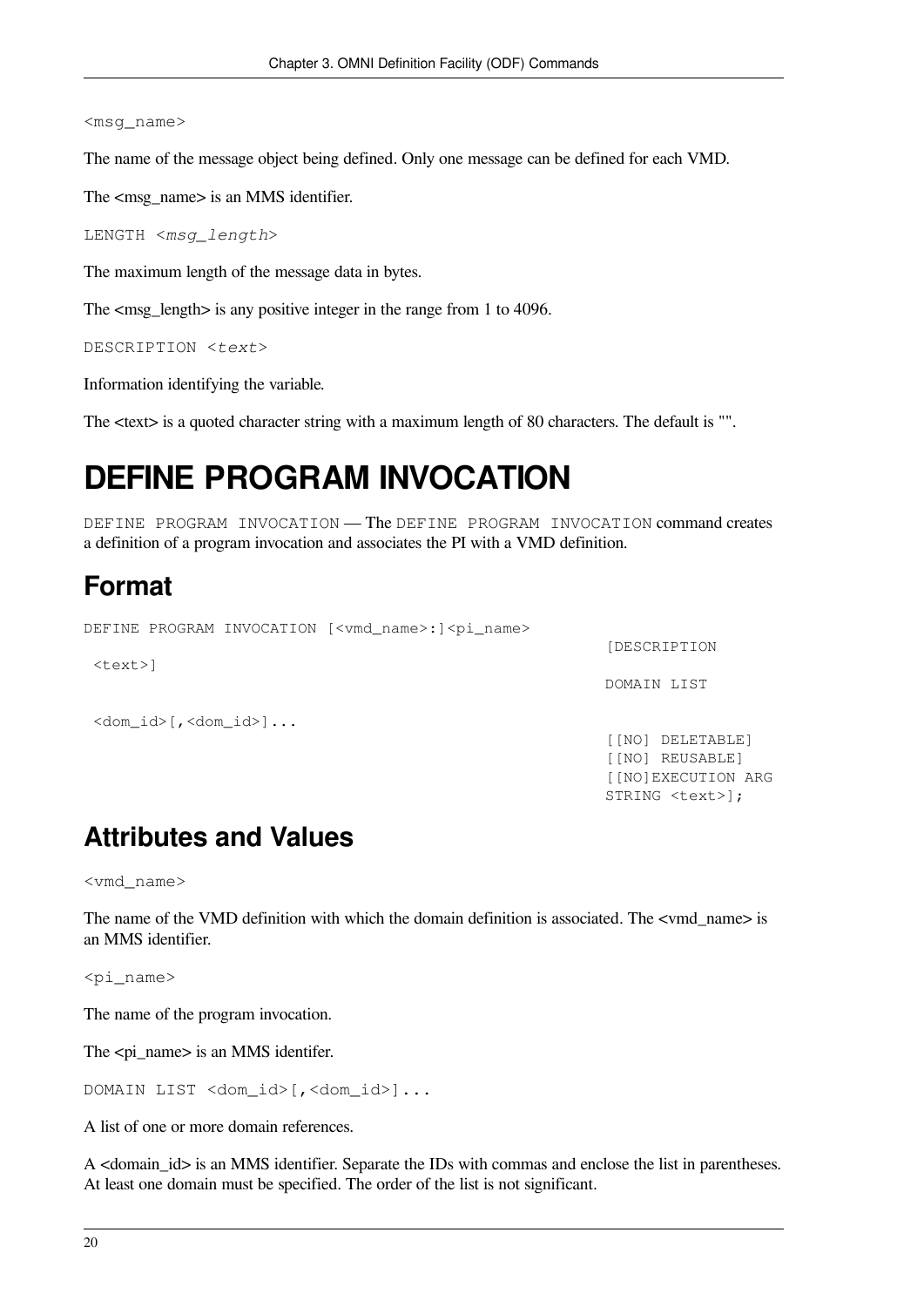DESCRIPTION <*text*>

Any information identifying the PI.

The  $\langle \text{text} \rangle$  is a quoted character string. The default is "". The maximum length is 128 characters.

[NO] DELETABLE

Indicates whether or not the program invocation can be deleted from the VMD. The default is DELETABLE.

[NO] RESUABLE

Indicates whether or not the program invocation can be reused. The default is NO REUSABLE.

[NO] EXECUTION ARGUMENT STRING <*text*>

An execution argument for the program invocation. If supplied, the value becomes the default for both START and RESUME service requests for the program invocation. The value can be overridden on the call to either the OMNI START or RESUME function. The default is NO EXECUTION ARGUMENT STRING.

<span id="page-26-0"></span>The  $\langle \text{text} \rangle$  is a symbol or a quoted text string. The maximum length is 128 characters.

## **DEFINE NAMED VARIABLE**

DEFINE NAMED VARIABLE — The DEFINE NAMED VARIABLE command creates a VSI OMNI definition of a named variable and associates the definition with a defined domain or VMD.

### **Format**

```
DEFINE NAMED VARIABLE [<vmd>:][<dom>.]<var>
                                              {<type>}
                                              [[NO]DELETABLE]
                                              DESCRIPTION <text>;
```
## **Attributes and Values**

<vmd>

The name of the VMD the variable belongs to. If omitted, ODF uses the default VMD that you have set with the SET SCOPE command. The  $\lt$  vmd> is an MMS identifier.

<dom>

The name of the domain that the variable belongs to. If not specified, ODF uses the default scope that you have set with the SET SCOPE command. See the SET SCOPE command for details.

The <dom> is an MMS identifer.

<var>

The name of the named variable being defined.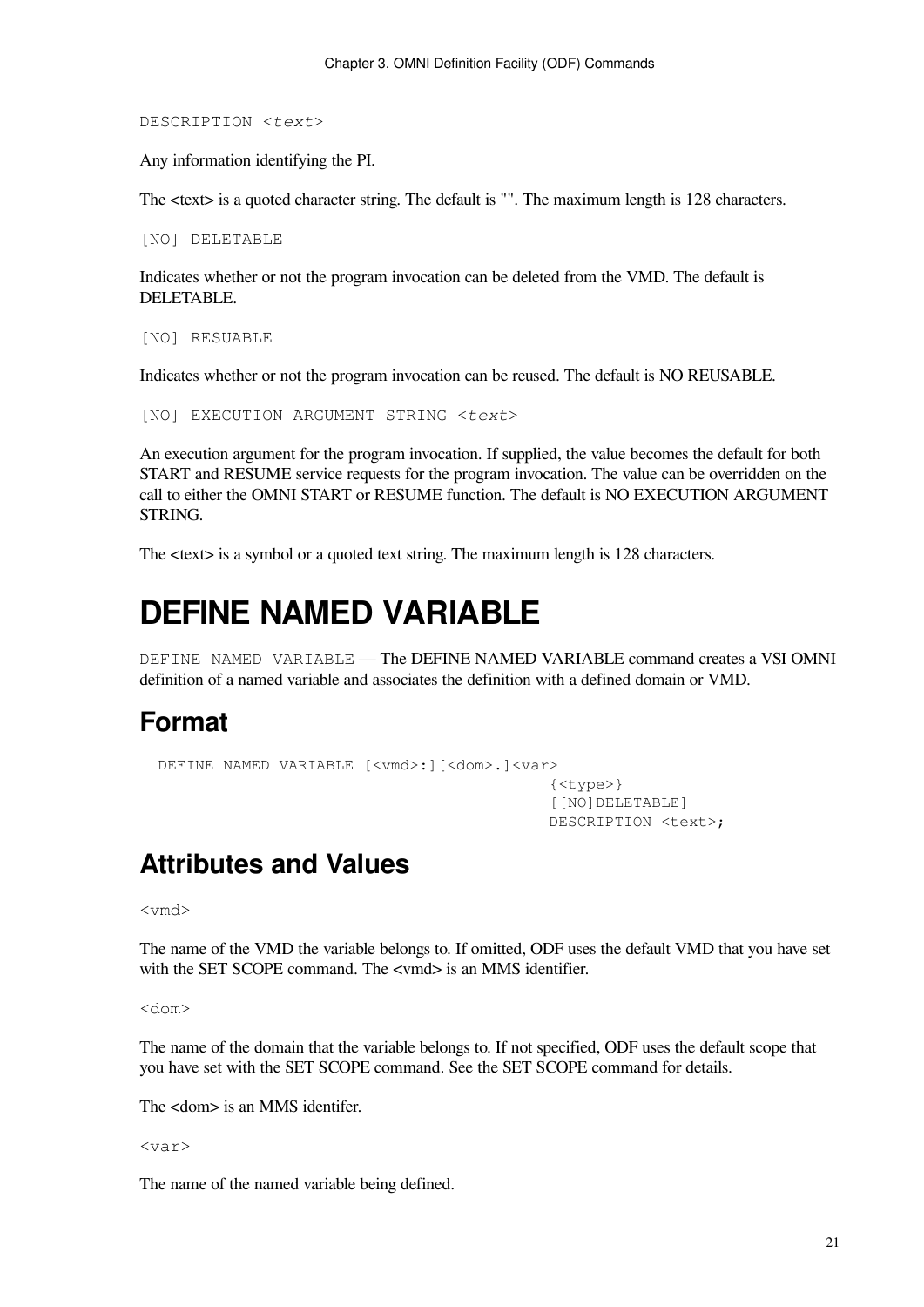The <var> is an MMS identifier.

<type>

There is one variable type: APPLICATION TYPE <app\_type\_reference> where <app\_type\_reference> is a reference to a predefined application type, such as %:OMNI\$LONG or to a user- defined application type. (See [DEFINE APPLICATION NAMED TYPE](#page-30-0).)

You must enter a type. However, the type you specify can be overridden at run time. See [Appendix](#page-54-0) A for a list of available predefined types.

[NO] DELETABLE

Indicates whether the variable can be deleted from the VMD. The default is DELETABLE.

DESCRIPTION <text>

Information identifying the variable

<span id="page-27-0"></span>The <text> is a quoted character string with a maximum length of 128 characters. The default is "".

# **DEFINE UNNAMED VARIABLE**

DEFINE UNNAMED VARIABLE — The DEFINE UNNAMED VARIABLE command creates a VSI OMNI definition of an unnamed variable object and associates the definition with a defined domain or VMD.

## **Format**

```
DEFINE UNNAMED VARIABLE [<vmd>: ]<var>
```
 <type> <address> [[NO] Supply Type Spec] [DESCRIPTION <text>];

## **Attributes and Values**

<vmd>

The name of the VMD the variable belongs to. If omitted, ODF uses the default VMD that you have set with the SET SCOPE command. The  $\lt$  vmd> is an MMS identifier.

<var>

The name of the unnamed variable being defined.

The <var> is an MMS identifier.

<type>

```
APPLICATION TYPE \langleapp_type_reference\rangle where \langleapp_type_reference\rangle is a reference to a
predefined type such as %:OMNI$LONG or to a user-defined application type. (See DEFINE
APPLICATION NAMED TYPE.)
```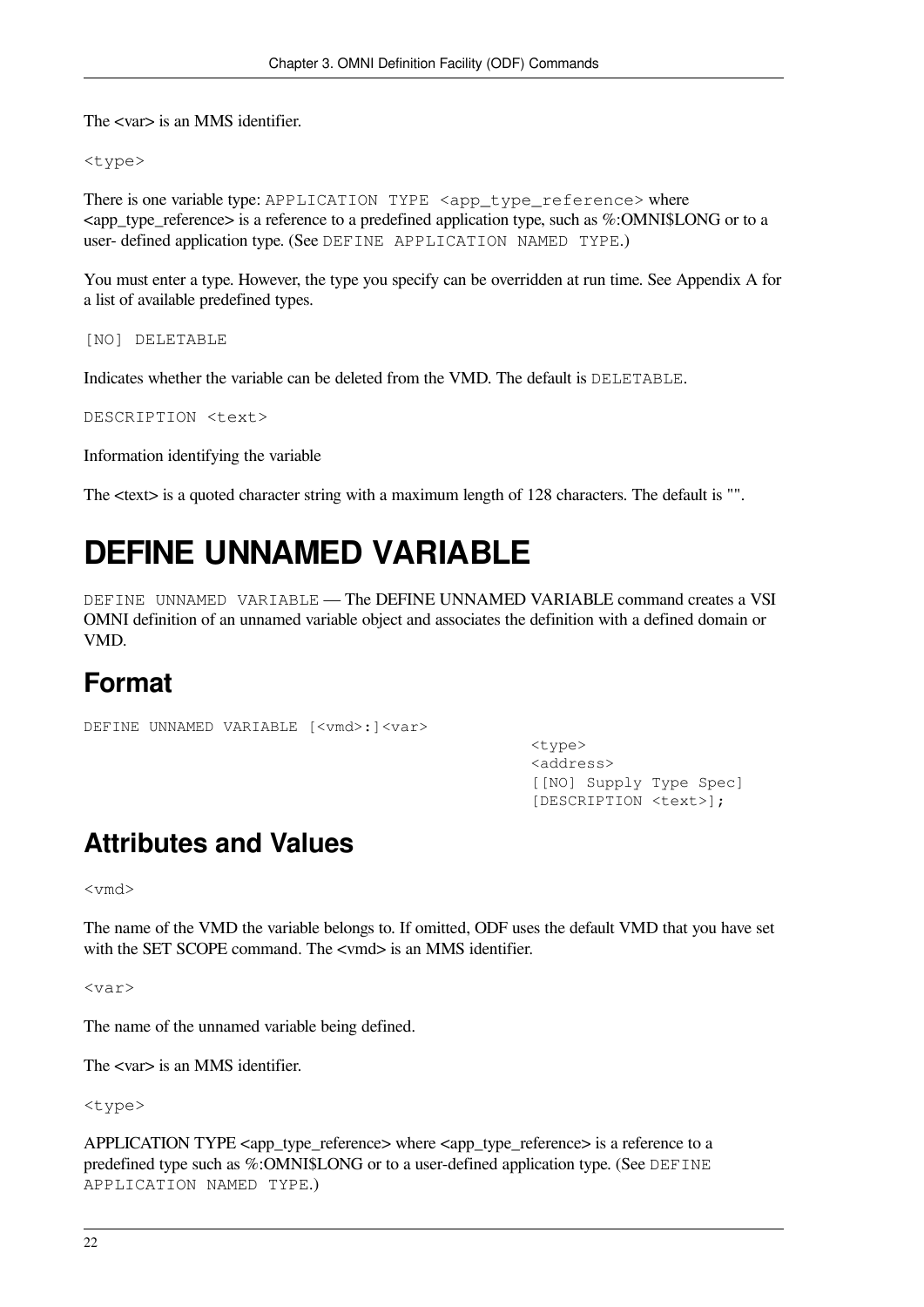You must enter a type. However, the type you specify can be overridden at run time. See [Appendix](#page-54-0) A for a list of available predefined types.

[NO] Supply Type Spec

Indicates whether the variable's type description is to be sent to the remote VMD with requests to access this variable. The default is NO Supply Type Spec.

DESCRIPTION <*text*>

Information identifying the variable

The <text> quoted character string with a maximum length of 128 characters. The default is "".

<address>

One of the following to indicate the address of the variable:

NUMERIC ADDRESS <longword\_value>

<longword\_value> can be a decimal number (the default) or a hexadecimal number. A hexadecimal number has the format % *hhhhhhhh* where each *h* is a hex digit (0-9, a-f, or A-F)

SYMBOLIC ADDRESS <address\_string>

<span id="page-28-0"></span><address string> should be a string enclosed in double quotation marks ( " ).

# **DEFINE MMS NAMED TYPE**

DEFINE MMS NAMED TYPE - The DEFINE MMS NAMED TYPE command creates an MMS named type definition. An MMS type definition de- scribes the attributes of a variable that can be communicated to an MMS peer.

## **Format**

```
DEFINE MMS NAMED TYPE [<vmd>]:[<dom>.]<type>
                                               <mms_type_specification>
                                                [[NO]DELETABLE]
                                                [DESCRIPTION <text>];
```
## **Attributes and Values**

<vmd>

The name of the VMD the named type definition belongs to. If omitted, ODF uses the default VMD that you have set with the SET SCOPE command. <vmd> is an MMS identifier.

<dom>

The name of the domain the type belongs to. If blank, the type's scope is VMD specific. If not specified, ODF uses the default domain that you have set with the SET SCOPE command.

To override the default domain: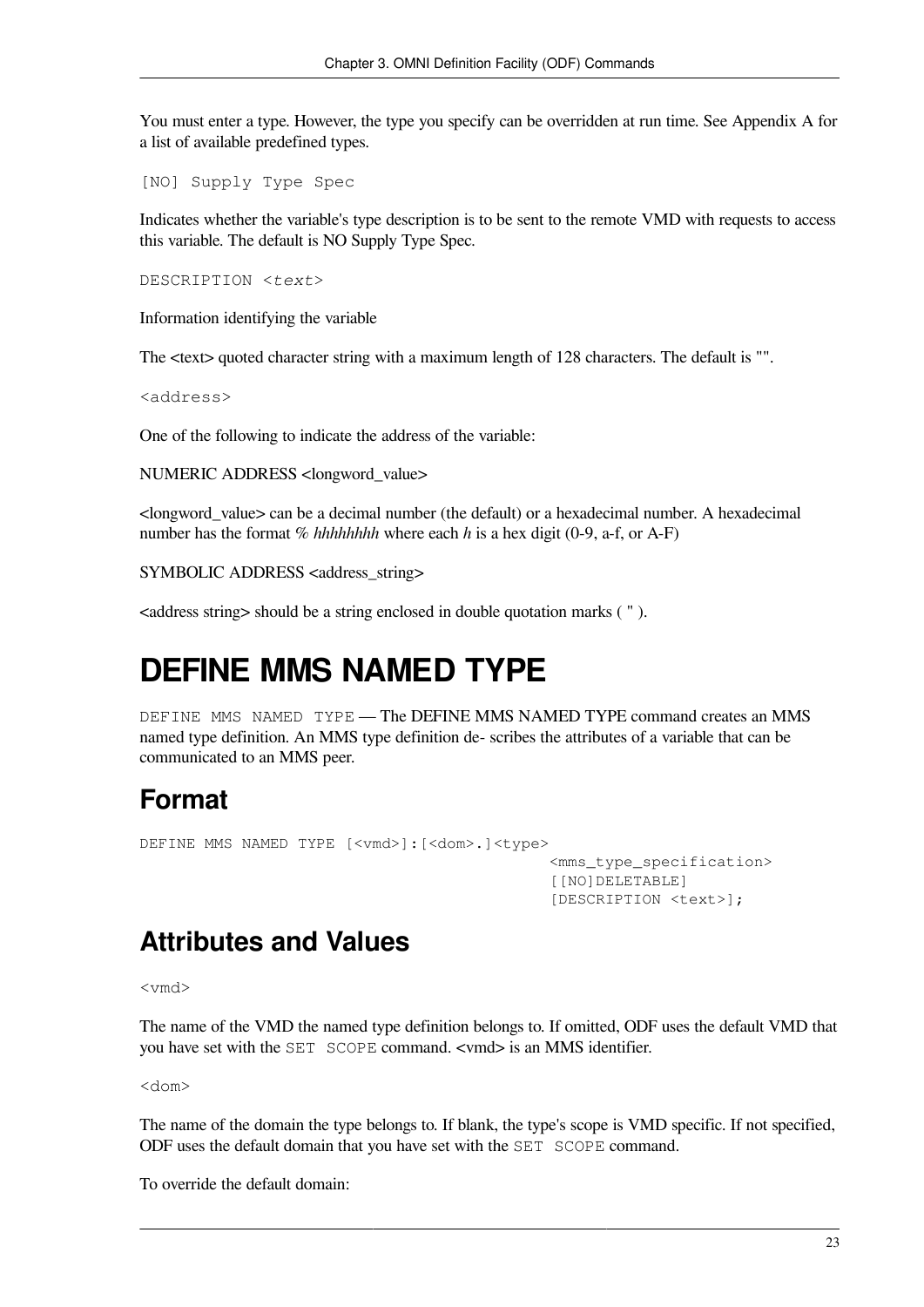```
:<mms_named_type>.
<dom> is an MMS identifer.
```
<type>

The name of the MMS type being defined.

<type> is an MMS identifier.

<mms\_type\_specification>

One of the following values indicating that the variable is a structure, an array, or a simple variable:

• STRUCTURE {<mms\_type\_component\_name> <mms\_ type\_specification>;}...END;

Indicates that the value is constructed from an ordered list of one or more components, each of which can have a distinct type.

<mms\_type\_component\_name> is an MMS identifier.

<mms\_type\_specification> describes the type of this component. The type can be a structure, an array, or a simple type.

 $ARRAY \leq mms$  array bounds  $\geq$  OF  $\leq mms$  type specification

Indicates that the value is an ordered sequence of elements.

<mms\_array\_bounds> is a positive integer enclosed in brackets ([ ])

<mms\_type\_specification> describes the type of one element in the array The type can be a structure, an array, or a simple type.

• BOOLEAN

Indicates the type is a simple boolean.

• [VARYING] BIT STRING <cell\_size\_bits>

Indicates that the type is a simple bitstring.  $\ll$ cell size bits is the number of bits in the bit string.

• INTEGER [<cell\_size\_bits>]

Indicates that the type is a simple integer. <cell\_size\_ bits> is the number of bits in the largest two's complement number the integer can hold. The cell size value must be 8, 16, or 32. The default is 32.

• UNSIGNED [<cell\_size\_bits>]

Indicates that the type is a simple unsigned integer.  $\le$ cell size bits> is the number of bits in the largest binary number the unsigned integer can hold. The cell size value must be 8, 16, or 32. The default is 32.

• FLOAT

Indicates that the type is a simple floating-point number. The format width is 32 bits and the exponent is 8 bits.

[VARYING] OCTET STRING <size\_in\_octets>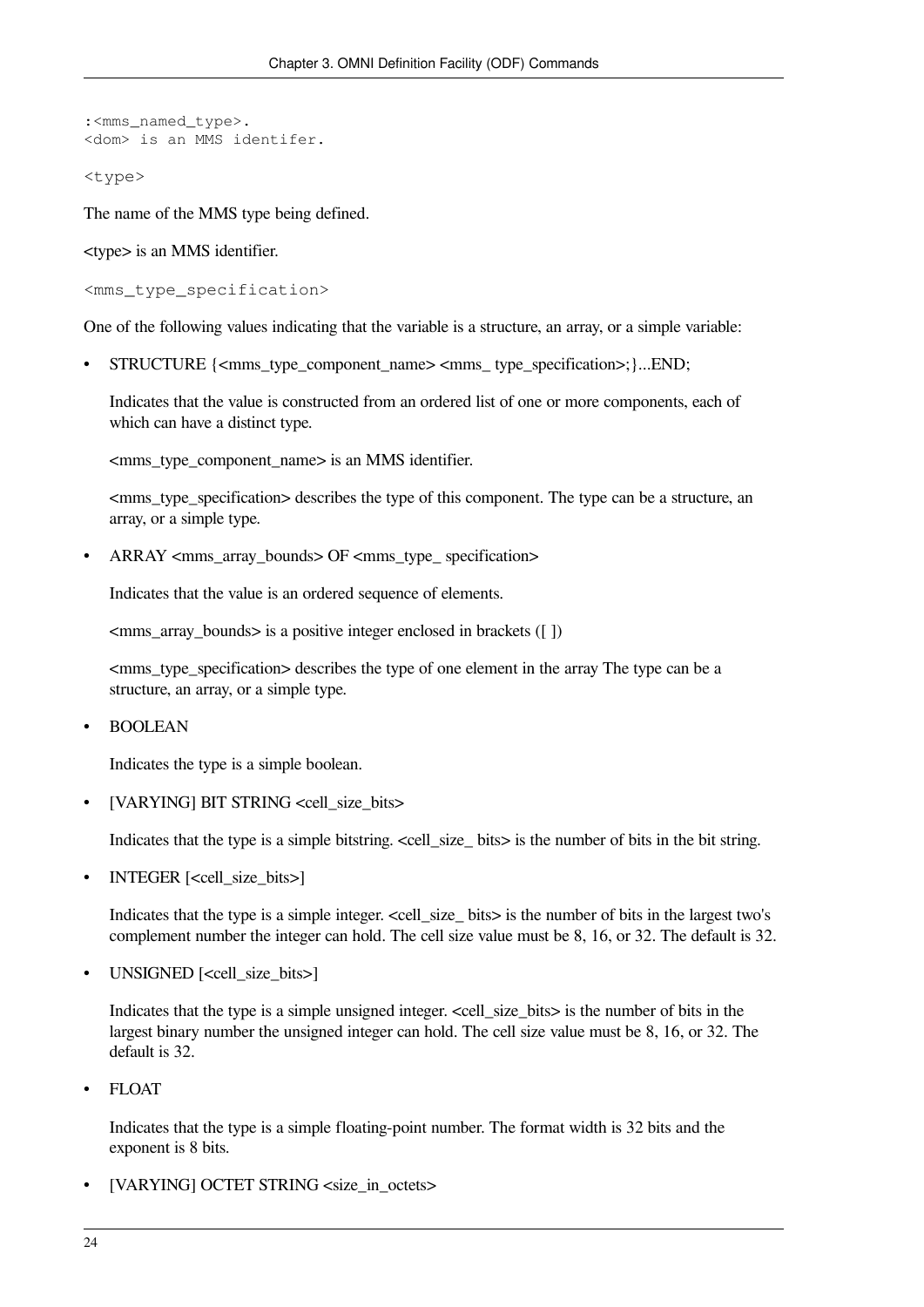Indicates that the type is a simple octet string. Each octet can hold a value from 0 to 255. <size\_in\_octets> is the number of octets in the string.

• [VARYING] VISIBLE STRING <size\_in\_octets>

Indicates that the type is a simple visible string.  $\langle$ size\_ in\_octets> is the number of characters in the string. The string should hold a printable ASCII value.

• GENERALIZED TIME

Indicates that the type is a generalized time value.

#### • BINARY TIME DATE [NOT] INCLUDED

Indicates that the type is a binary time value. DATE INCLUDED is the default.

• BCD [<size\_in\_digits>]

Indicates that the type is an unsigned binary coded decimal number. <size\_in\_digits> is the number of decimal digits used to represent the maximum value the variable can hold.

#### • OBJECT IDENTIFIER

Indicates that the type is an object\_identifier.

• <ref>

A reference to another MMS Named Type can be used instead of an explicit type description. The VMD scope of the reference must match the VMD scope of the MMS Named Type being defined or must be one of the predefined MMS Named Types.

[NO] DELETABLE

Indicates whether the MMS Named Type can be deleted from the VMD. The default is DELETABLE.

DESCRIPTION <*text*>

Information identifying the type.

<span id="page-30-0"></span><text> is a quoted character string with a maximum length of 128 characters. The default is "".

# **DEFINE APPLICATION NAMED TYPE**

DEFINE APPLICATION NAMED TYPE - The DEFINE APPLICATION NAMED TYPE command creates an Application Named Type definition.

## **Format**

DEFINE APPLICATION NAMED TYPE [<vmd>]:

 [<dom>.]<type> [FROM MMS NAMED TYPE <ref>] <app\_type\_specification> [DESCRIPTION <text>];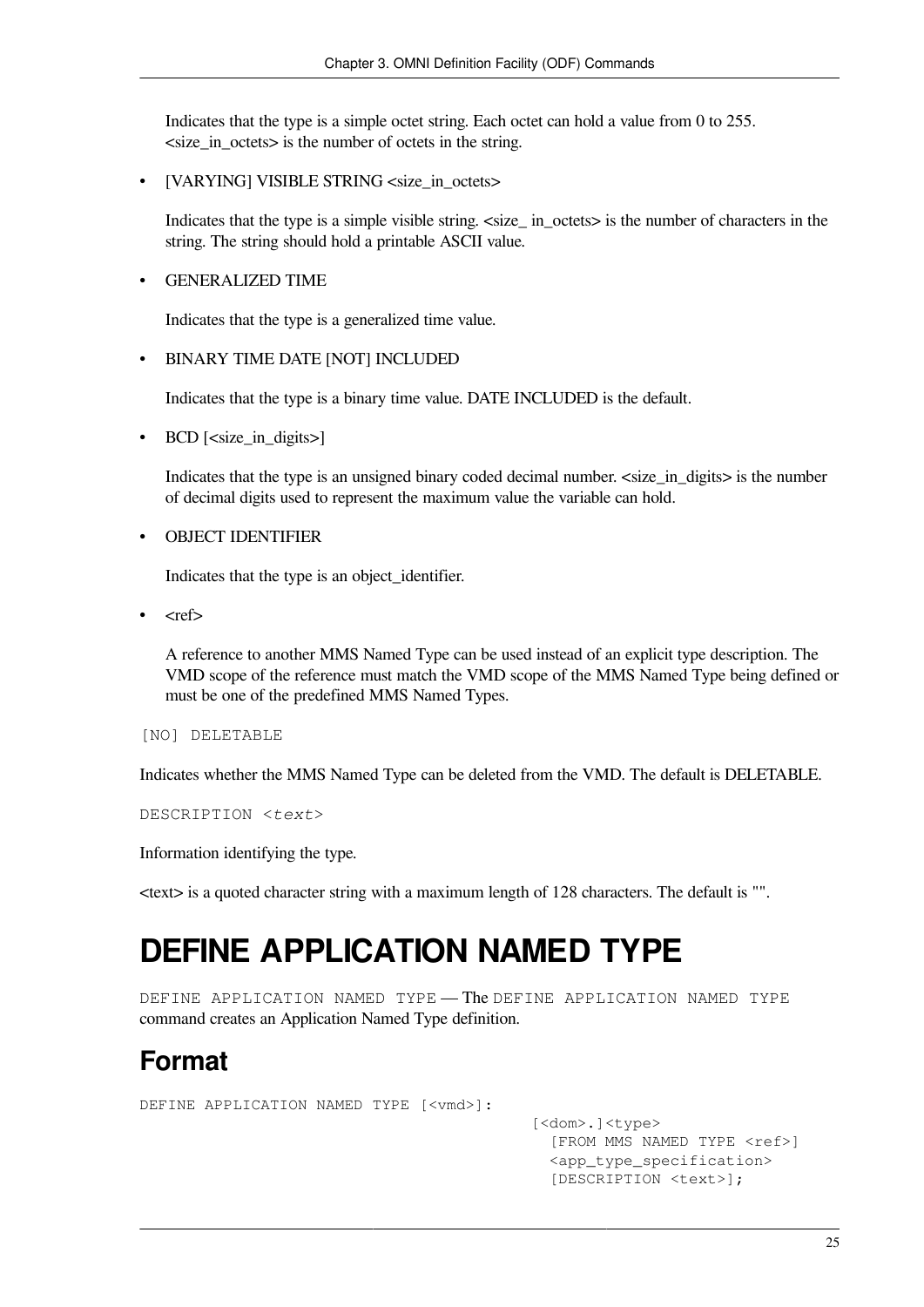## **Attributes and Values**

<vmd>

The name of the VMD the Application Named Type belongs to. If omitted, ODF uses the default VMD that you have set with the SET SCOPE command. <vmd> is an MMS identifier.

<dom>

The name of the domain the type belongs to. If blank, the type's scope is VMD specific. If not specified, ODF uses the default domain that you have set with the SET SCOPE command. (To override the default domain, enter :<named\_ var\_name>).

<dom> is an MMS identifer.

<type>

The name of the type being defined.

<type> is an MMS identifier.

```
FROM MMS NAMED TYPE <ref>
```
The name of the MMS type to use when using this application type. The MMS type must have the same VMD scope as the application type or must be one of the predefined MMS types. The default is the same name and scope as the application type name.

<ref> is a reference to an MMS named type definition.

<app\_type\_specification>

A construct specifying local format information. Mapping of an application type specification to an MMS type specification is limited to certain combinations. Structures must be mapped to structures, arrays to arrays, references to references, and simple types to simple types. See [Appendix](#page-60-0) C for details.

**STRUCTURE** 

Indicates that the variable is a structure. A structure entry has the format:

```
STRUCTURE
{<app_component_id> <app_type_specification>;}...
END STRUCTURE
```
<app\_component\_id> specifies which component of the corresponding MMS structure is being referenced, and what name the application uses to refer to that component. It has the form:

(<app\_component\_name>, <mms\_component\_name>)

• ARRAY

Indicates that the variable is an array. The entry has the following format:

ARRAY <app\_array\_bounds> OF <app\_type\_specification>

 $\leq$ app array bounds $\geq$  is a positive integer, enclosed in brackets (for example, [10]) indicating the number of elements in the array or a range (for example, [3...5]) indicating which elements in the array are included in a partial access.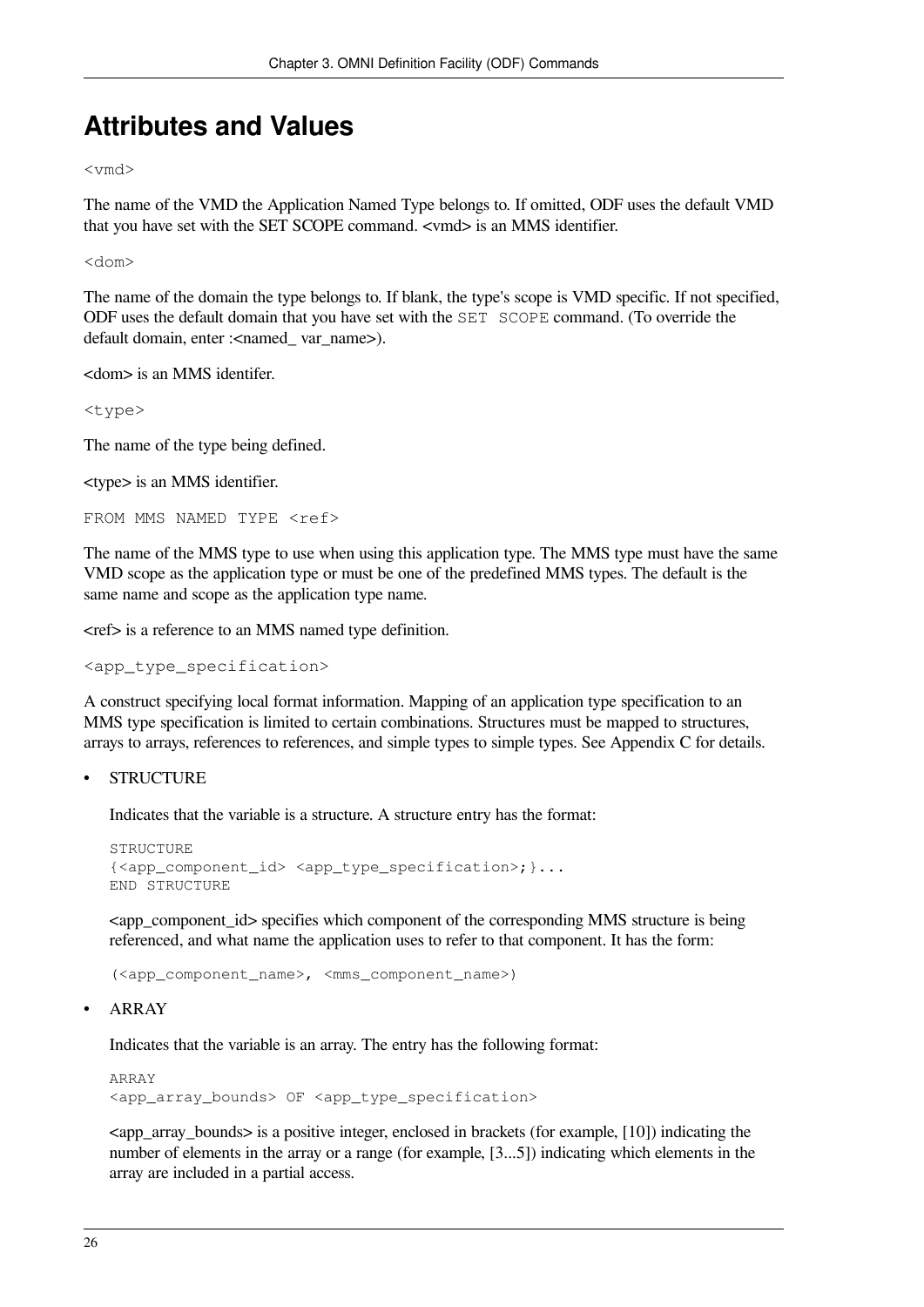<app\_type\_specification> indicates that the component type is a structure, an array, or a simple type.

• BOOLEAN

Indicates the type is a simple boolean with a cell size of eight bits.

• BIT STRING <cell\_size\_bits>

Indicates that the type is a simple bitstring. <cell\_size\_ bits> is the number of bits in the bitstring. Each bit is stored in the low order bit of an eight-bit cell.

• INTEGER [<cell\_size\_bits>]

Indicates that the type is a simple integer.  $\le$  cell\_size\_ bits> is the number of bits to use to represent the integer in two's complement format. Only cell sizes of 8, 16, or 32 are valid. The default is 32.

UNSIGNED [<cell\_size\_bits>]

Indicates that the type is a simple binary integer <cell\_ size\_bits> is the number of bits to store the value in. Only cell sizes of 8, 16, or 32 are valid. The default is 32.

• F\_FLOAT

Indicates that the type is a simple floating-point, stored locally in VAX F\_Float format.

• STRING <size\_in\_bytes>

Indicates that the type is a simple scalar byte string. <size\_in\_bytes> is the length of the string in bytes.

• WORD COUNTED STRING <size\_in\_bytes>

Indicates that the type is a word counted string.  $\langle$ size\_ in\_bytes> is the maximum number of characters in the string.

• NULL TERMINATED STRING <size in bytes>

Indicates that the type is a null terminated string.  $\langle$ size in bytes $\rangle$  is the maximum number of characters in the string, not including the null terminator.

• OMNITime

Indicates that the type is a time value stored as six words. It is the time type used internally by the VSI OMNI Application Interface.

• VMS ABSOLUTE TIME

Indicates that the type is stored as a quadword containing a VMS absolute time value.

• BOOLEAN ARRAY <app\_array\_bounds>

Indicates that the type is an array of boolean values, where each value is stored in a cell of eight bits. <app\_ array\_bounds> specifies the number or range of values.

 $<$ ref $>$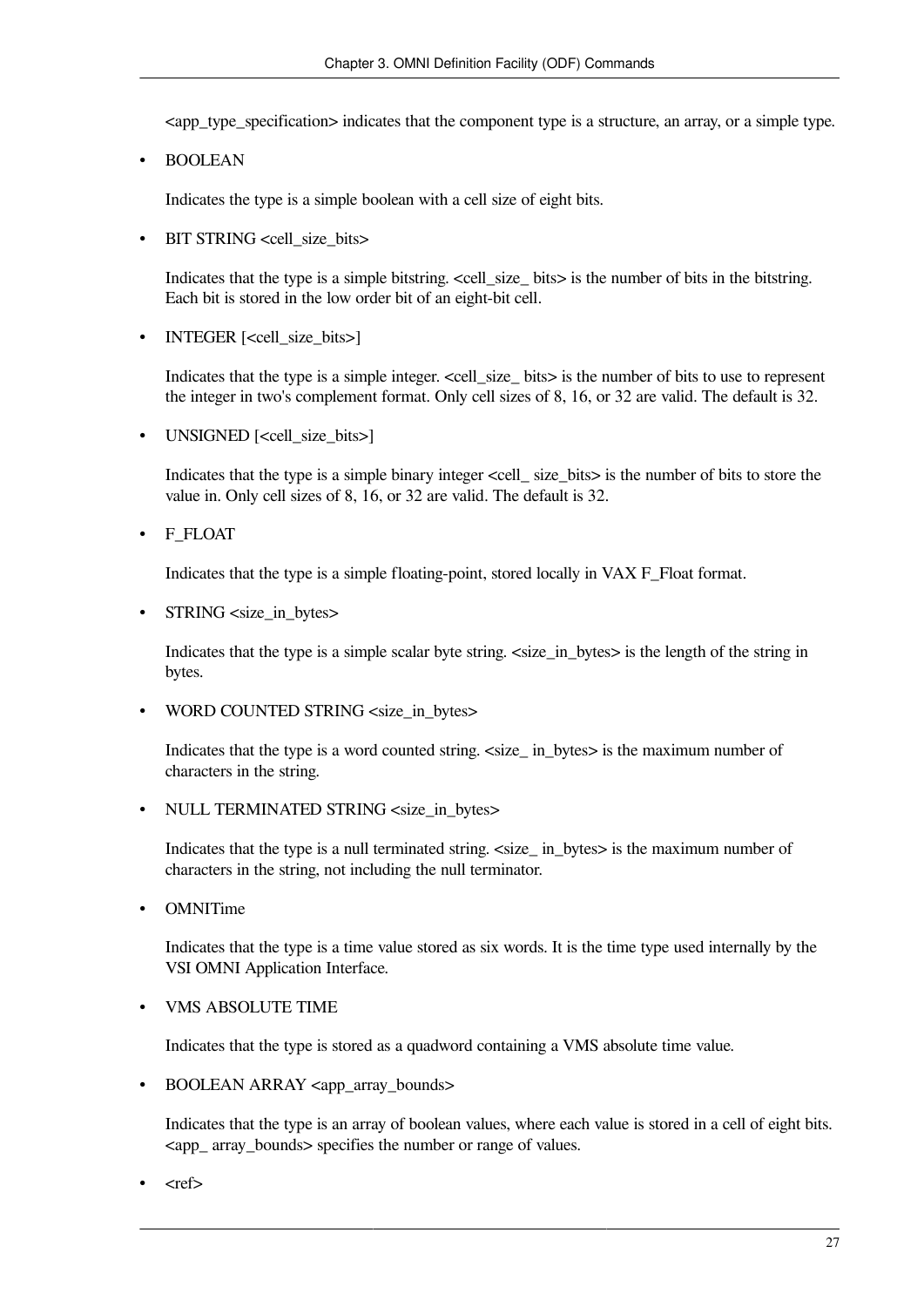A reference may be used instead of an explicit type description. The VMD scope of the reference must match the VMD scope of the application named type being defined or must be one of the predefined application named types.

DESCRIPTION <*text*>

Information identifying the variable.

<span id="page-33-0"></span><text> is a quoted character string with a maximum length of 128 characters.

## **DEFINE VMD**

DEFINE VMD — The DEFINE VMD command creates a local VSI OMNI definition of a VMD.

## **Format**

```
DEFINE VMD <vmd_name>
```

```
 APPLICATION SIMPLE NAME <app_simple_name>
 [VERSION <version_number>]
 [NESTING LEVEL <word_value>]
 [MAXIMUM SERVICES CALLED <word_value>]
 [MAXIMUM SERVICES CALLING <word_value>]
 [MAXIMUM SEGMENT SIZE <integer_value>]
 [PARAMETER CBB <cbb_list>]
 [SUPPORTED SERVICES <supported_service_list>]
 [[NO] VENDOR <vendor_name>]
 [[NO] MODEL <model>]
 [[NO] REVISION <revision>]
 [DESCRIPTION <text>];
```
## **Attributes and Values**

<vmd\_name>

The local name of the VMD definition. The <vmd\_name> is an MMS identifer. The VMD name is used to identify the VMD in the OMNI data base; it is not used for communications.

APPLICATION SIMPLE NAME <app\_simple\_name>

The simple name is used to look up the application in Directory Services. The format of the name is determined by the Directory Service Provider you are using. See MAPCL documentation for further details. If you omit the simple name, VSI OMNI uses the VMD name.

The <app\_simple\_name> is a quoted character string.

```
VERSION <version_number>
```
Specifes the protocol used by the application.

The <version\_number> is an integer value. The range is determined by the companion standard being used. For the MMS companion standard, the following values are valid: Zero (0)- The application is DIS-compliant. One (1) - The application is IS compliant. This is the default.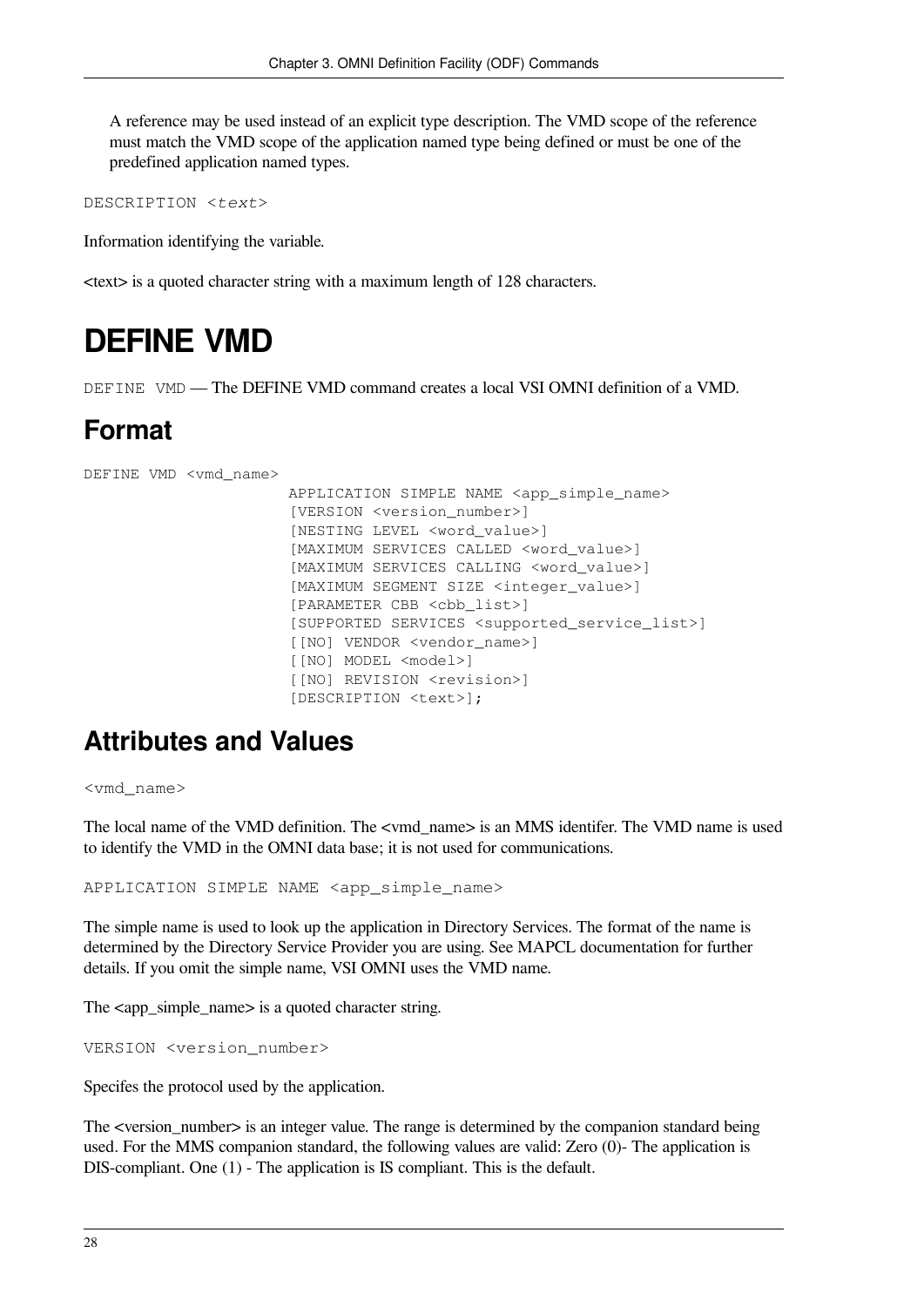NESTING LEVEL <word\_value>

The maximum number of levels of nesting that can occur within any data element that is transmitted or communicated over an association with the VMD. A value of zero (0) specifies unlimited nesting. The default is 10.

The <level> is an integer.

MAXIMUM SERVICES CALLING <word\_value>

The proposed maximum number of transaction object instances that can be created at the calling MMSuser on the application association. The default is 5.

The <word\_value> is an integer.

MAXIMUM SERVICES CALLED <word\_value>

The proposed maximum number of transaction object instances that can be created at the called MMSuser on the application association. The default is 5.

The <word\_value> is an integer.

MAXIMUM SEGMENT SIZE <integer\_value>

The proposed maximum size of an MMS message to exchange with a VMD.

PARAMETER CBB <cbb list>

The set of conformance building blocks supported by the VMD.

The <cbb\_list> consists of one or more of the items listed in [Table](#page-34-0) 3.3 separated by commas and enclosed by parentheses.

#### <span id="page-34-0"></span>**Table 3.3. CBB Parameters**

| <b>Parameter</b>                               | <b>ISO 9506 Designation</b> |
|------------------------------------------------|-----------------------------|
| [NO] ARRAYS                                    | STR <sub>1</sub>            |
| [NO] STRUCTURES                                | STR <sub>2</sub>            |
| [NO] NAMED VARIABLES                           | <b>VNAM</b>                 |
| [NO] ALTERNATE ACCESS                          | VALT                        |
| [NO] UNNAMED VARIABLES                         | <b>VADR</b>                 |
| [NO] SCATTERED ACCESS                          | <b>VSCA</b>                 |
| [NO] THIRD PARTY                               | <b>TPY</b>                  |
| [NO] NAMED VARIABLE LIST                       | <b>VLIS</b>                 |
| [NO] REAL                                      | <b>REAL</b>                 |
| [NO] ACKNOWLEDGEMENT EVENT<br><b>CONDITION</b> | <b>AKEC</b>                 |
| [NO] EVALUATION INTERVAL                       | CEI                         |

SUPPORTED SERVICES <supported\_service\_list>

The set of services supported by the calling MMS user for the association.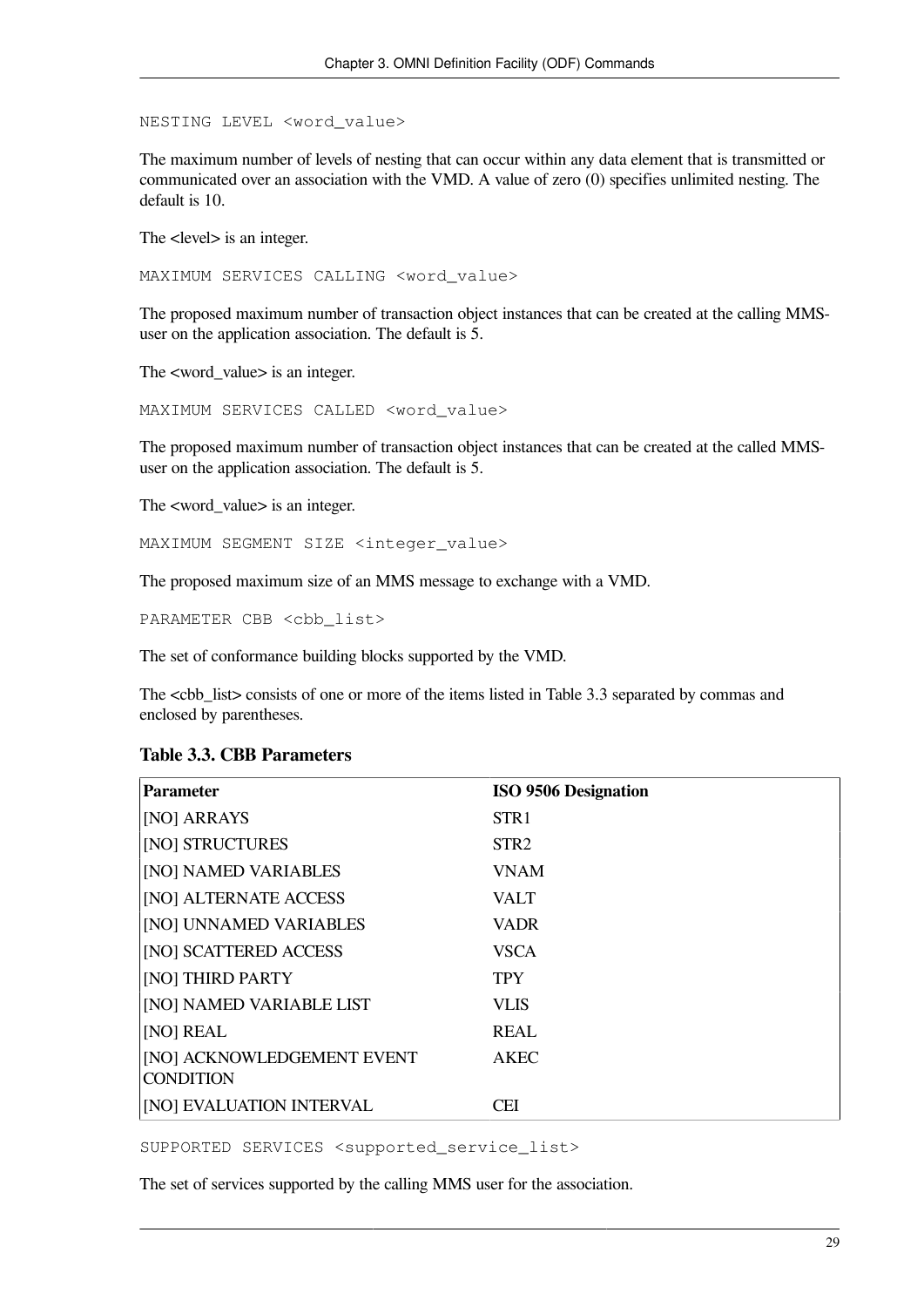The <supported\_service\_list> consists of one or more of the services listed in [Table](#page-35-0) 3.4 separated by commas and enclosed by parentheses.

#### <span id="page-35-0"></span>**Table 3.4. Supported Services**

| <b>Service</b>                          |
|-----------------------------------------|
| [NO] STATUS                             |
| [NO] GET NAME LIST                      |
| [NO] IDENTIFY                           |
| [NO] RENAME                             |
| [NO] READ                               |
| [NO] WRITE                              |
| [NO] GET VARIABLE ACCESS ATTRIBUTES     |
| [NO] DEFINE NAMED VARIABLE              |
| [NO] DEFINE SCATTERED ACCESS            |
| [NO] GET SCATTERED ACCESS ATTRIBUTES    |
| [NO] DELETE VARIABLE ACCESS             |
| [NO] DEFINE NAMED VARIABLE LIST         |
| [NO] GET NAMED VARIABLE LIST ATTRIBUTES |
| [NO] DELETE NAMED VARIABLE LIST         |
| [NO] DEFINE NAMED TYPE                  |
| [NO] GET NAMED TYPE ATTRIBUTES          |
| [NO] DELETE NAMED TYPE                  |
| [NO] INPUT                              |
| [NO] OUTPUT                             |
| [NO] TAKE CONTROL                       |
| [NO] RELINQUISH CONTROL                 |
| [NO] DEFINE SEMAPHORE                   |
| [NO] DELETE SEMAPHORE                   |
| [NO] REPORT SEMAPHORE STATUS            |
| [NO] REPORT POOL SEMAPHORE STATUS       |
| [NO] REPORT SEMAPHORE ENTRY STATUS      |
| [NO] INITIATE DOWNLOAD SEQUENCE         |
| [NO] DOWNLOAD SEGMENT                   |
| [NO] TERMINATE DOWNLOAD SEQUENCE        |
| [NO] INITIATE UPLOAD SEQUENCE           |
| [NO] UPLOAD SEGMENT                     |
| [NO] TERMINATE UPLOAD SEQUENCE          |
| [NO] REQUEST DOMAIN DOWNLOAD            |
| [NO] REQUEST DOMAIN UPLOAD              |
| [NO] LOAD DOMAIN CONTENT                |
| [NO] STORE DOMAIN CONTENT               |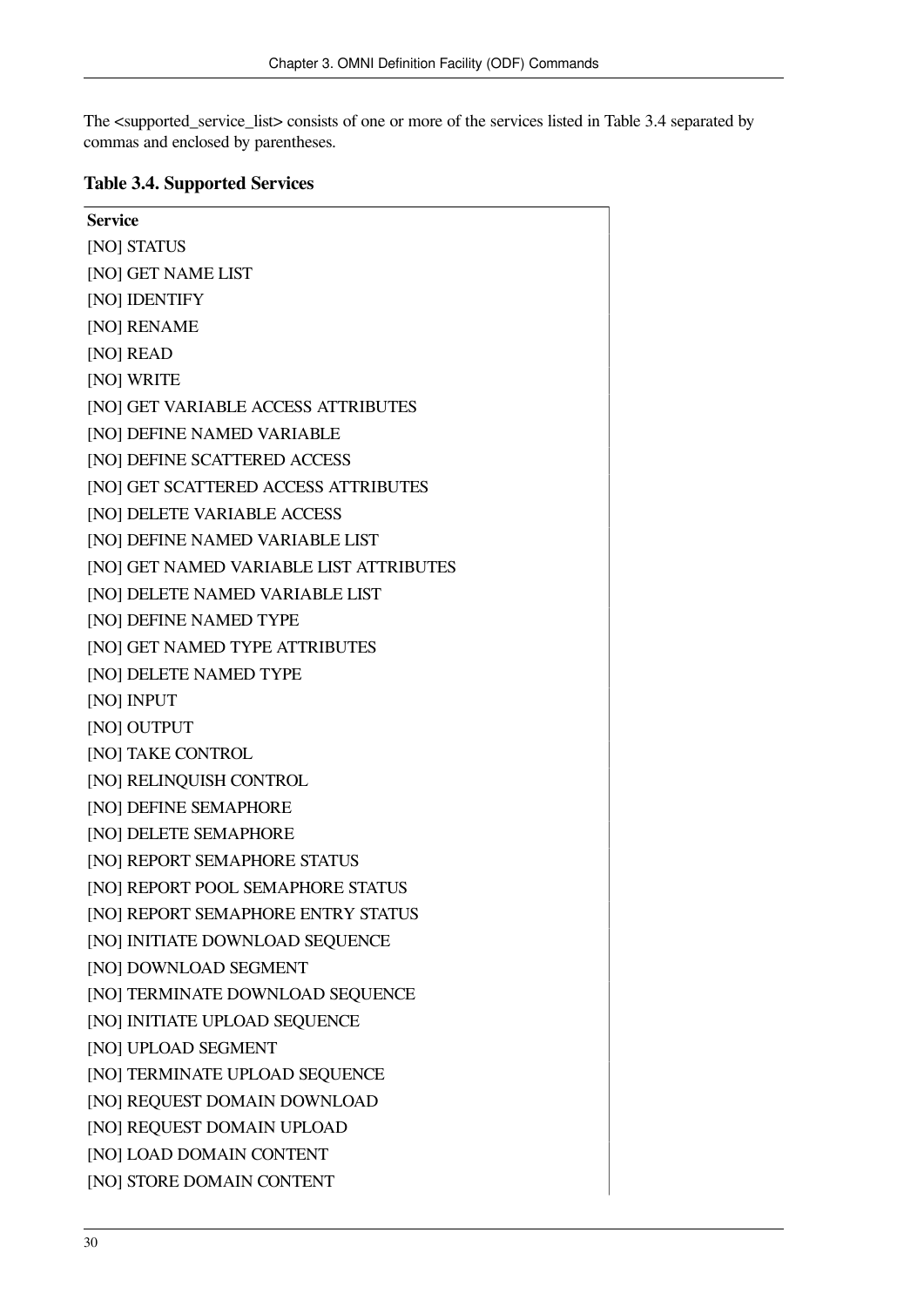| Service                                     |
|---------------------------------------------|
| [NO] DELETE DOMAIN                          |
| [NO] GET DOMAIN ATTRIBUTES                  |
| [NO] CREATE PROGRAM INVOCATION              |
| [NO] DELETE PROGRAM INVOCATION              |
| [NO] START                                  |
| [NO] STOP                                   |
| [NO] RESUME                                 |
| [NO] RESET                                  |
| [NO] KILL                                   |
| [NO] GET PROGRAM INVOCATION ATTRIBUTES      |
| [NO] OBTAIN FILE                            |
| [NO] DEFINE EVENT CONDITION                 |
| [NO] DELETE EVENT CONDITION                 |
| [NO] GET EVENT CONDITION ATTRIBUTES         |
| [NO] REPORT EVENT CONDITION STATUS          |
| [NO] ALTER EVENT CONDITION MONITORING       |
| [NO] TRIGGER EVENT [NO] DEFINE EVENT ACTION |
| [NO] DELETE EVENT ACTION                    |
| [NO] GET EVENT ACTION ATTRIBUTES            |
| [NO] REPORT EVENT ACTION STATUS             |
| [NO] DEFINE EVENT ENROLLMENT                |
| [NO] DELETE EVENT ENROLLMENT                |
| [NO] ALTER EVENT ENROLLMENT                 |
| [NO] REPORT EVENT ENROLLMENT STATUS         |
| [NO] GET EVENT ENROLLMENT ATTRIBUTES        |
| [NO] ACKNOWLEDGE EVENT NOTIFICATION         |
| [NO] GET ALARM SUMMARY                      |
| [NO] GET ALARM ENROLLMENT SUMMARY           |
| [NO] READ JOURNAL                           |
| [NO] WRITE JOURNAL                          |
| [NO] INITIALIZE JOURNAL                     |
| [NO] REPORT JOURNAL STATUS                  |
| [NO] CREATE JOURNAL                         |
| [NO] DELETE JOURNAL                         |
| [NO] GET CAPABILITY LIST                    |
| [NO] FILE OPEN                              |
| [NO] FILE READ                              |
| [NO] FILE CLOSE                             |
| [NO] FILE RENAME                            |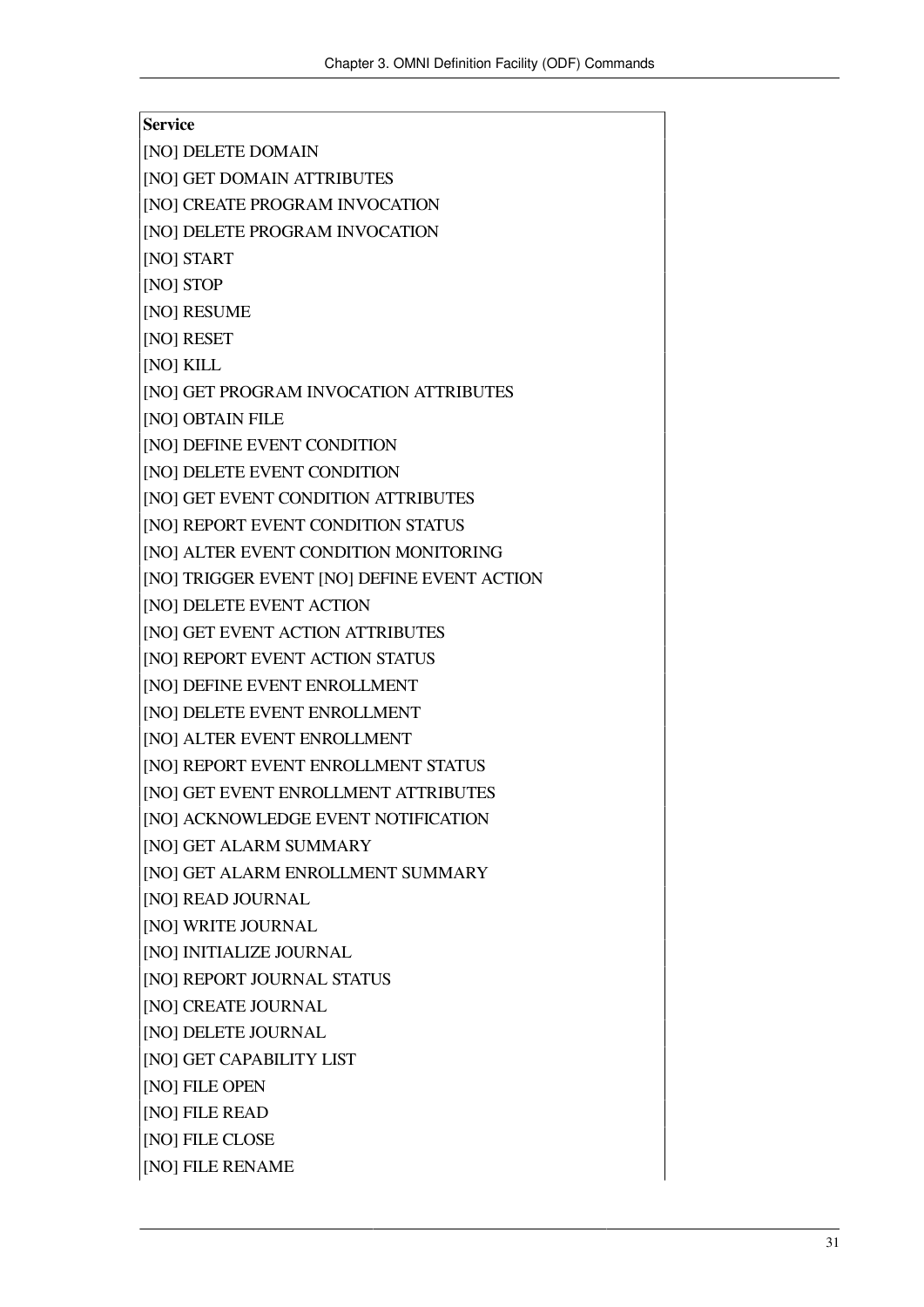| <b>Service</b>                 |
|--------------------------------|
| [NO] FILE DELETE               |
| [NO] FILE DIRECTORY            |
| [NO] UNSOLICITED STATUS        |
| [NO] INFORMATION REPORT        |
| [NO] EVENT NOTIFICATION        |
| [NO] ATTACH TO EVENT CONDITION |
| [NO] ATTACH TO SEMAPHORE       |
| [NO] CONCLUDE                  |
| [NO] CANCEL                    |

#### VENDOR <vendor\_name>

The name of the vendor of the system that supports this VMD, enclosed in double quotes (**"**). The default is NO VENDOR. VSI OMNI uses the default vendor name. The vendor name is relevant only when you are defining a server VMD.

The <vendor\_name> is a character string of as many as 128 characters.

MODEL <model>

The model of the system supported by the VMD, enclosed in double quotes (**"**).

The default is NO MODEL. VSI OMNI uses the default model name. The model name is relevant only when you are defining a server VMD.

The <model> is a character string of as many as 128 characters.

```
REVISION <revision>
```
The name of the revision of the system that supports this VMD, enclosed in double quotes (**"**). The default is NO REVISION. VSI OMNI uses the default revision. The revision is relevant only when you are defining a server VMD.

The  $\le$ revision $\ge$  is a character string of as many as 128 characters.

DESCRIPTION <text>

Any information identifying the VMD.

<span id="page-37-0"></span>The <text> is a quoted character string of as many as 128 characters.

## **DELETE DEFINITION**

DELETE DEFINITION — The DELETE DEFINITION command removes a definition from the database. A definition cannot be deleted until all its dependent definitions have been deleted.

## **Format**

DELETE DEFINITION <def\_ref>[, <def\_ref>]...;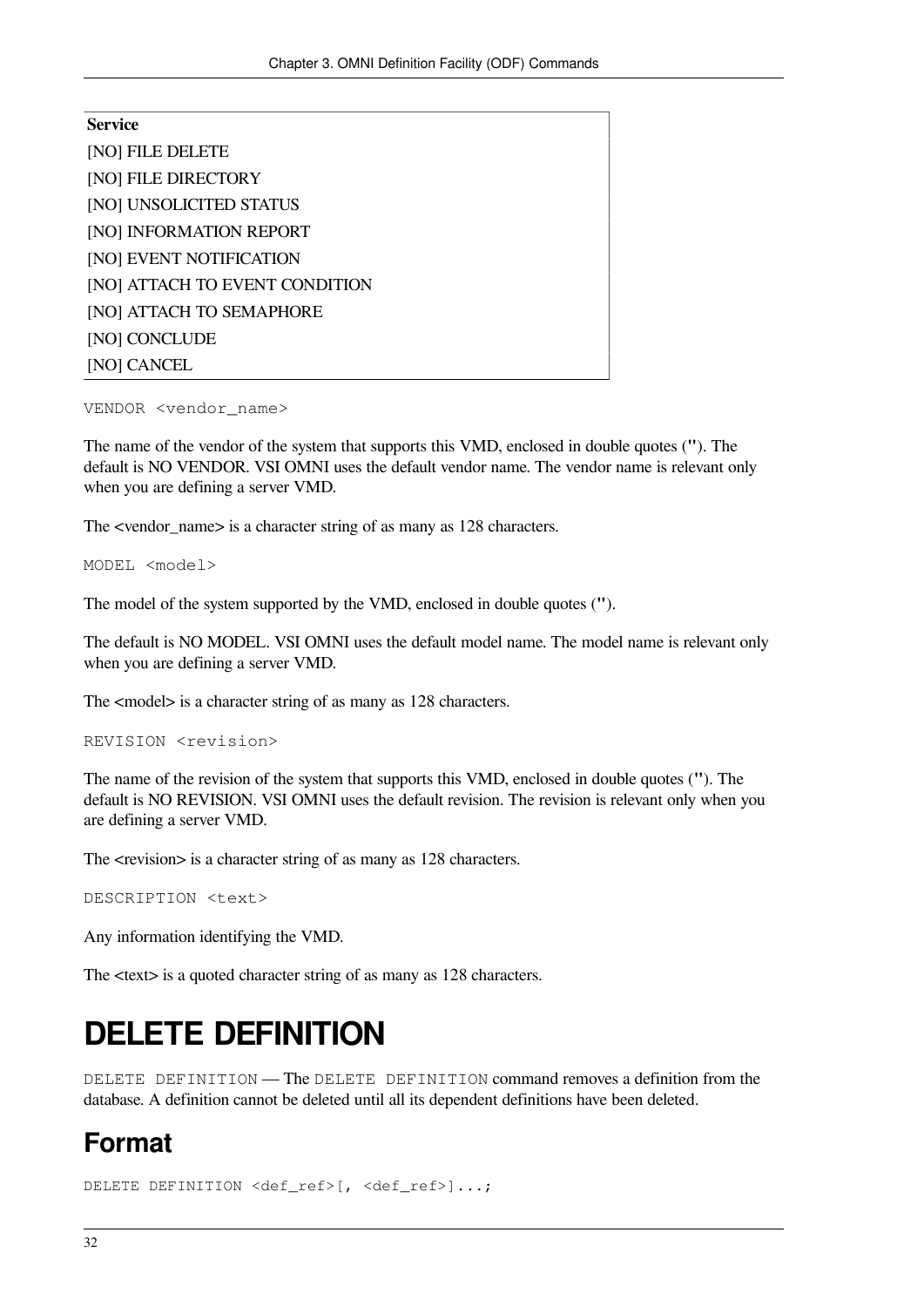## **Attributes and Values**

### **<def\_ref>**

The reference to a definition. For the form of a reference, see [Table](#page-22-2) 3.2. The DELETE DEFINITION command supports the special characters in definition references in [Table](#page-38-3) 3.5.

### <span id="page-38-3"></span>**Table 3.5. DELETE DEFINITION Special Characters**

| <b>Character</b>     | <b>Meaning</b>                                                                                                                                          |
|----------------------|---------------------------------------------------------------------------------------------------------------------------------------------------------|
| $\ast$               | Asterisk wildcard. Matches zero (0) or more<br>characters in a name. For example, "a $*$ z" matches<br>"az", "abz", "abcz", and so forth.               |
|                      | Period wildcard. Matches exactly one character in<br>a name. For example, "a.z" matches "abz", but not<br>"az" or "abcz".                               |
| $\text{def}$ ref $>$ | Right arrow. Deletes the definition and all<br>definitions that are dependent on the definition.<br>Can be used with a VMD or Domain reference<br>only. |

# <span id="page-38-0"></span>**DISABLE**

DISABLE — The DISABLE command stops logging of the current ODF session. The logfile is not closed. To close the file, issue a SET ODF LOGFILE command or exit the session.

## **Format**

<span id="page-38-1"></span>DISABLE ODF LOGGING;

# **DO**

DO — The DO command executes a series of stored commands, such as those saved in a script file by the ENABLE command. DO is a synonym for @.

# **Format**

DO <script\_file>;

## **Attributes and Values**

#### <script\_file>

An OpenVMS file specificiation or logical name pointing to the script file. The default file extension for a script file is .COM.

# <span id="page-38-2"></span>**ENABLE**

ENABLE — The ENABLE command enables OMNI logging to the logfile specified in the most recent SET ODF LOGFILE command. If no logfile has been set since the start of the ODF session, ODF tries to create a file OMNI\$ODF. LOG in the current default directory and log commands to that file.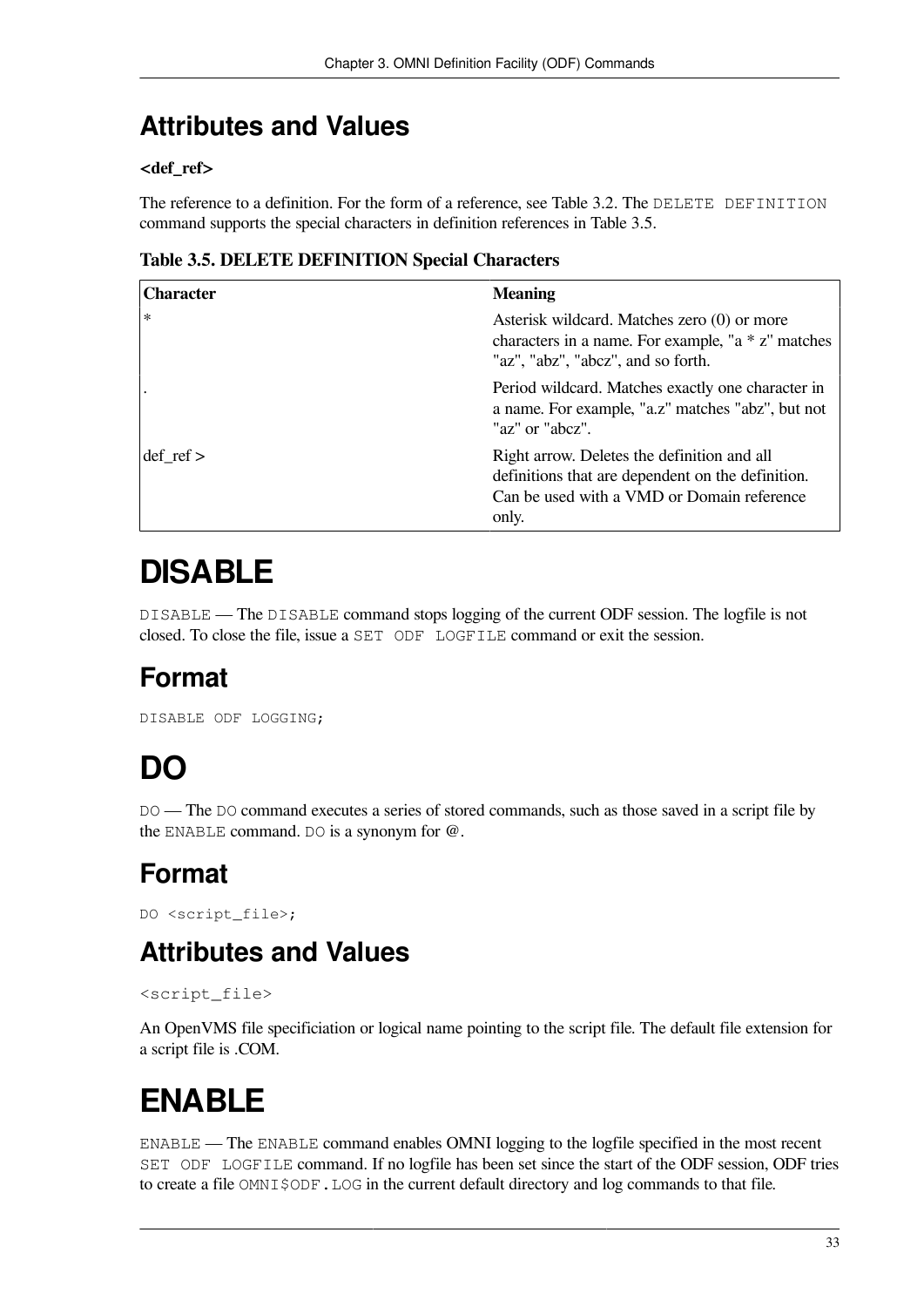## **Format**

<span id="page-39-0"></span>ENABLE ODF LOGGING;

# **EXIT**

EXIT — The EXIT command commits any outstanding changes to the database and exits ODF. If the outstanding changes are invalid, ODF reports an error and does not exit.

## **Format**

<span id="page-39-1"></span>EXIT;

# **QUIT**

QUIT — The QUIT command cancels all the DEFINE and DELETE commands you have entered since the last COMMIT command and exits from the session. No definition data from the cancelled commands is written into the database.

## **Format**

<span id="page-39-2"></span>QUIT;

# **ROLLBACK**

ROLLBACK — The ROLLBACK command cancels all the DEFINE and DELETE DEFINITION commands you have entered since the last COMMIT command. No definition data is written into the database from the commands within the range of the rollback.

## **Format**

<span id="page-39-3"></span>ROLLBACK;

# **SET ODF LOGFILE**

SET ODF LOGFILE — The SET ODF LOGFILE command specifies the file to which ODF logs the session.

## **Format**

SET ODF LOGFILE <vms\_file\_specification>;

## **Attributes and Values**

<vms\_file\_specification>

An OpenVMS file specification for a file to receive the session log. The default specification is OMNI \$ODF.LOG.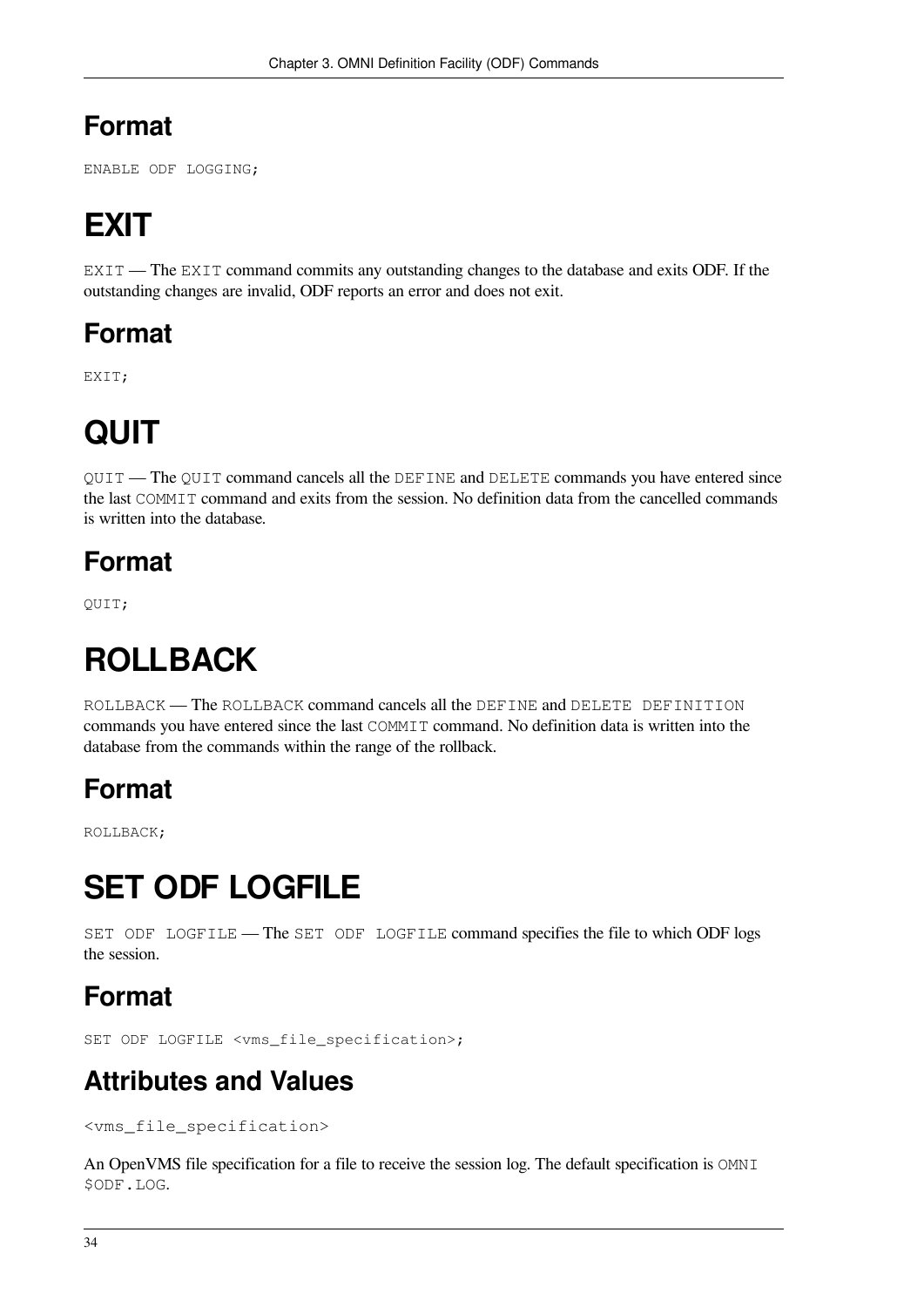## **Description**

The log file is opened immediately, but logging is disabled until you enter an ENABLE ODF LOGGING command. If a log file is already open, ODF closes the file before attempting to open the new file. If logging is currently enabled, ODF issues an implicit DISABLE ODF LOGGING command.

# <span id="page-40-0"></span>**SET COMPANION STANDARD**

SET COMPANION STANDARD — The SET COMPANION STANDARD command sets the ODF command syntax (if the companion standard extends the syntax) and the default companion standard name for definitions created under ODF. A VMD and its dependencies must all be defined under the same companion standard.

## **Format**

SET COMPANION STANDARD <companion standard name>;

## **Attributes and Values**

<companion\_standard\_name>

The following companion standard name:

<span id="page-40-1"></span>MMS (default)

# **SET SCOPE**

SET SCOPE — The scope of an ODF command is the VMD or domain definition or both with which the command is associated. The SET SCOPE command specifies the definitions that ODF uses as the default scope.

## **Format**

SET SCOPE [<vmd\_name>] [:<domain\_name>];

## **Attributes and Values**

#### **<vmd\_name>**

The VMD to use as the default.

#### **<domain\_name>**

The domain to use as the default. If you leave the domain name blank, the default scope is VMDspecific. To change to a different domain in the same VMD, type **SET SCOPE** : <**domain name>**; where <domain\_name> is the name of the new domain.

To blank out the scope setting, type **SET SCOPE;**.

The following examples provide Named Variable definitions with scopes set.

SET SCOPE v; ! default scope is now set to VMD "v"; DEF NV x ... ! defines a variable on VMD "v";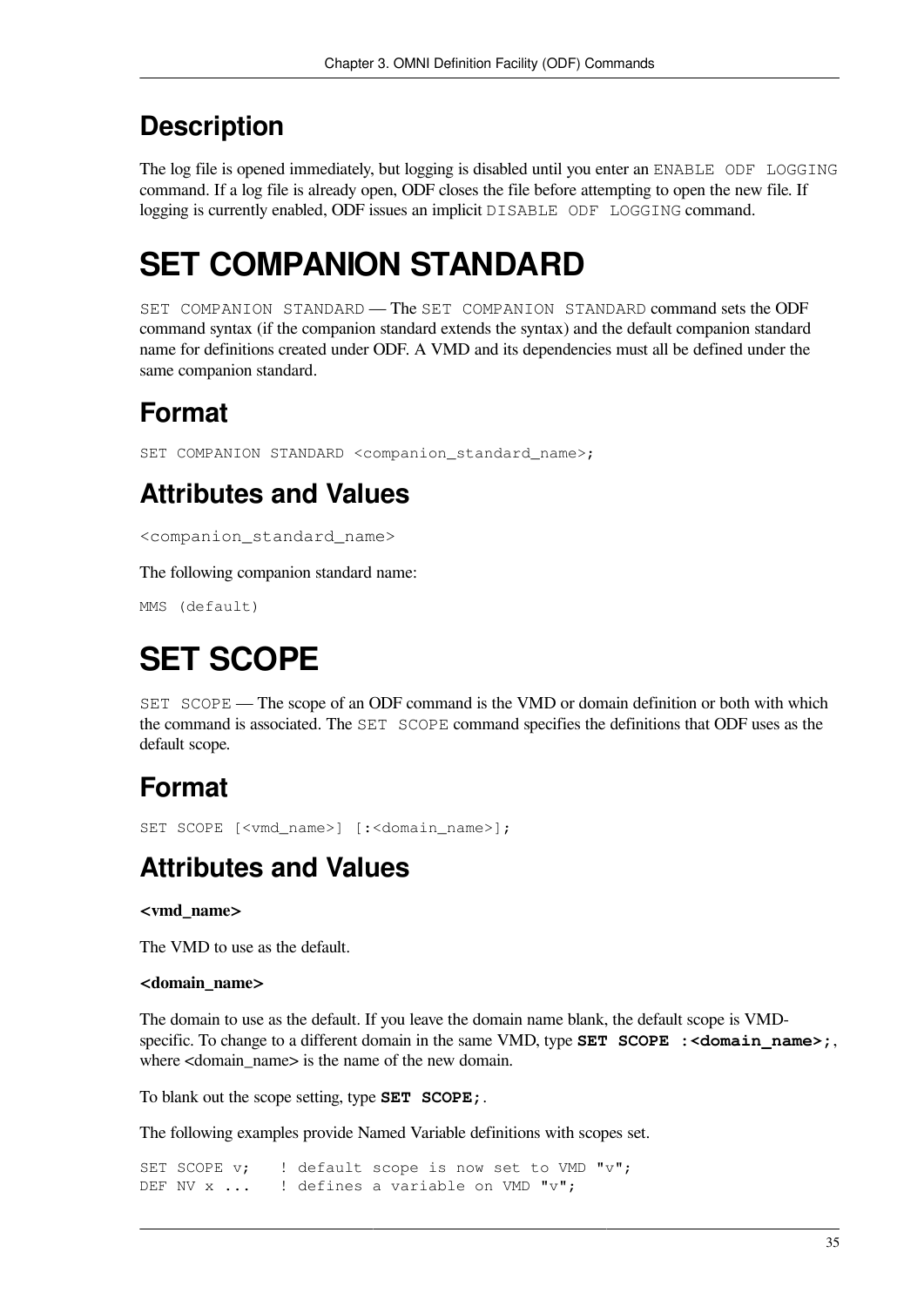```
equivalent to the command "DEF NV v:x..."
DEF NV a.y \ldots ! defines a variable on domain "a" of VMD "v";
                 equivalent to the command "DEF NV v:a.y..."
DEF NV w:z ... ! overrides the default VMD scope and defines
                  a variable on VMD "w";
                 equivalent to the command "DEF NV w:z..."
SET SCOPE v:a; ! default scope is now set to VMD "v", domain "a"
DEF NV x ... ! defines a variable on domain "a";
                 equivalent to "DEF NV v:a.x...";
DEF NV b.x ... ! overrides the default domain scope and defines
                  a variable on domain "b";
                  equivalent to the command "DEF NV v:b.x..."
DEF NV : x ... ! overrides the default domain scope and defines
                  a variable on VMD "v";
                 equivalent to the command "DEF NV v:x..."
```
# <span id="page-41-0"></span>**SHOW**

SHOW — The SHOW command displays current ODF session settings.

## **Format**

SHOW <setting> ;

## **Attributes and Values**

<setting>

One of the following settings for the ODF session:

- COMPANION STANDARD
- ODF LOGFILE
- ODF LOGGING
- SCOPE
- **DEFINITION**
- <span id="page-41-1"></span>**VERSION**

# **SHOW DEFINITION**

SHOW DEFINITION — The SHOW DEFINITION displays definitions from the database on the terminal. If modifications have been made, but not committed, they will also be visible.

## **Format**

SHOW DEFINITION <def ref> [, <def-ref>]...;

## **Attributes and Values**

**<def\_ref>**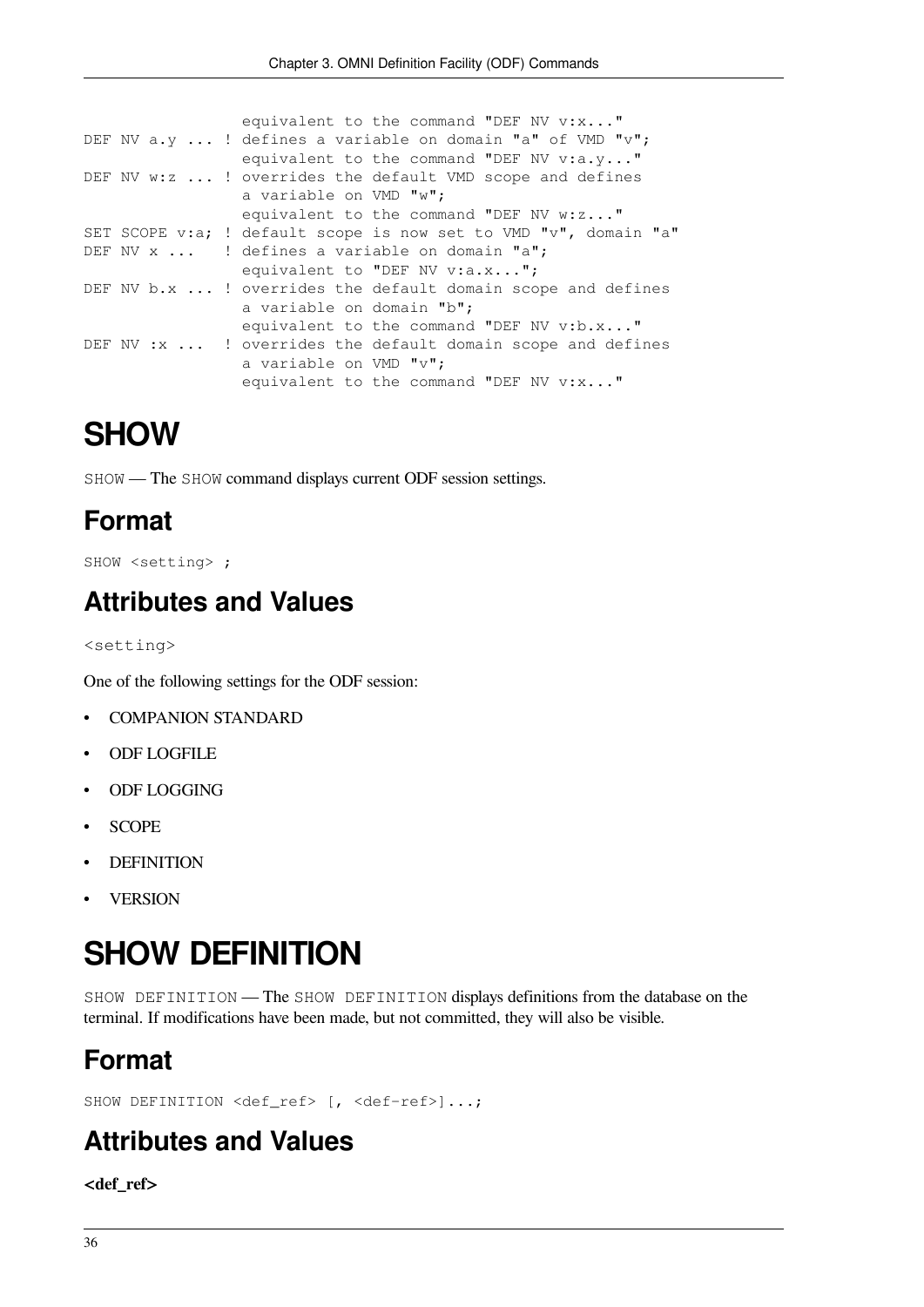The reference to a definition. For the form of a reference, see [Table](#page-22-2) 3.2.

The SHOW DEFINITION command supports special characters in definition references as shown in [Table](#page-42-1) 3.6.

| <b>Character</b>     | <b>Meaning</b>                                                                                                                                          |
|----------------------|---------------------------------------------------------------------------------------------------------------------------------------------------------|
| $\ast$               | Asterisk wildcard. Matches zero (0) or more<br>characters in a name. For exam- ple, "a * z"<br>matches "az", "abz", "abcz", and so forth.               |
|                      | Period wildcard. Matches exactly one character in<br>a name. For example, "a.z" matches "abz", but not<br>"az" or "abcz".                               |
| $\text{def}$ ref $>$ | Right arrow. Deletes the definition and all<br>definitions that are dependent on the definition.<br>Can be used with a VMD or Domain reference<br>only. |

#### <span id="page-42-1"></span>**Table 3.6. Special Characters**

# <span id="page-42-0"></span>**WRITE DEFINITION**

WRITE DEFINITION — The WRITE DEFINITION command writes out definitions to a file. Each definition is written as a valid ODF command. If you include a file specification, ODF opens the file, writes the definitions, and closes the file. If you omit the file specification, ODF appends the definitions to the current log file. (If there is no open log file, ODF opens a new version of OMNI\$ODF.LOG and writes the definitions.)

## **Format**

WRITE DEFINITION <def ref>[, <def ref>]... [TO <filespec>];

## **Attributes and Values**

#### <def\_ref>

A reference to a definition or set of definitions. If you enter multiple references, separate them with commas. See [Table](#page-22-2) 3.2 for examples of definition references.

<filespec>

An OpenVMS file specification for a file to contain the definition. If not specified, the command is written to the log file.

The WRITE DEFINITION command supports special characters in definition references as shown in [Table](#page-42-2) 3.7.

#### <span id="page-42-2"></span>**Table 3.7. Special Characters**

| <b>Character</b> | <b>Meaning</b>                                                                                                                                |
|------------------|-----------------------------------------------------------------------------------------------------------------------------------------------|
| $\ast$           | Asterisk wildcard. Matches zero (0) or more<br>characters in a name. For exam- ple, " $a * z$ "<br>matches "az", "abz", "abcz", and so forth. |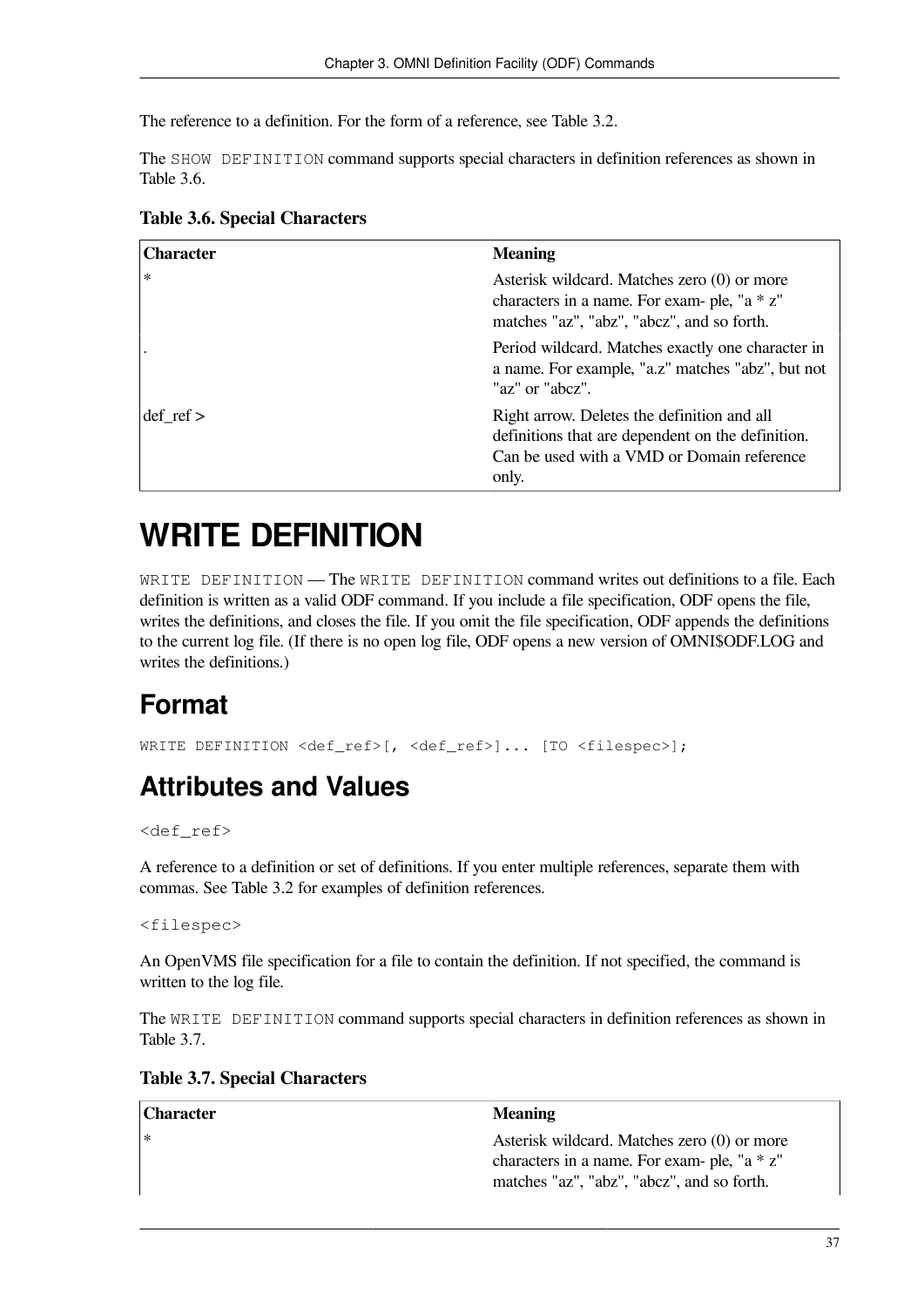| <b>Character</b> | <b>Meaning</b>                                                                                                                                          |
|------------------|---------------------------------------------------------------------------------------------------------------------------------------------------------|
|                  | Period wildcard. Matches exactly one character in<br>a name. For example, "a.z" matches "abz", but not<br>"az" or "abcz".                               |
| $def$ ref $>$    | Right arrow. Deletes the definition and all<br>definitions that are dependent on the definition.<br>Can be used with a VMD or Domain reference<br>only. |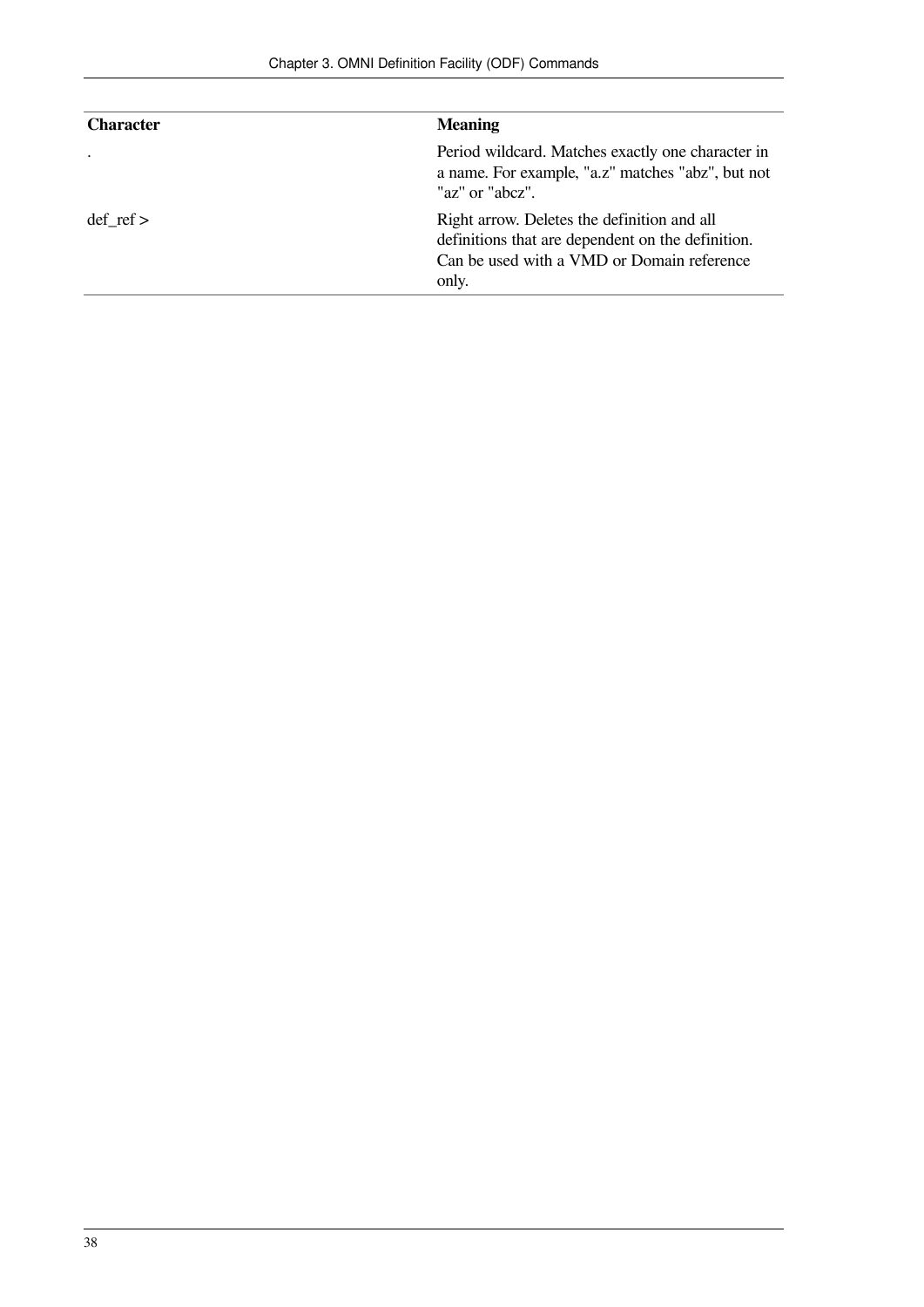# <span id="page-44-0"></span>**Chapter 4. OMNI Command Language**

One user interface to VSI OMNI network management is the OMNI Command Language (OMNICL). OMNICL consists of a set of commands that enable you to read and monitor data on the OMNI system. In this chapter, OMNICL features and commands are described.

# <span id="page-44-1"></span>**4.1. Summary of OMNICL Commands**

This section lists all the OMNICL commands in the order in which they appear in this chapter. Page numbers of individual commands are given in the Table of Contents.

## **SET Commands**

SET EVENT LOGGING

SET OMNICL LOGGING

SET DEFAULT

## **SHOW Commands**

SHOW DEFAULT

SHOW VERSION

SHOW EVENT LOGGING

SHOW OMNICL LOGGING

SHOW APPLICATION\_ENTITY

SHOW ASSOCIATIONS

## **ENABLE Commands**

ENABLE EVENT LOGGING

ENABLE OMNICL LOGGING

## **DISABLE Commands**

DISABLE EVENT LOGGING

DISABLE OMNICL LOGGING

## **DO Commands**

DO

# <span id="page-44-2"></span>**4.2. OMNICL Command Syntax**

OMNICL commands contain the following elements: keyword component-id attribute value For example: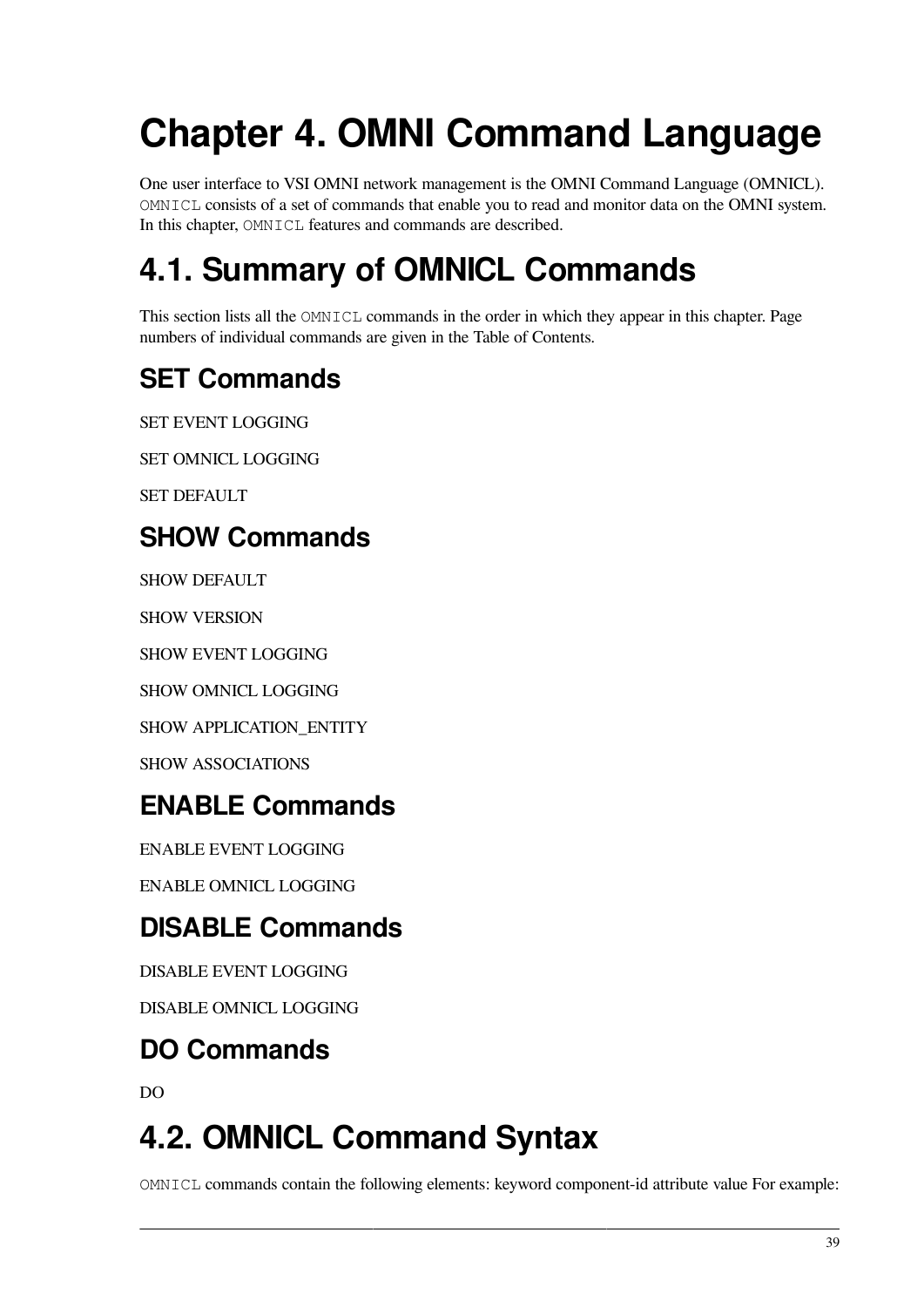```
SET OMNICL LOGGING OUTPUT OPCOM
```
The keyword describes the operation you want to perform and the component-id describes the major component affected by the command.

Most commands also have several attribute options to further qualify the action of the command. Also, if you plan to change the value of an attribute, you must enter the new value in the command line.

In this chapter, each command is listed by keyword and component-id. A description of the command and the correct format are given and then any attribute for that command is listed under "Attributes'' Variables you need to enter are identified with their associated attributes, but are described separately in the area marked "Values.''

## <span id="page-45-0"></span>**4.2.1. OMNICL Command Language Interface**

The Command Language Interface (CLI) guides you through the correct syntax of each OMNICL command using prompts and a list of options for each keyword and attribute level.

For example, suppose you want to use the SET command but cannot remember the exact syntax or choices of the command. Simply type in the SET command followed by a carriage return:

```
OMNICL > SET Return
```
Because the command has been entered in incomplete form, CLI automatically prompts for the next word in the command, which is the name of the component-id. Only those ids that support the SET command are listed as options. All options are enclosed within parentheses:

<span id="page-45-1"></span>\* (EVENT, OMNICL, DEFAULT, NODEFAULT)? **OMNICL LOGGING**

### **4.2.1.1. Level-by-Level Prompting**

You can specify the entire command without using CLI, or you can specify part of the command and have CLI prompt only for those words that you miss.

Because CLI displays only supported options, prompting for options is a good way to check the syntax of a command after receiving a parser error. Any attribute or keyword you specify that is not in the CLI list of options is not supported for that command.

### <span id="page-45-2"></span>**4.2.1.2. Short Lines and Abbreviations**

You can shorten the command line by shortening the number of words you specify and the number of letters in each word. You can abbreviate any word to the minimum number of letters that make it unique. This is usually three letters. (You will receive an error message if the parser finds the term ambiguous.)

Once unique words are encountered in the command line, you do not have to enter remaining keywords or attributes to execute the command. CLI automatically assumes the missing words.

# <span id="page-45-3"></span>**4.3. Invoking and Exiting OMNICL**

Before you can invoke OMNICL, you must confirm that your VSI OMNI license is correctly registered and loaded. If it is not registered and loaded, invocation will fail.

You can issue OMNICL commands one at a time using Digital Command Language (DCL), or you can invoke OMNICL and issue as many commands as you wish before returning to the DCL prompt (\$).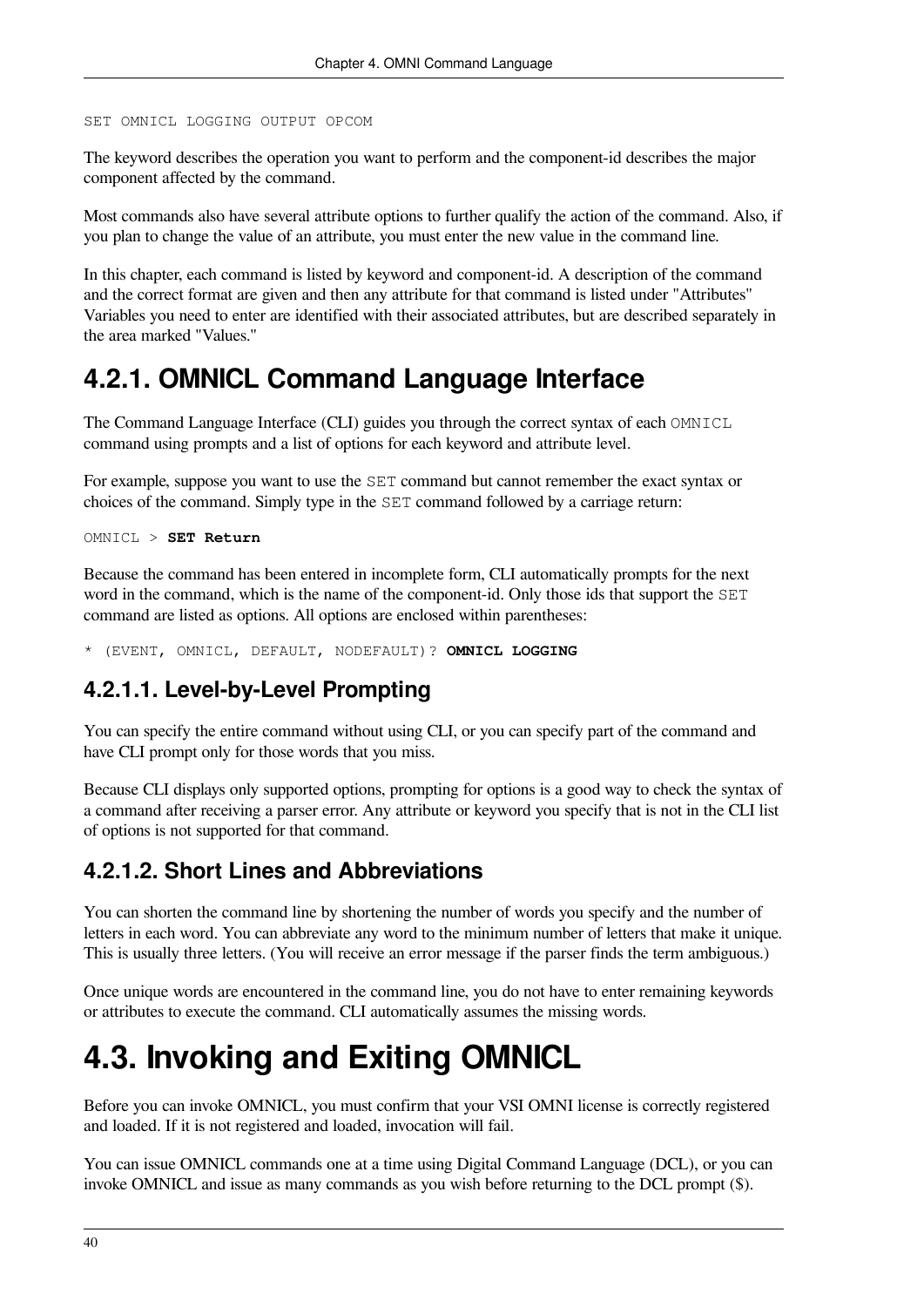To use DCL for single line commands, first define OMNICL:

```
$ OMNICL :== $OMNI$CL
```
To issue a single OMNICL command to DCL:

```
$ OMNICL command "attributes..."
\ddot{\varsigma}
```
OMNICL executes the command and returns you to the DCL system prompt. To invoke OMNICL through DCL for an interactive session:

```
$ OMNICL
OMNICL>
```
Once invoked, the OMNICL prompt appears. (When specifying commands directly to OMNICL rather than DCL, do not use foreign command format.) Issue the first command next to the prompt. If you leave out required component-ids or attributes, OMNICL prompts for them.

To invoke OMNICL for an interactive session without using DCL, use the RUN command:

```
$ RUN SYS$SYSTEM:OMNI$CL
OMNICL>
```
To exit OMNICL and return to the DCL system prompt, issue either the EXIT command or press **Ctrl**/**Z**.

## <span id="page-46-0"></span>**4.4. Getting Help Through OMNICL**

After you invoke OMNICL, you can use the HELP command to display quick reference information about individual commands. Type HELP and the name of the command if you want information as shown in the following example, or type HELP followed by a carriage return to receive a menu of options:

OMNICL> **HELP SET OMNICL LOGGING**

A display of HELP information on the SET OMNICL LOGGING command is returned when this command executes.

## <span id="page-46-1"></span>**4.5. SET Command Descriptions**

There are three SET commands:

- SET DEFAULT
- SET EVENT LOGGING
- SET OMNICL LOGGING

## **SET DEFAULT**

SET DEFAULT — This command establishes the default application entity for subsequent commands. If SET NODEFAULT is entered, the default application entity is cleared.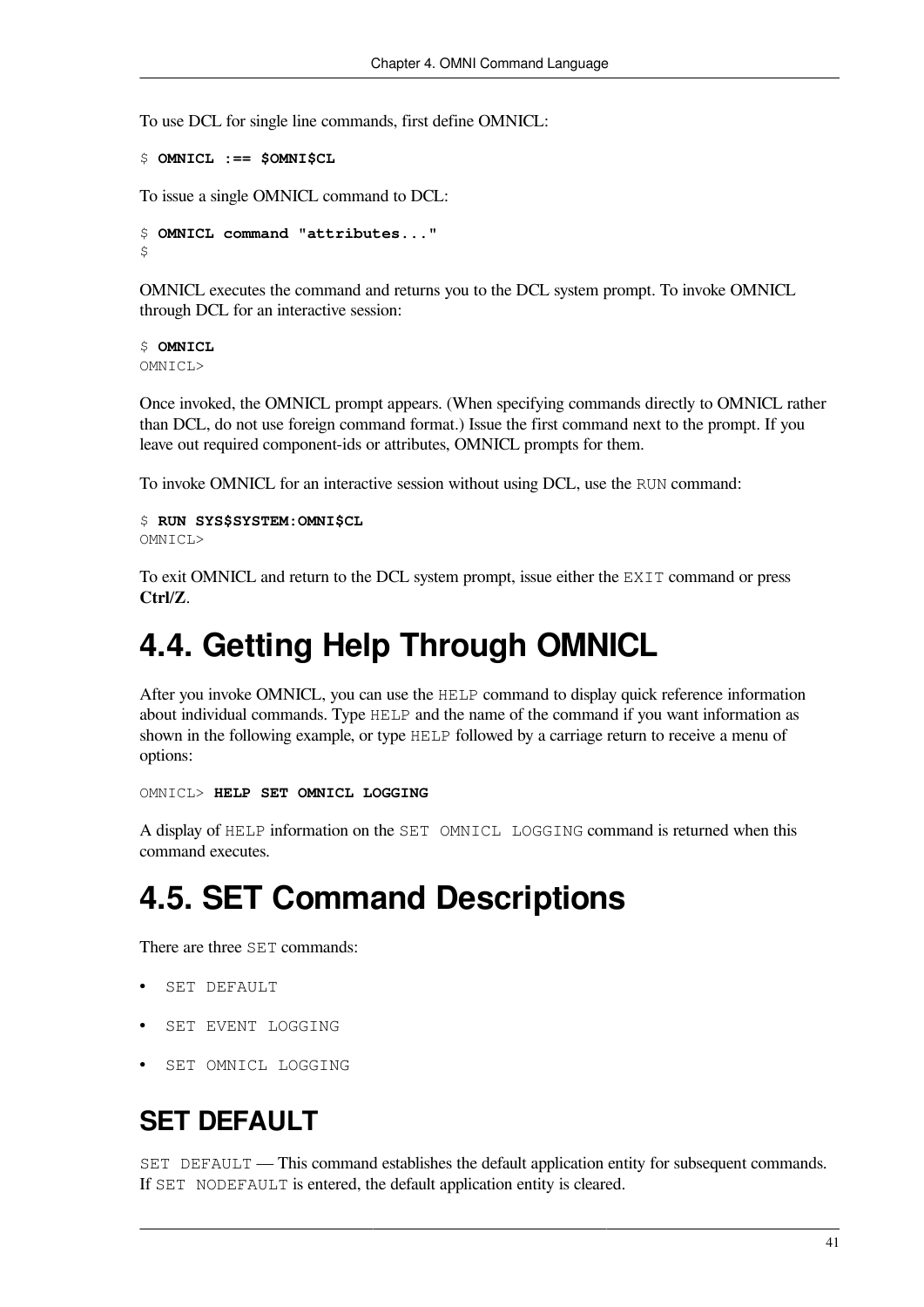### **Format**

SET [NO]DEFAULT <application entity>

### **Attributes**

None

### **Values**

<application\_entity>

Specifies the application entity name. The name must be known to Directory Services or a fully qualified network address. The name is a character string.

## **SET EVENT LOGGING**

SET EVENT LOGGING — This command defines the events to be logged and where those events will be logged. OMNI events that you log are separate from DNA, OSAK, and VOTS events. Events you can log are on a system-wide level; no application or association- specific events can be logged. By default, logging is disabled.

### **Format**

```
 SET EVENT LOGGING [OUTPUT= <dest_str>]
```
### **Attributes**

```
OUTPUT= <dest_str>
```
Specifies where output is logged.

### **Values**

<dest\_str>

Specifies a destination name. The default destination is OPCOM, but a local or remote file can also be the destination.

## **SET OMNICL LOGGING**

SET OMNICL LOGGING — This command defines the script file to be logged and where that script file will be logged.

### **Format**

SET OMNICL LOGGING OUTPUT= <dest\_str>]

### **Attributes**

OUTPUT= <dest\_str>

Specifies where output is logged.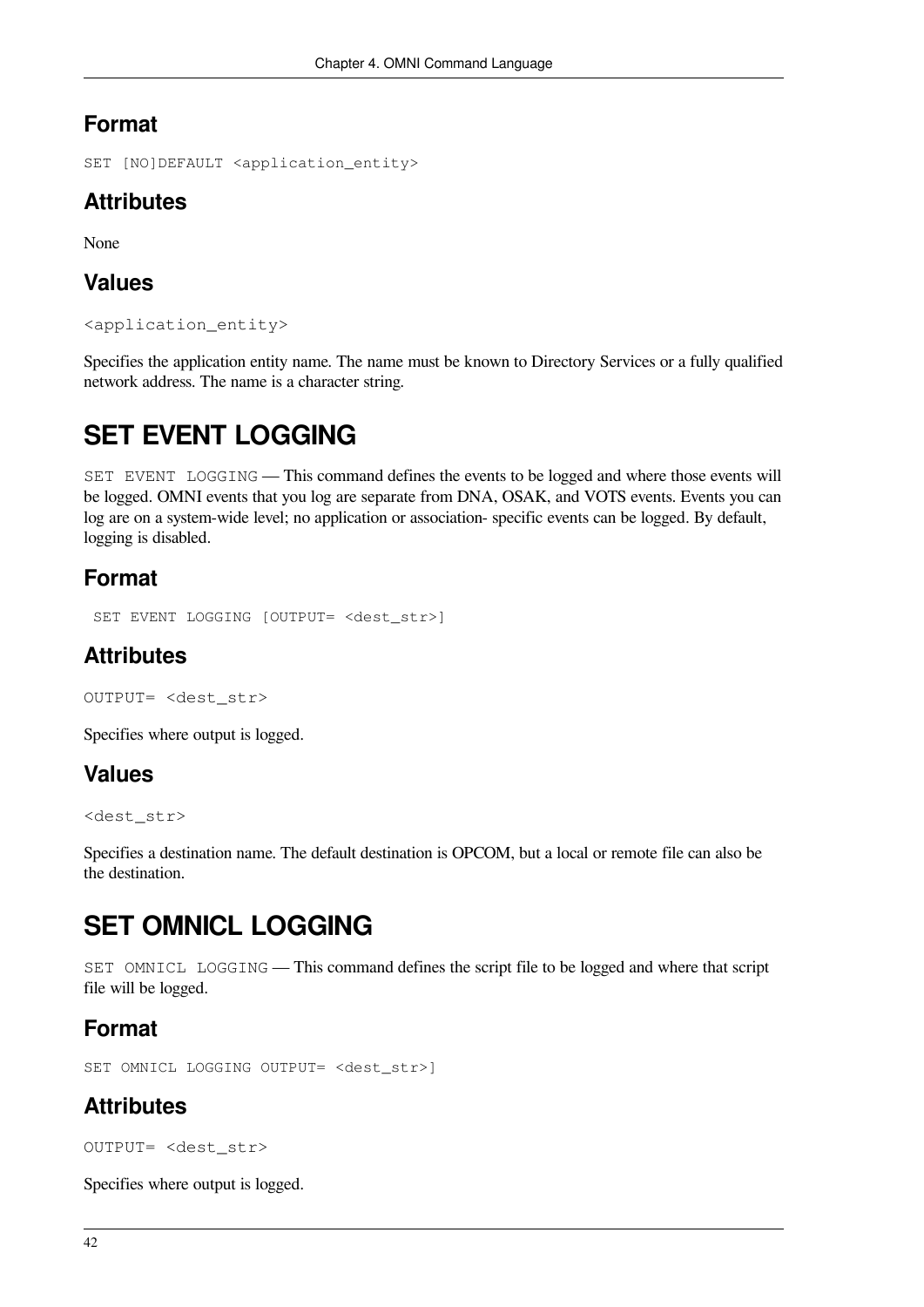### **Values**

```
<dest_str>
```
Specifies a destination name.

# <span id="page-48-0"></span>**4.6. SHOW Command Descriptions**

There are six SHOW commands:

- SHOW DEFAULT
- SHOW VERSION
- SHOW EVENT LOGGING
- SHOW OMNICL LOGGING
- SHOW APPLICATION\_ENTITY
- SHOW ASSOCIATIONS

## **SHOW DEFAULT**

SHOW DEFAULT — This command displays the default application entity that is currently active.

### **Format**

SHOW DEFAULT

### **Attributes**

None

### **Values**

None

## **SHOW VERSION**

SHOW VERSION — This command displays the current version of VSI OMNI.

### **Format**

SHOW VERSION

## **Attributes**

None

### **Values**

None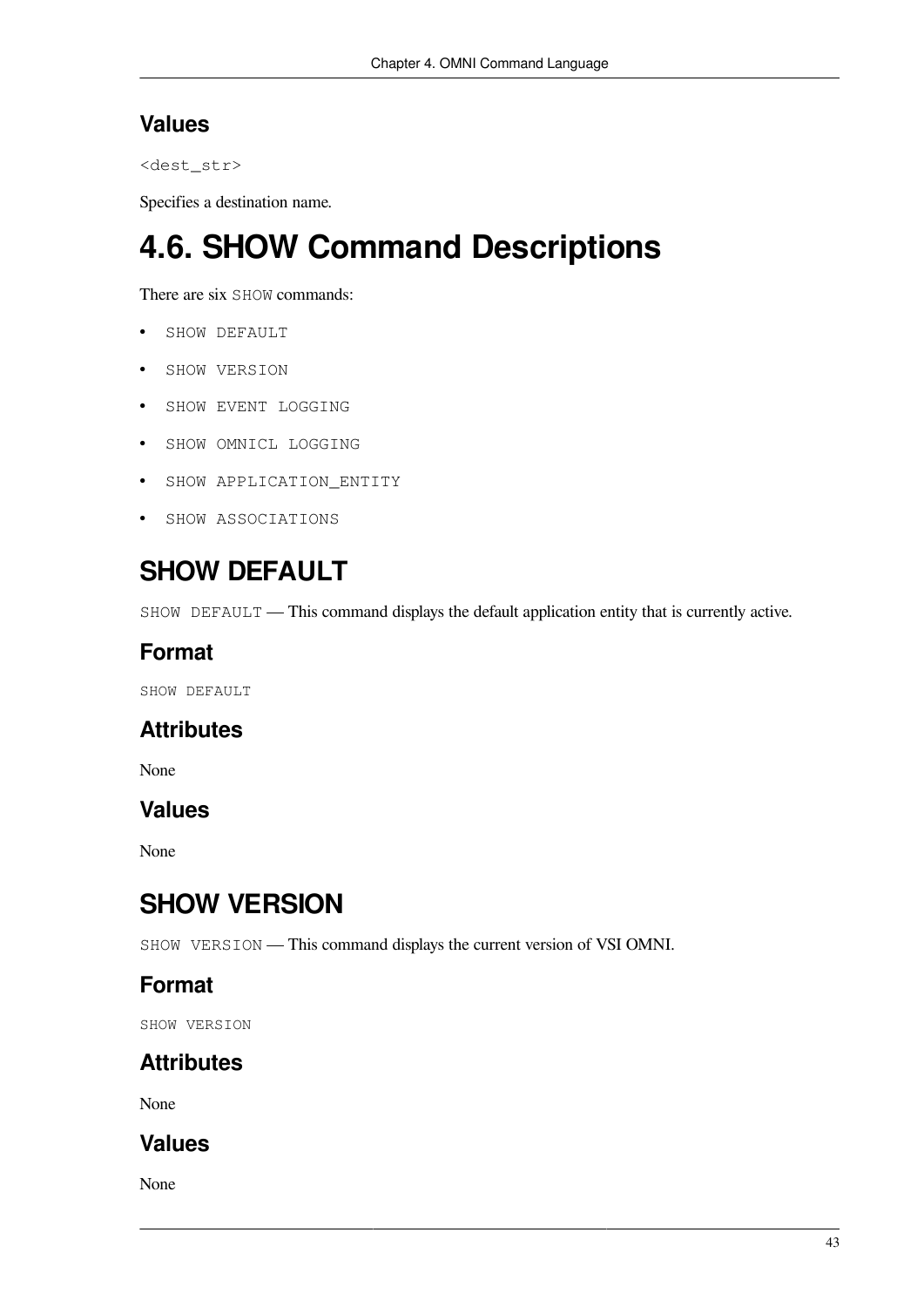## **SHOW EVENT LOGGING**

SHOW EVENT LOGGING — This command displays either EVENT logging attributes that are provided by VSI OMNI as default values or are logging values that are set using the SET EVENT LOGGING command.

## **Format**

SHOW EVENT LOGGING

### **Attributes**

None

### **Values**

None

## **SHOW OMNICL LOGGING**

SHOW OMNICL LOGGING — This command displays either OMNICL logging attributes that are provided by VSI OMNI as default values or are logging values that are set using the SET OMNICL LOGGING command.

### **Format**

SHOW OMNICL LOGGING

### **Attributes**

None

### **Values**

None

## **SHOW APPLICATION\_ENTITY**

SHOW APPLICATION\_ENTITY — This command displays the logging attributes set by using the SET DEFAULT command. Each active association for the specified application entity is displayed along with its associated state. If the KNOWN option is invoked, all known application entities are displayed.

### **Format**

SHOW [KNOWN] APPLICATION\_ENTITY [<application\_entity>]

## **Attributes**

None

### **Values**

<application\_entity>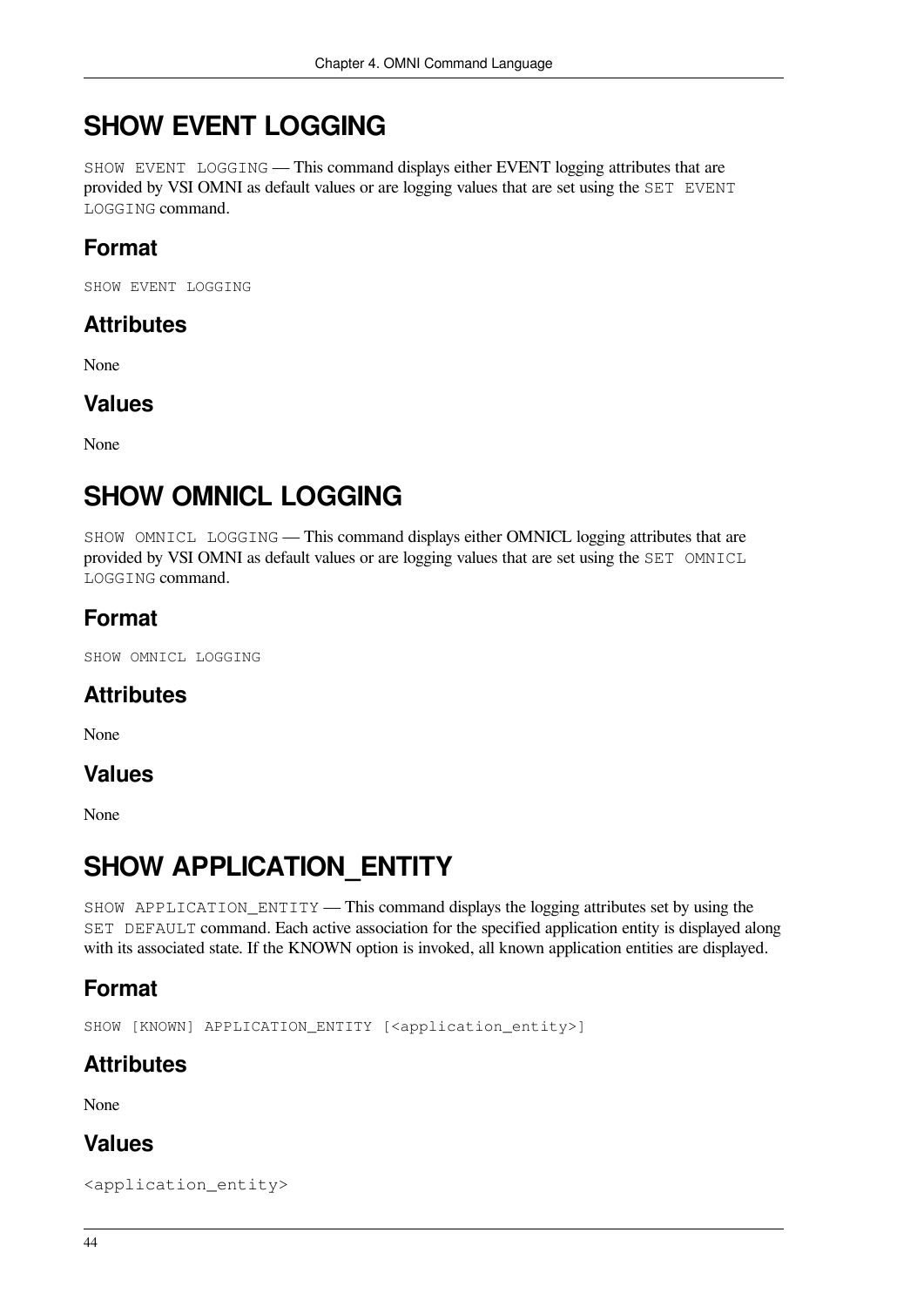Specifies the name of the application entity.

## **SHOW ASSOCIATIONS**

SHOW ASSOCIATIONS — This command displays associations.

### **Format**

SHOW [KNOWN] ASSOCIATIONS [<Sys ID>]

### **Attributes**

None

### **Values**

<Sys ID>

Specifies a unique association-id.

# <span id="page-50-0"></span>**4.7. ENABLE Command Descriptions**

There are two ENABLE commands:

- ENABLE EVENT LOGGING
- ENABLE OMNICL LOGGING

## **ENABLE EVENT LOGGING**

ENABLE EVENT LOGGING — This command initiates event logging.

### **Format**

ENABLE EVENT LOGGING

### **Attributes**

EVENT LOGGING

Activates event logging.

#### **Values**

None

## **ENABLE OMNICL LOGGING**

ENABLE OMNICL LOGGING — This command initiates scripting.

### **Format**

ENABLE OMNICL LOGGING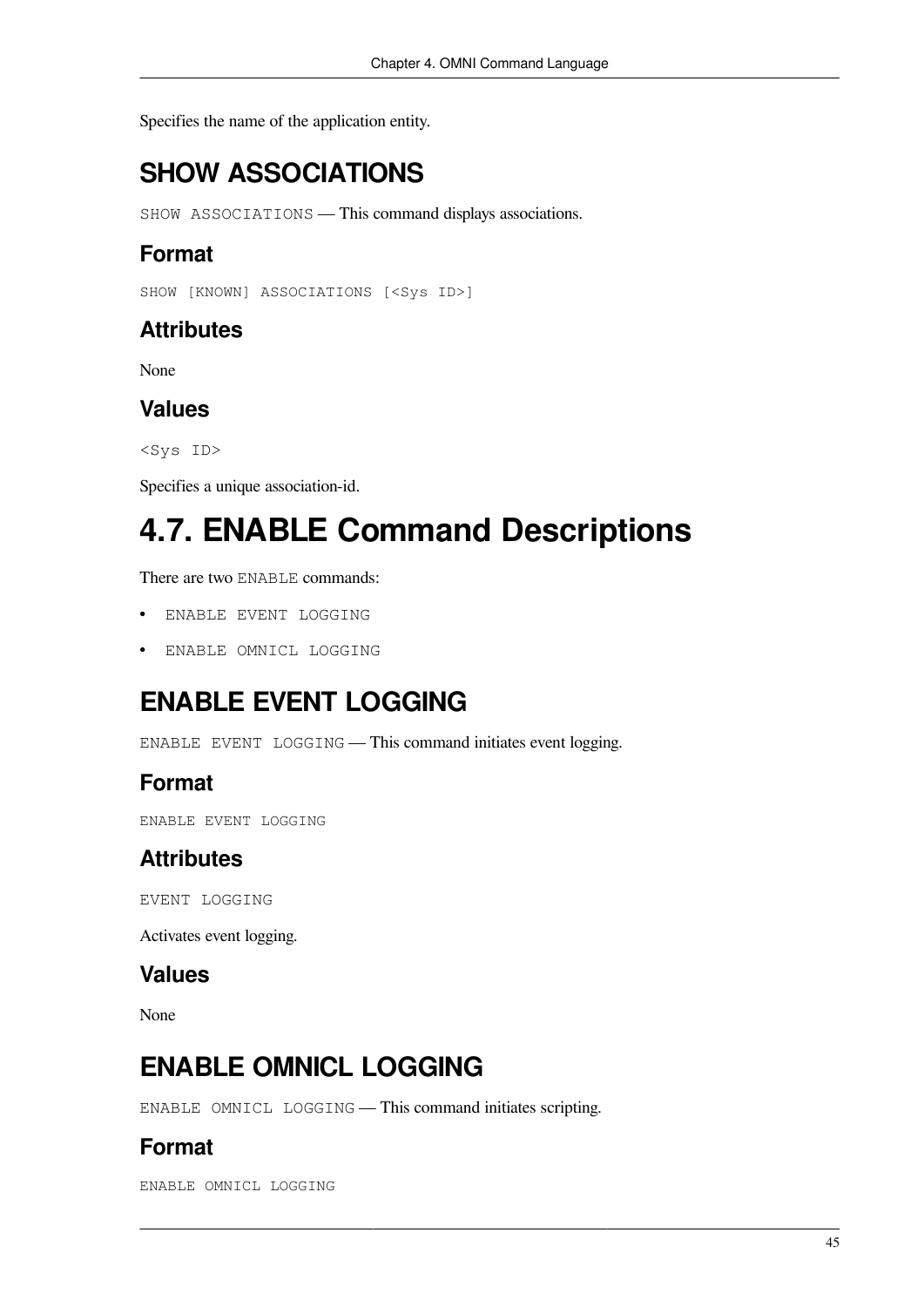### **Attributes**

OMNICL LOGGING

Initiates script production.

### **Values**

None

# <span id="page-51-0"></span>**4.8. DISABLE Command Descriptions**

There are two DISABLE commands:

- DISABLE EVENT LOGGING
- DISABLE OMNICL LOGGING

## **DISABLE EVENT LOGGING**

DISABLE EVENT LOGGING — This command discontinues event logging.

### **Format**

DISABLE EVENT LOGGING

### **Attributes**

EVENT LOGGING

Deactivates event logging.

### **Values**

None

## **DISABLE OMNICL LOGGING**

DISABLE OMNICL LOGGING — This command discontinues scripting.

### **Format**

DISABLE OMNICL LOGGING

### **Attributes**

OMNICL LOGGING

Deactiviates script production.

### **Values**

None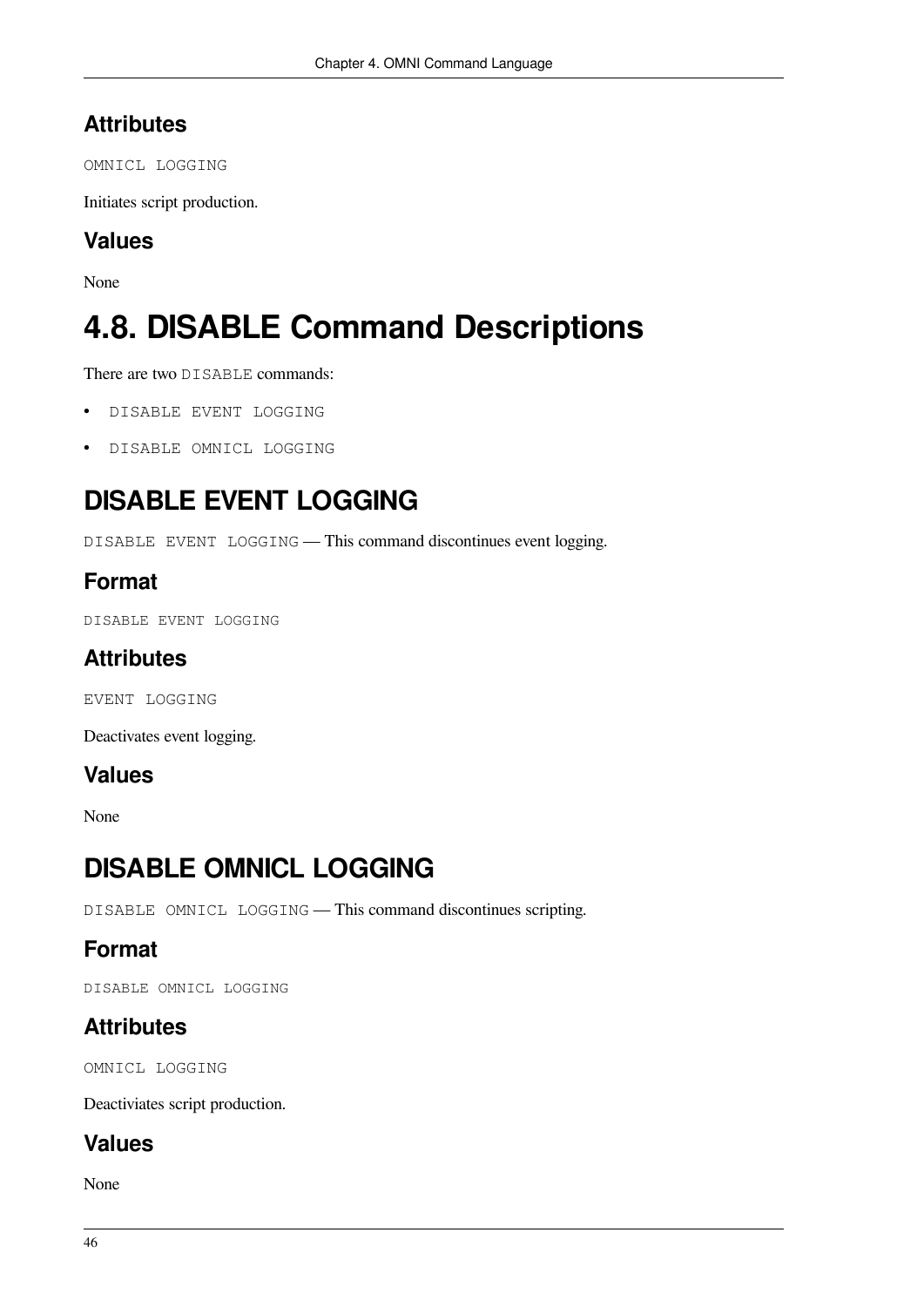# <span id="page-52-0"></span>**4.9. DO Command Description**

There is one DO command.

## **DO**

DO — This command invokes command files. Commands can be stored in text files either by using a text editor or by invoking the logging facility with ENABLE OMNICL LOGGING. These command files, or scripts, are invoked by the DO command and are useful for initialization and other commonly performed activities. When the DO command invokes a script, OMNICL recognizes that script as an alternative source of standard commands. DO scripts are executed synchronously. Multiple levels of scripts are allowed.

### **Format**

DO <script\_filename>

### **Attributes**

None

### **Values**

<script\_filename>

Specifies the script file. The default file extension is .SCP.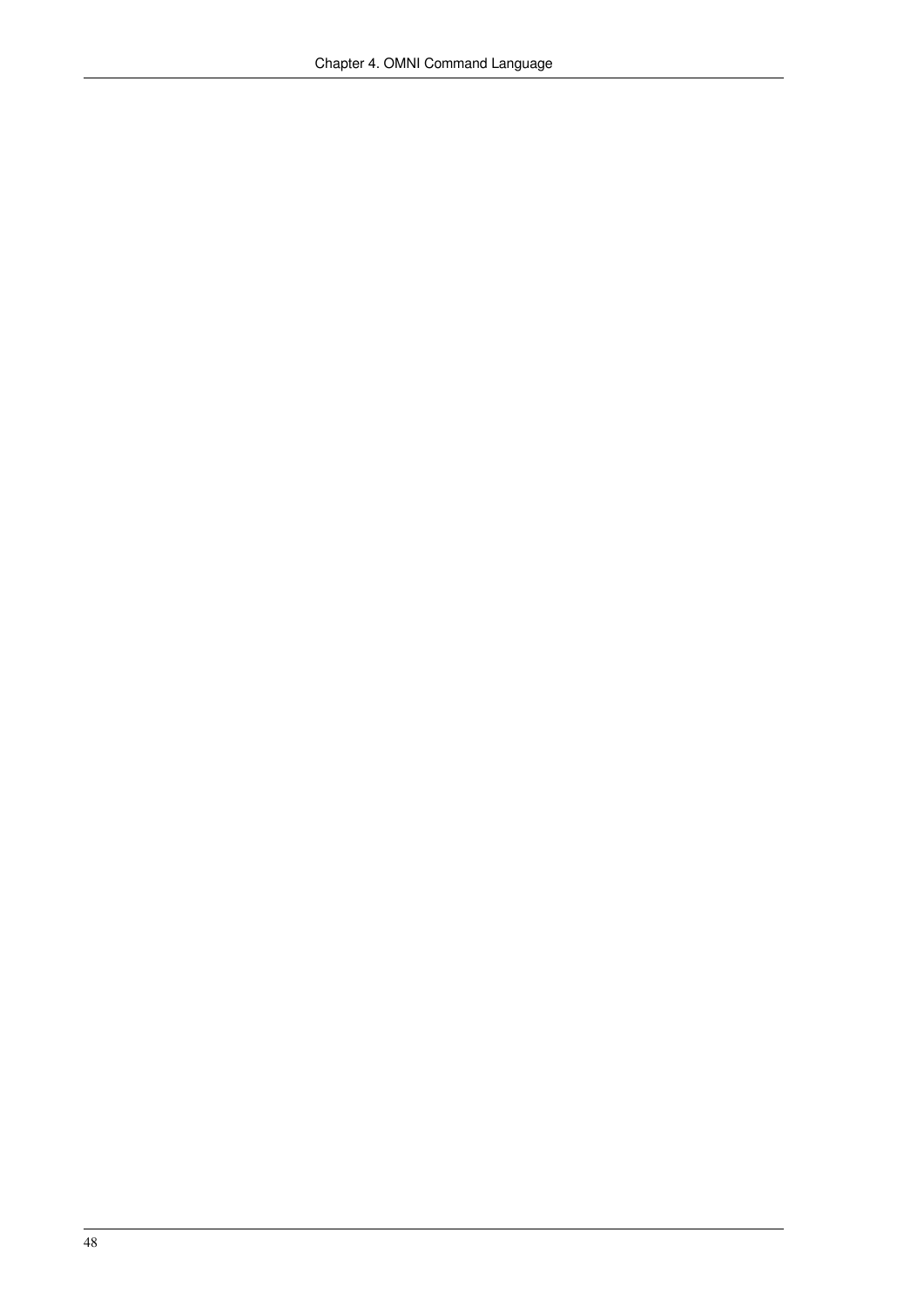# <span id="page-54-0"></span>**Appendix A. ODF Predefined Types**

This appendix contains a list of ODF predefined types.

# <span id="page-54-1"></span>**A.1. ODF Predefined Types**

ODF supports predefined types in [Table](#page-54-2) A.1.

#### <span id="page-54-2"></span>**Table A.1. Predefined Types**

| <b>Predefined Types</b> | <b>Type Description</b>                                             |
|-------------------------|---------------------------------------------------------------------|
| <b>OMNI\$BIT8</b>       | 8-bit bitstring transmitted as bitstring                            |
| OMNI\$BIT16             | 16-bit bitstring transmitted as bitstring                           |
| <b>OMNI\$WC STR4</b>    | 4-byte word-counted string, transmitted as varying<br>octet string  |
| OMNI\$WC_STR8           | 8-byte word-counted string, transmitted as varying<br>octet string  |
| OMNI\$WC_STR10          | 10-byte word-counted string, transmitted as<br>varying octet string |
| OMNI\$WC_STR16          | 16-byte word-counted string, transmitted as<br>varying octet string |
| OMNI\$WC_STR18          | 18-byte word-counted string, transmitted as<br>varying octet string |
| OMNI\$WC_STR32          | 32-byte word-counted string, transmitted as<br>varying octet string |
| OMNI\$WC_FIXED_STR4     | 4-byte word-counted string, transmitted as fixed<br>octet string    |
| OMNI\$WC_FIXED_STR6     | 6-byte word-counted string, transmitted as fixed<br>octet string    |
| OMNI\$WC_FIXED_STR8     | 8-byte word-counted string, transmitted as fixed<br>octet string    |
| OMNI\$WC_FIXED_STR10    | 10-byte word-counted string, transmitted as fixed<br>octet string   |
| OMNI\$WC_FIXED_STR16    | 16-byte word-counted string, transmitted as fixed<br>octet string   |
| OMNI\$WC_FIXED_STR18    | 18-byte word-counted string, transmitted as fixed<br>octet string   |
| OMNI\$WC_FIXED_STR32    | 32-byte word-counted string, transmitted as fixed<br>octet string   |
| <b>OMNI\$LONG</b>       | 32-bit signed integer                                               |
| <b>OMNI\$WORD</b>       | 16-bit signed integer                                               |
| <b>OMNI\$BYTE</b>       | 8-bit signed integer                                                |
| <b>OMNI\$ULONG</b>      | 32-bit unsigned integer                                             |
| <b>OMNI\$UWORD</b>      | 16-bit unsigned integer                                             |
| <b>OMNI\$UBYTE</b>      | 8-bit unsigned integer                                              |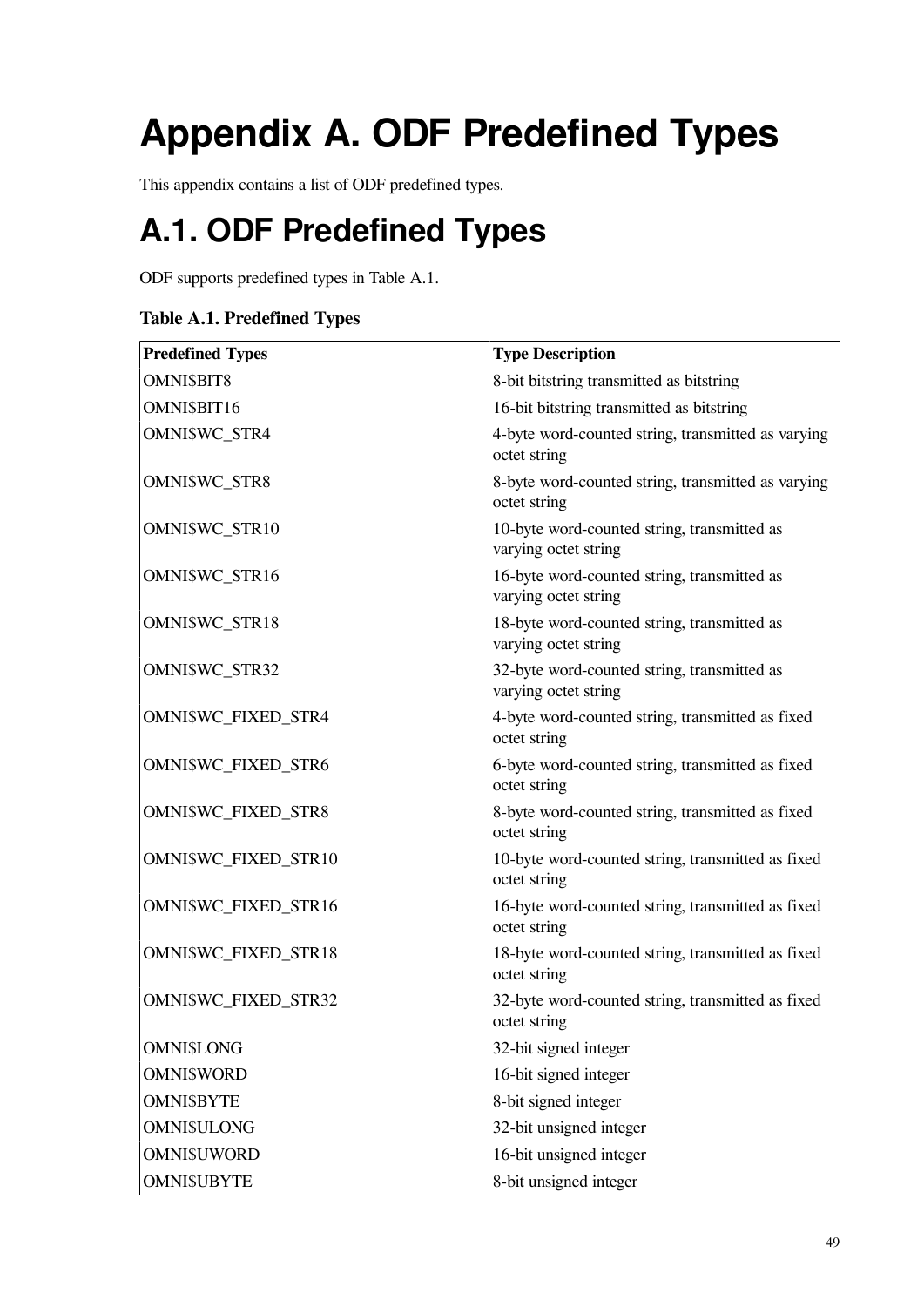| <b>Predefined Types</b> | <b>Type Description</b>                                                  |
|-------------------------|--------------------------------------------------------------------------|
| <b>OMNI\$BOOLEAN</b>    | 8-bit boolean, transmitted as boolean                                    |
| OMNI\$BIT32             | 32-bit bitstring, transmitted as bitstring                               |
| OMNI\$F_FLOAT           | F FLOATING transmitted as FLOAT                                          |
| OMNI\$NT_STR4           | 4-byte null-terminated string, transmitted as<br>varying visible string  |
| <b>OMNI\$NT_STR6</b>    | 6-byte null-terminated string, transmitted as<br>varying visible string  |
| OMNI\$NT_STR8           | 8-byte null-terminated string, transmitted as<br>varying visible string  |
| OMNI\$NT_STR10          | 10-byte null-terminated string, transmitted as<br>varying visible string |
| OMNI\$NT_STR16          | 16-byte null-terminated string, transmitted as<br>varying visible string |
| OMNI\$NT_STR18          | 18-byte null-terminated string, transmitted as<br>varying visible string |
| OMNI\$NT_STR32          | 32-byte null-terminated string, transmitted as<br>varying visible string |
| OMNI\$NT_FIXED_STR4     | 4-byte null-terminated string, transmitted as a fixed<br>visible string  |
| OMNI\$NT_FIXED_STR6     | 6-byte null-terminated string, transmitted as a fixed<br>visible string  |
| OMNI\$NT_FIXED_STR8     | 8-byte null-terminated string, transmitted as a fixed<br>visible string  |
| OMNI\$NT_FIXED_STR10    | 10-byte null-terminated string, transmitted as a<br>fixed visible string |
| OMNI\$NT_FIXED_STR16    | 16-byte null-terminated string, transmitted as a<br>fixed visible string |
| OMNI\$NT_FIXED_STR18    | 18-byte null-terminated string, transmitted as a<br>fixed visible string |
| OMNI\$NT_FIXED_STR32    | 32-byte null-terminated string, transmitted as a<br>fixed visible string |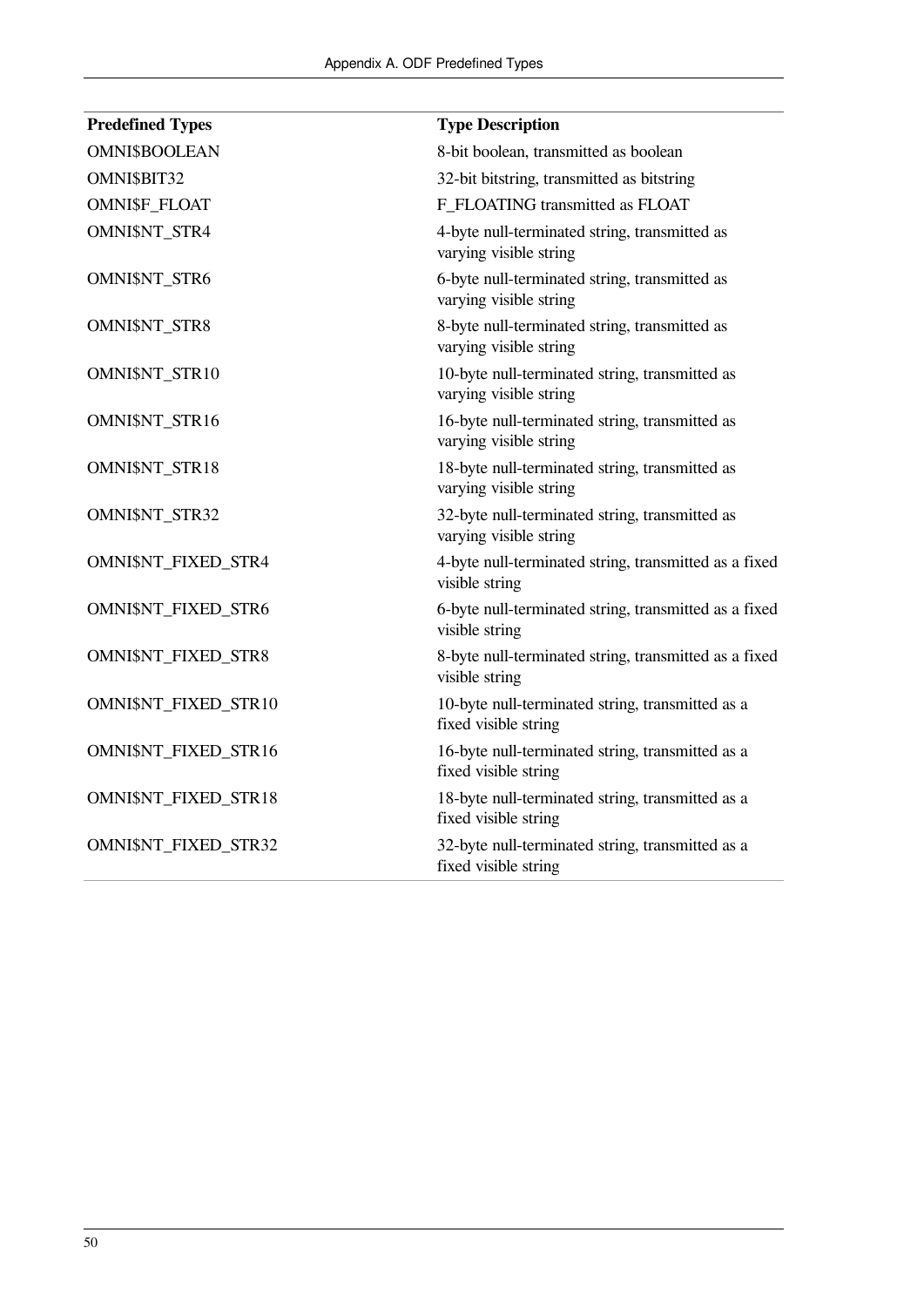# <span id="page-56-0"></span>**Appendix B. ODF Error Messages**

<span id="page-56-1"></span>This appendix provides a list of ODF error messages.

# **B.1. ODF Error Messages**

ODF provides the error messages listed in the table below.

#### **Table B.1. ODF Error Messages**

| <b>ODF</b> Messages | <b>Meaning</b>                                                                                                 |  |
|---------------------|----------------------------------------------------------------------------------------------------------------|--|
| <b>ATCDUPNAME</b>   | Application Type structure contains duplicate<br>component names                                               |  |
| <b>ATCNOATS</b>     | App Type Comp depends on nonexistent App Type<br>Spec                                                          |  |
| <b>ATCREFMISS</b>   | Cannot resolve Application Type structure<br>component reference to MMS Named Type                             |  |
| <b>ATCSTRORD</b>    | Ordering of Application Type structure<br>components does not match MMS Named Type                             |  |
| <b>ATNODOM</b>      | The Domain an Application Named Type was<br>defined on does not exist                                          |  |
| <b>ATNOMT</b>       | The MMS Named Type referred to in the FROM<br>clause of an Application Named Type definition<br>does not exist |  |
| <b>ATCNOMTC</b>     | Cannot resolve Application Type structure<br>component reference to MMS Named Type<br>component                |  |
| <b>ATNOVMD</b>      | The VMD an Application Named Type was<br>defined on does not exist                                             |  |
| <b>ATSNOAT</b>      | App Named Type depends on nonexistent App<br>Named Type                                                        |  |
| <b>ATSMAPMTS</b>    | Mapping of Application type to MMS Named Type<br>is not supported                                              |  |
| <b>ATSREFINV</b>    | Type of Application Type reference does not match<br>type of MMS Named Type reference                          |  |
| <b>ATSREFMTS</b>    | Cannot resolve Application Type reference to<br><b>MMS</b> Named Type                                          |  |
| <b>ATCREFATS</b>    | App Type Component refers to nonexistent App<br>Type Specification                                             |  |
| <b>ATCREFMTC</b>    | App Type Component refers to nonexistent MMS<br><b>Type Component</b>                                          |  |
| <b>DUPVRS</b>       | (Internal)                                                                                                     |  |
| <b>DUPVMD</b>       | Duplicate VMD Definition                                                                                       |  |
| <b>DUPDOM</b>       | <b>Duplicate Domain Definition</b>                                                                             |  |
| <b>DUPPI</b>        | Duplicate Program Invocation Definition                                                                        |  |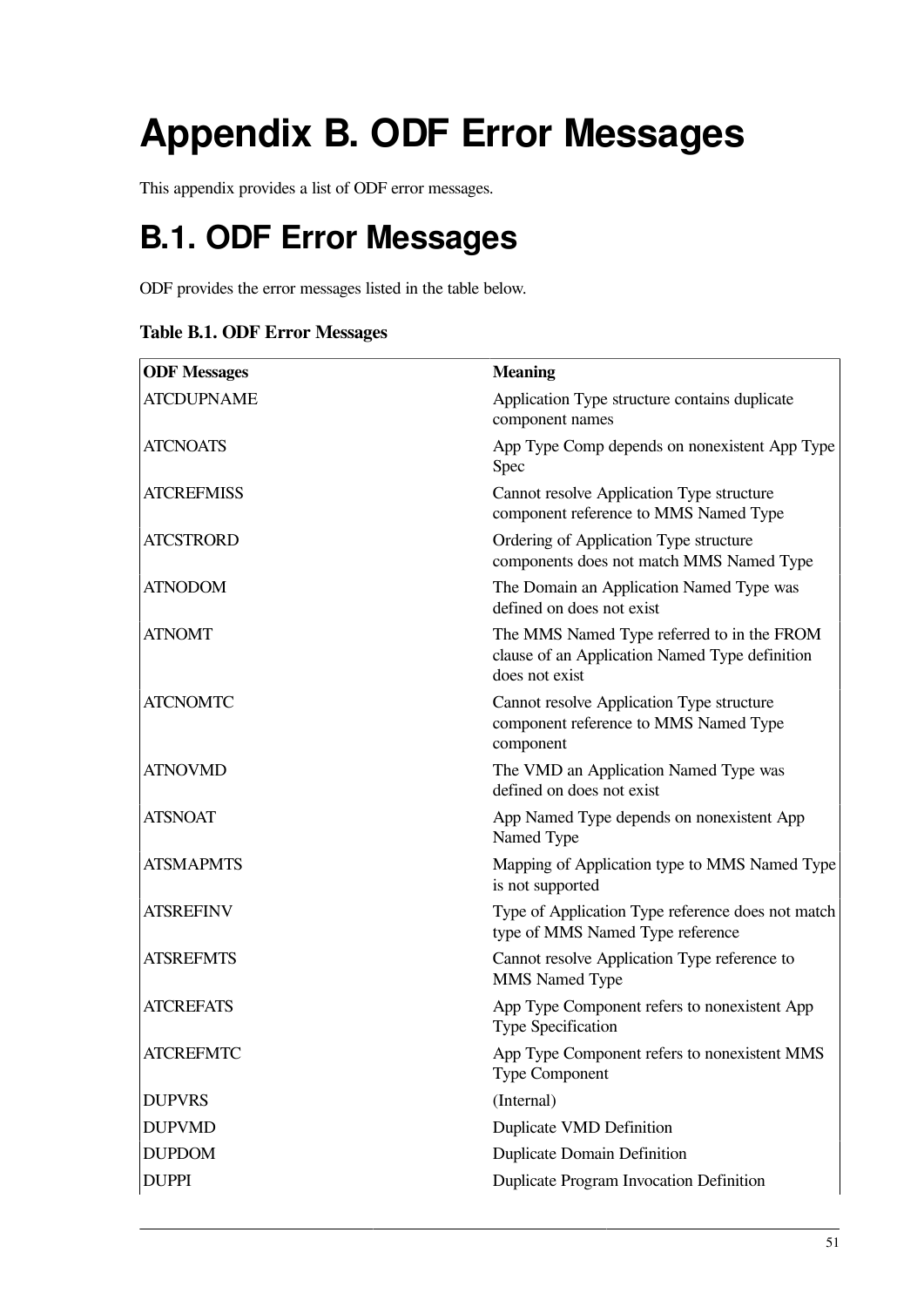| <b>ODF Messages</b> | <b>Meaning</b>                                                                          |  |
|---------------------|-----------------------------------------------------------------------------------------|--|
| <b>DUPPID</b>       | Duplicate entry in a Program Invocation list of<br>domains                              |  |
| <b>DUPMT</b>        | Duplicate MMS Named Type                                                                |  |
| <b>DUPMTS</b>       | Duplicate MMS Type Specification                                                        |  |
| <b>DUPMTC</b>       | Duplicate MMS Type Component                                                            |  |
| <b>DUPAT</b>        | Duplicate Application Named Type                                                        |  |
| <b>DUPATS</b>       | Duplicate Application Type Specification                                                |  |
| <b>DUPATC</b>       | <b>Duplicate Application Type Component</b>                                             |  |
| <b>DUPNV</b>        | <b>Duplicate Named Variable</b>                                                         |  |
| <b>DUPUV</b>        | <b>Duplicate Unnamed Variable</b>                                                       |  |
| <b>DUPVLS</b>       | Duplicate Variable List                                                                 |  |
| <b>DUPVLE</b>       | Duplicate Variable List Entry                                                           |  |
| <b>DUPAPP</b>       | Duplicate Application (OSAP only)                                                       |  |
| <b>DUPUDF</b>       | (Internal)                                                                              |  |
| <b>DUPUDA</b>       | (Internal)                                                                              |  |
| <b>DUPUDC</b>       | (Internal)                                                                              |  |
| <b>DOMNOVMD</b>     | The VMD a domain was defined for does not exist                                         |  |
| <b>MTCREFMTS</b>    | MMS Type Component refers to nonexistent MMS<br>Type Specification                      |  |
| <b>MSGNOVMD</b>     | (Internal)                                                                              |  |
| <b>MTSNOMT</b>      | MMS Type Spec depends on nonexistent MMS<br>Named Type                                  |  |
| <b>MTCNOMTS</b>     | MMS Type Comp depends on nonexistent MMS<br>Type Spec                                   |  |
| <b>MTNOVMD</b>      | The VMD an MMS Named Type was defined on<br>does not exist                              |  |
| <b>MTNODOM</b>      | The Domain an MMS Named Type was defined<br>on does not exist                           |  |
| <b>NVNOVMD</b>      | The VMD a Named Variable was defined on does<br>not exist                               |  |
| <b>NVNODOM</b>      | The Domain a Named Variable was defined on<br>does not exist                            |  |
| <b>NVREFAT</b>      | A Named Variable definition refers to an<br>Application Named Type which does not exist |  |
| ONEMSGVMD           | (Internal)                                                                              |  |
| <b>PINOVMD</b>      | The VMD a program invocation was defined on<br>does not exist                           |  |
| <b>PIDNOPI</b>      | (Internal)                                                                              |  |
| <b>PIREFDOM</b>     | One or more Domains listed in a PI Domain List is<br>not defined                        |  |
| <b>UVNOVMD</b>      | The VMD an Unnamed Variable was defined on<br>does not exist                            |  |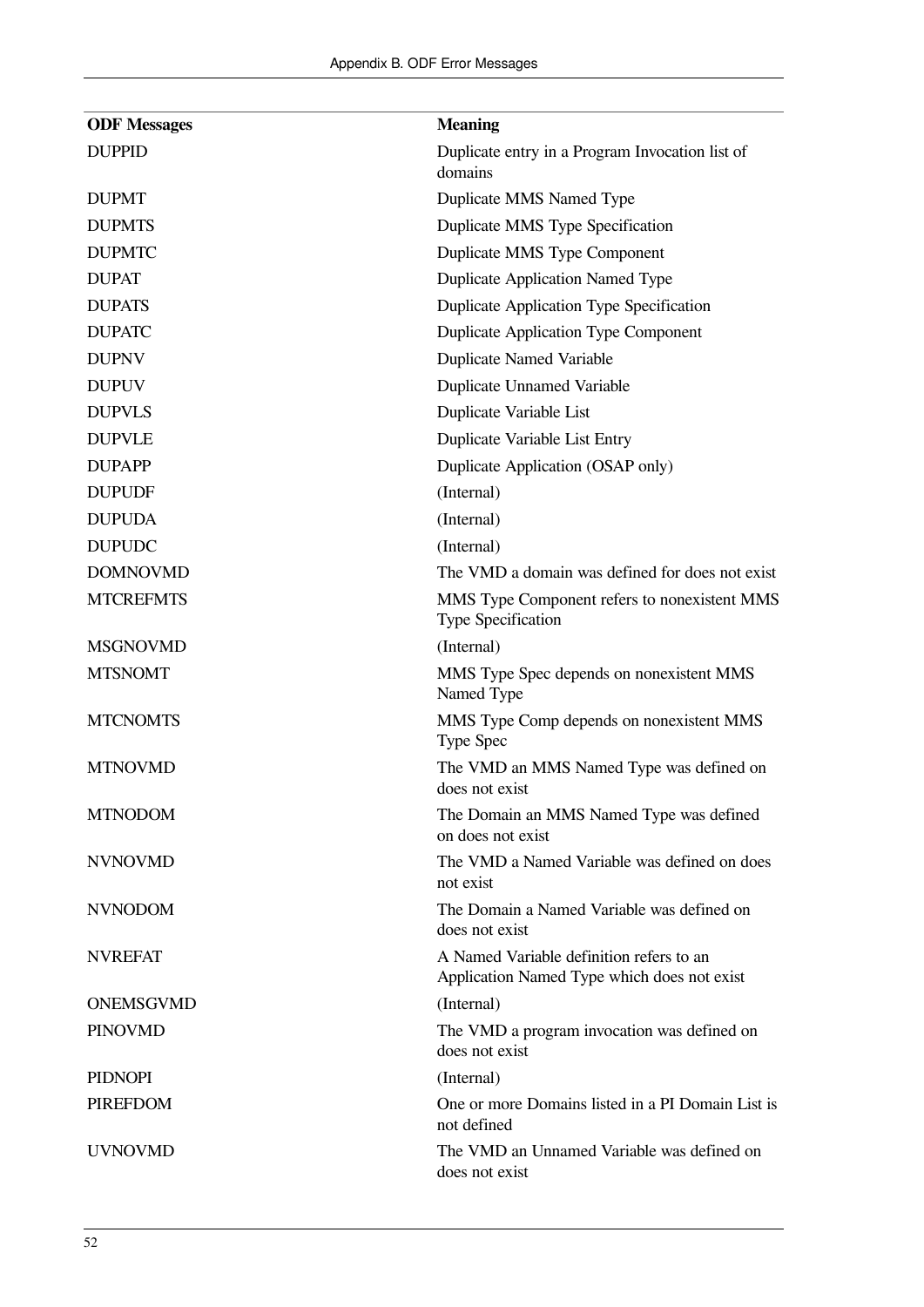| <b>ODF</b> Messages | <b>Meaning</b>                                                                             |
|---------------------|--------------------------------------------------------------------------------------------|
| <b>UVNODOM</b>      | The Domain an Unnamed Variable was defined on<br>does not exist                            |
| <b>UVREFAT</b>      | An unnamed Variable definition refers to an<br>Application Named Type which does not exist |
| <b>VLSNOVMD</b>     | (Internal)                                                                                 |
| <b>VLSNODOM</b>     | (Internal)                                                                                 |
| <b>VLENOVLS</b>     | (Internal)                                                                                 |
| <b>VLSREFAT</b>     | (Internal)                                                                                 |
| <b>VLENOVLS</b>     | (Internal)                                                                                 |
| <b>VLSREFVAR</b>    | (Internal)                                                                                 |